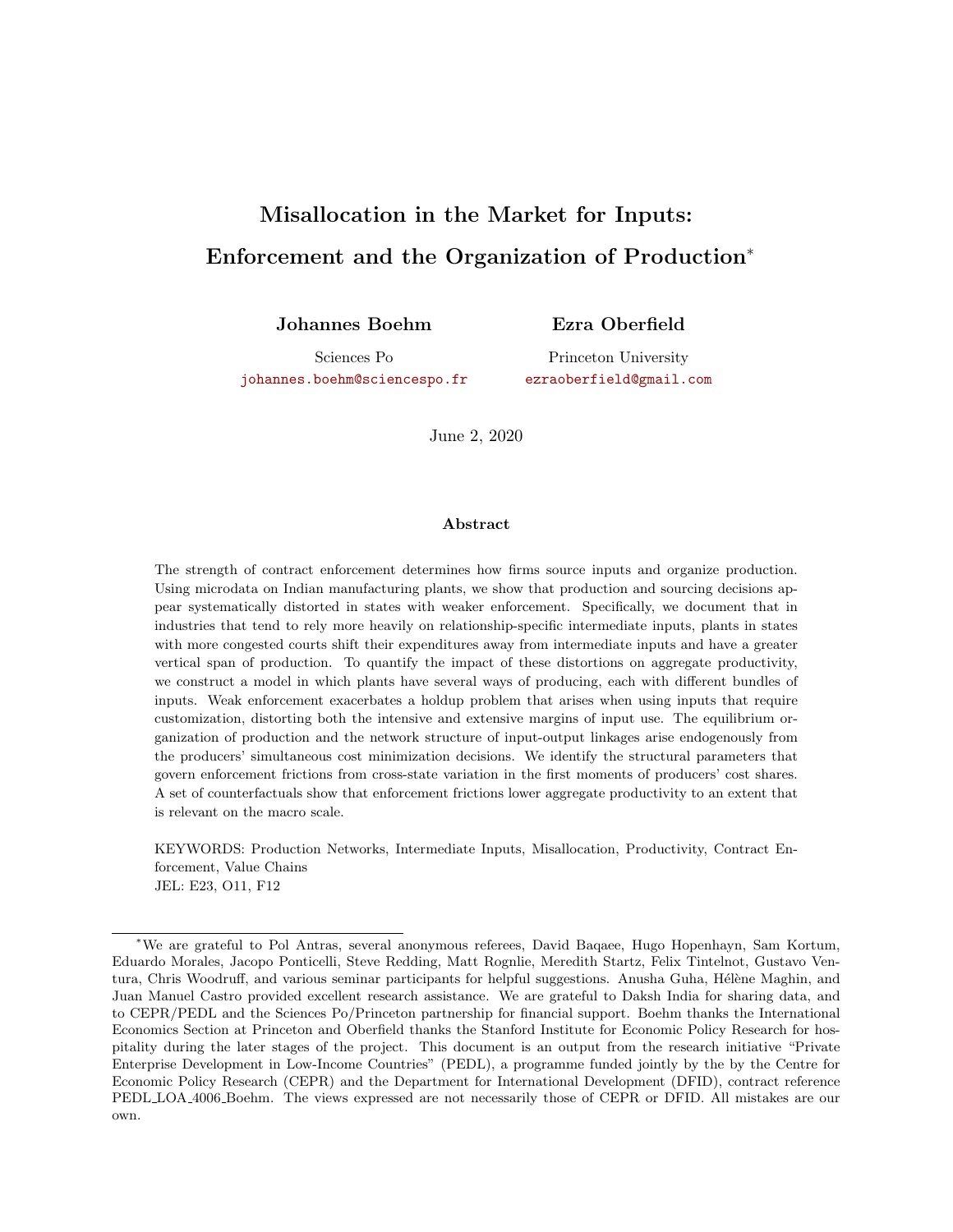# 1 Introduction

Weak contract enforcement hinders firm-to-firm trade and distorts production decisions. For example, a manager who cannot rely on courts for timely and cheap enforcement may need to purchase low-quality substitutes from a family member, vertically integrate the production process, or switch to a different technique altogether that avoids the bottleneck input. Regardless of the chosen alternative she will find herself producing at a higher cost. Collectively, the micro distortions induced by weak enforcement alter the equilibrium network structure of production and reduce aggregate productivity.

This paper studies theoretically and empirically how weak legal institutions—more precisely, slow contract enforcement due to congestion of the courts—shape the organization of production. We develop a framework that allows us to use detailed micro production data to quantify the impact of these frictions on aggregate productivity.

We study contract enforcement frictions in the context of the Indian manufacturing sector. India is a country with infamously slow and congested courts: the World Bank (2016) currently ranks India 172nd (out of 190) when it comes to the enforcement of contracts, behind countries such as the Democratic Republic of Congo (171st) and Zimbabwe (165th). Around 6m of the 22m pending cases are older than five years, and while India's Law Commission has been advocating vast reforms for several decades, these reforms have not been implemented, and pendency ratios have not decreased. At the same time, India's liberalization and growth has spurred demand for timely enforcement of contracts.

Using plant-level data from India's Annual Survey of Industries, we document several facts about how court congestion alters plants' input choices. While there is an enormous amount of heterogeneity in the input bundles plants use even within narrowly defined (5-digit) industries,<sup>[1](#page-1-0)</sup> the bundles differ in systematic ways related to the quality of courts. To focus on these differences, we differentiate between inputs that are relatively homogeneous and standardized from those that require customization or are relationship specific, using the classification from [Rauch](#page-38-0) [\(1999\)](#page-38-0). Users (or potential users) of relationship-specific inputs are most likely to benefit from better formal enforcement of supplier contracts.

Our first fact is that in states where courts are more congested, plants in industries that typically rely on relationship-specific intermediate inputs have systematically lower cost shares of intermediate inputs. Second, we show that, where courts are slower, the composition of plants' intermediate input bundles is tilted toward homogeneous inputs. Third, we construct a measure of the vertical span of production of plants designed to capture the number of sequential production steps performed by the plant. We show that, where courts are more congested, plants in industries that typically rely on relationship-specific inputs tend to have larger vertical spans of production; that

<span id="page-1-0"></span><sup>1</sup>Some of this heterogeneity reflects different organizational and technological choices. As an example, a plant that produces frozen chicken may purchase live chicken and slaughter and freeze them; or it may purchase chicken feed, and raise, slaughter, and freeze the chicken on the same vertically integrated plant. Other examples indicate horizontal technological choices, e.g., aluminum can be produced from bauxite or from aluminum scrap.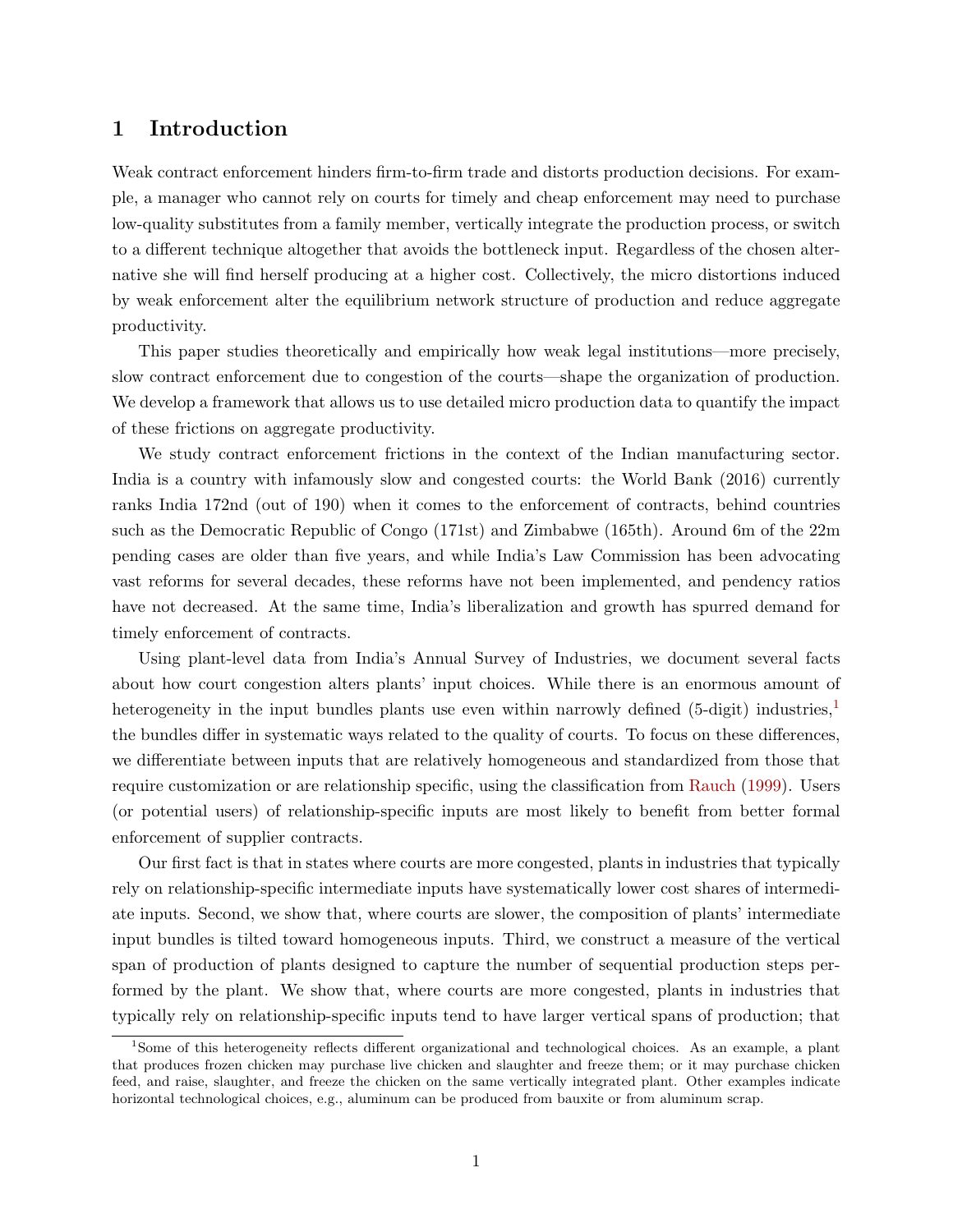is, more sequential production steps are performed within plants.

We employ a variety of strategies to alleviate concerns that these patterns arise from omitted factors or through reverse causality. We control for a range of fixed effects and interactions with state and industry characteristics to ensure that court congestion is not standing in for other state characteristics. We also confirm these results using an instrumental variable strategy that exploits the historical origins and structure of the Indian judiciary. Newly created courts tend to be fast and accumulate backlogs over time. As a result, the oldest High Courts, which were set up by the British in the 19th century, are the most congested, and newer courts, which have often been created because of new states being carved out of existing ones, are typically faster. We therefore use the age of the High Court as an instrument for its congestion, and argue that the nature of the political events surrounding the creation of new courts makes it less likely that the resulting congestion is correlated with unobserved determinants of plants' input mixes.

We then construct a model to interpret these facts and to quantitatively evaluate the ramifications of these distortions for aggregate productivity. Our model is written to speak to the patterns of intermediate input use among Indian manufacturing plants. We see that plants use different mixes of intermediate inputs to produce the same output. It is likely that much of this heterogeneity—reflecting different organizational forms, technology, or variation in input prices would arise even in the absence of distortions. The model incorporates a rich set of organizational, technological, and sourcing decisions so that we do not conflate distortions with other sources of heterogeneity.

Our model is a multi-industry general-equilibrium model of heterogeneous firms and intermediate input linkages that form between them. Firms face a menu of technology/organizational choices ("recipes") and draw suppliers along with match-specific productivities. Both primary inputs and relationship-specific inputs are subject to distortions that reflect weak contract enforcement. Each firm chooses the production technique and suppliers that minimize cost. The effective cost of an input depends on the match-specific productivity, the supplier's marginal cost, and the distortion. We model the enforcement distortion for each potential supplier as randomly drawn to reflect the idea that formal enforcement may only sometimes be relevant at the margin.<sup>[2](#page-2-0)</sup> Weak enforcement has a direct impact on producers that use inputs that require contract enforcement, but may also lead firms to switch to suppliers with a higher cost or to an entirely different production technique with a different set of inputs. We think of changing the organization of production to increase the vertical span as one such option.

To make quantitative statements, we structurally estimate technological parameters and distributions of wedges that distort the use of relationship-specific intermediate inputs. Our identification strategy rests on two key properties of our model. First, the model has the implication that, among firms that, in equilibrium, use the same production recipe, *average* cost shares of each input among firms are invariant to factor prices, but depend on distortions.<sup>[3](#page-2-1)</sup> This is a weaker implication than

<span id="page-2-0"></span><sup>2</sup>For example, formal enforcement may not be necessary if the buyer and supplier are engaged in a long-term relationship, are related, or share other social ties.

<span id="page-2-1"></span><sup>&</sup>lt;sup>3</sup>As in [Houthakker](#page-36-0) [\(1955\)](#page-36-0), the aggregate production function among those firms is Cobb Douglas even though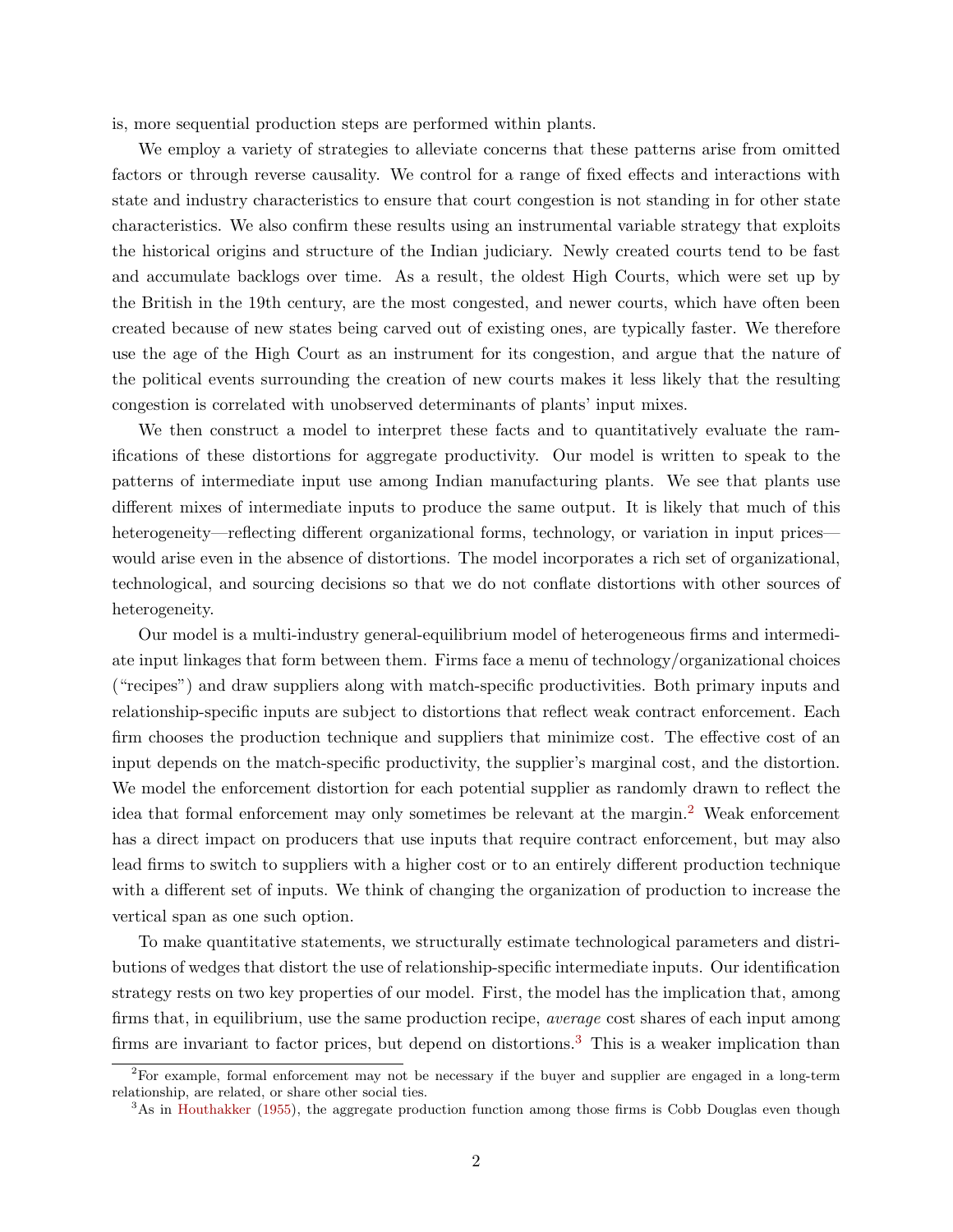the assumption typically made in the misallocation literature, which is that each plant's cost share is invariant to factor prices (Cobb-Douglas) and that all heterogeneity in cost shares is due to distortions. This property allows identification of distortions from variation in average cost shares across regions. We also make the conservative assumption that weak contract enforcement does not distort the use of homogeneous inputs. As a result, the structural estimating equations take a simple form that is similar to the motivating reduced-form regressions. The identified structural wedges on relationship-specific intermediate inputs are therefore correlated with the observed congestion in the regional courts, in line with the results from the reduced-form regressions.

One issue that arises is that we must separate the impact of distortions from the possibility that plants in different states systematically use different recipes. This problem is closely related to those studied by [Bonhomme and Manresa](#page-36-1) [\(2015\)](#page-36-1) and [Moon and Weidner](#page-37-0) [\(2015\)](#page-37-0); we want to identify the impact of contract distortions and recipe technologies, but we do not directly observe which plants use which recipes. Like [Bonhomme and Manresa](#page-36-1) [\(2015\)](#page-36-1), we use an iterative procedure that alternates between (i) estimating recipe technologies and distortion parameters given an assignment of plants to recipes, and (ii) a clustering procedure that assigns plants to recipes given distortion parameters. Both large- and small- sample Monte Carlo simulations show that, to a reasonable degree of accuracy, the procedure is able to recover the distortion parameters.

Our results suggest that courts may be important in shaping aggregate productivity. Having estimated the model parameters, we conduct counterfactuals to investigate the role of contracting frictions. For each state we ask how much aggregate productivity of the manufacturing sector would rise if court congestion were reduced to be in line with the least congested state. On average across states, the boost to productivity is roughly 4%, and the gains for the states with the most congested courts are roughly 8%. Distortions on relationship-specific inputs are only imperfectly explained by our measured congestion, and if one were to halve the distortions on relationship-specific inputs, the average state would see a 7.1% increase in productivity (up to more than 20% for the most distorted state).

Our model builds on recent models of firm linkages in general equilibrium that include [Oberfield](#page-38-1) [\(2018\)](#page-38-1), [Eaton, Kortum and Kramarz](#page-36-2) [\(2015\)](#page-36-2), [Lim](#page-37-1) [\(2017\)](#page-37-1), [Lu, Mariscal and Mejia](#page-37-2) [\(2013\)](#page-37-2), [Chaney](#page-36-3) [\(2014\)](#page-36-3), [Acemoglu and Azar](#page-35-0) [\(2020\)](#page-35-0), [Taschereau-Dumouchel](#page-38-2) [\(2017\)](#page-38-3), and [Tintelnot et al.](#page-38-3)  $(2017)^4$  $(2017)^4$ , and uses aggregation techniques pioneered by [Houthakker](#page-36-0) [\(1955\)](#page-36-0) and [Jones](#page-37-3) [\(2005\)](#page-37-3). We model the technology choice and choice of organization concurrently with the sourcing decision, motivated by evidence that increased access to intermediate inputs has a productivity-enhancing effect (e.g. [Pavcnik](#page-38-4) [\(2002\)](#page-38-4), [Khandelwal and Topalova](#page-37-4) [\(2011\)](#page-37-4), [Goldberg et al.](#page-36-4) [\(2010\)](#page-36-4), [Bas and Strauss-Kahn](#page-35-1) [\(2015\)](#page-35-1)). As in [Grossman and Helpman](#page-36-5) [\(2002\)](#page-36-5), one producer's choice of organization depends on the industry environment and the choices of other producers.

there may be considerable cross-sectional dispersion in cost shares. While [Houthakker](#page-36-0) [\(1955\)](#page-36-0) assumed that individual production functions are Leontief, we show that this result extends to any constant returns to scale production function in which inputs are complements.

<span id="page-3-0"></span><sup>4</sup>These are also closely related to models of global value chains and global sourcing such as [Costinot, Vogel and](#page-36-6) [Wang](#page-36-6) [\(2012\)](#page-36-6), [Fally and Hillberry](#page-36-7) [\(2018\)](#page-36-7), Antràs and de Gortari [\(2017\)](#page-35-3), [Antras, Fort and Tintelnot](#page-35-3) (2017).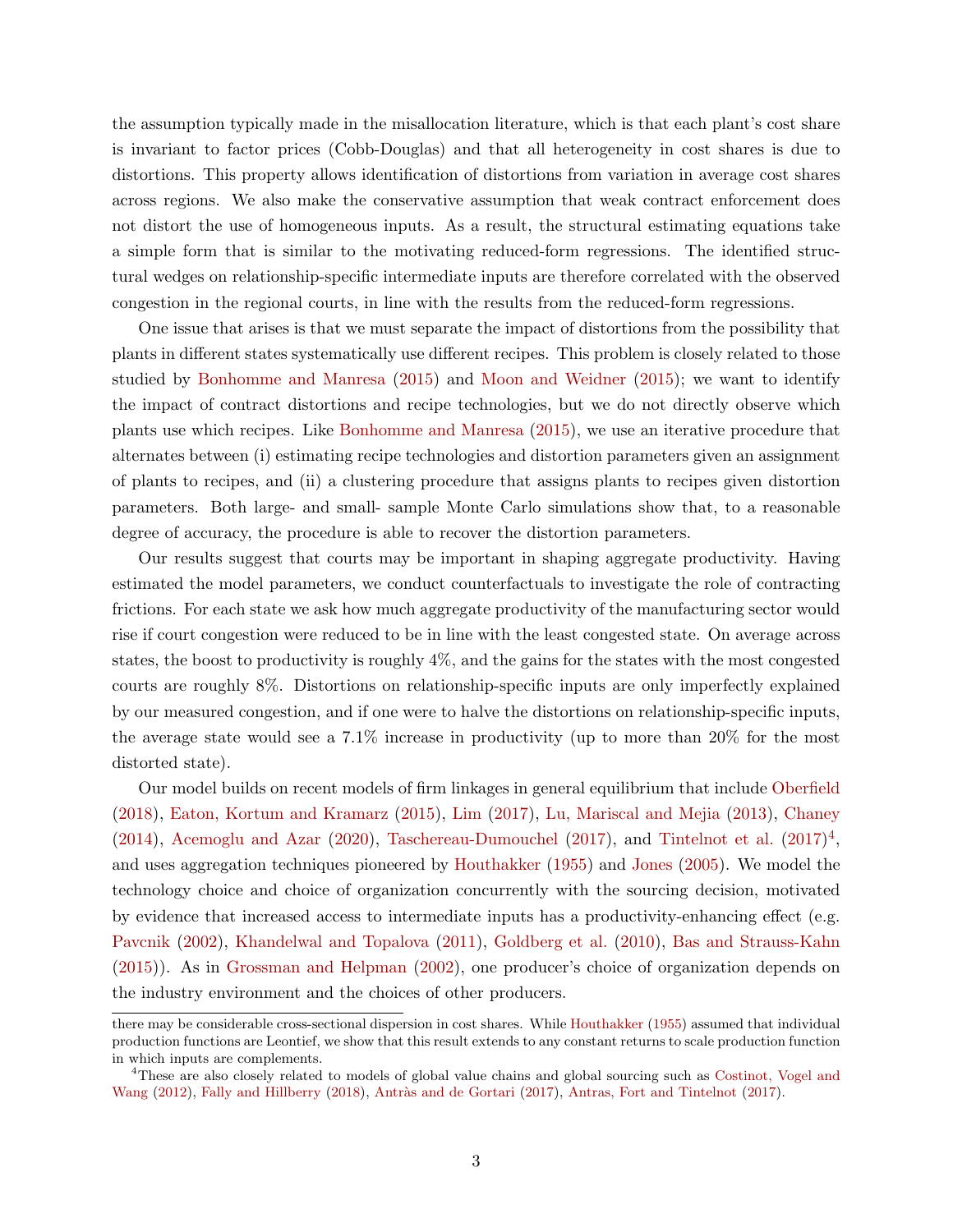Our paper is also closely related to the literature on misallocation in developing countries [\(Hsieh](#page-37-5) [and Klenow](#page-37-5) [\(2009\)](#page-37-5), [Restuccia and Rogerson](#page-38-5) [\(2008\)](#page-38-5), [Hopenhayn](#page-36-8) [\(2014\)](#page-36-8)). Several papers have studied distortions to the use of intermediate inputs, e.g., [Jones](#page-37-6) [\(2013\)](#page-37-6), [Bartelme and Gorodnichenko](#page-35-4) [\(2015\)](#page-35-4), [Boehm](#page-35-5) [\(2018\)](#page-35-5), [Fadinger, Ghiglino and Teteryatnikova](#page-36-9) [\(2016\)](#page-36-9), [Bigio and La'O](#page-35-6) [\(2016\)](#page-35-6), [Caprettini and Ciccone](#page-36-10) [\(2015\)](#page-36-10), [Liu](#page-37-7) [\(2019\)](#page-37-7), [Caliendo, Parro and Tsyvinski](#page-36-11) [\(2017\)](#page-36-11), [Osotimehin and](#page-38-6) [Popov](#page-38-6) [\(2020\)](#page-38-6), and [Baqaee and Farhi](#page-35-7) [\(2020\)](#page-35-7). These papers typically posit industry-level production functions and use industry-level data. Our approach of identifying wedges from factor shares (in our case, intermediate input expenditure shares) extends the work of [Hsieh and Klenow](#page-37-5) [\(2009\)](#page-37-5) along three key dimensions. First, we relate the estimated wedges to the quality of Indian statelevel institutions, which allows us draw policy conclusions from our exercise. Second, we confront the fact that firms produce in very different ways even in narrowly defined industries by explicitly modeling this heterogeneity; we allow firms to choose among several types of technologies (recipes) in the theory and identify these recipes in the data through the application of techniques from statistics/data mining.<sup>[5](#page-4-0)</sup> Third, we identify wedges from systematic differences in first moments, which helps to alleviate concerns about mismeasurement being interpreted as misallocation.<sup>[6](#page-4-1)</sup> In fact, our model predicts that, even in the absence of distortions, firms that use the same broad technology would use inputs with varying intensities.

The paper is related to the literatures on legal institutions and economic development [\(La](#page-37-8) [Porta et al.](#page-37-8) [\(1997\)](#page-37-8), [Djankov et al.](#page-36-12) [\(2003\)](#page-36-12), [Acemoglu and Johnson](#page-35-8) [\(2005\)](#page-35-8), [Nunn](#page-38-7) [\(2007\)](#page-38-7), [Levchenko](#page-37-9) [\(2007\)](#page-37-10), Acemoglu, Antràs and Helpman (2007), [Laeven and Woodruff](#page-37-10) (2007), [Mukoyama and Popov](#page-37-11) [\(2019\)](#page-37-11) among many others). [Ponticelli and Alencar](#page-38-8) [\(2016\)](#page-38-8) and [Chemin](#page-36-13) [\(2012\)](#page-36-13) argue that better courts reduce financial frictions. [Amirapu](#page-35-10) [\(2017\)](#page-35-10) shows that where district courts in India are more congested, firms in industries that relied on relationship-specific inputs grew faster. [Johnson,](#page-37-12) [McMillan and Woodruff](#page-37-12) [\(2002\)](#page-37-12) provide survey evidence that reduced trust in courts makes firms that rely on relationship-specific inputs less likely to switch suppliers. By embedding a contracting friction into a general equilibrium model, we explore its quantitative importance for aggregate outcomes. [Boehm](#page-35-5) [\(2018\)](#page-35-5) characterizes the impact of weak enforcement on aggregate productivity, using cross-country differences in input-output tables to show that weak legal institutions have a larger impact on industry pairs that are more vulnerable to holdup problems.

# 2 Input Use among Indian Manufacturing Plants

# <span id="page-4-2"></span>2.1 Intermediate Input Use

We use data from the 2000/01 to 2012/13 rounds of the Annual Survey of Industry (ASI), the official annual survey of India's formal manufacturing sector. The ASI is a panel that covers all establishments with more than 100 employees, and, every year, a fifth of all establishments with

<span id="page-4-0"></span><sup>&</sup>lt;sup>5</sup>Similarly, [Asturias and Rossbach](#page-35-11) [\(2019\)](#page-35-11) cluster Chilean manufacturing firms based on their capital, labor, and intermediate input usage, and argue that if the clusters are interpreted as representing different technologies, ignoring this heterogeneity would lead to an overstatement of the extent of misallocation.

<span id="page-4-1"></span> ${}^{6}$ See [Bils, Klenow and Ruane](#page-35-12) [\(2017\)](#page-38-9) and [Rotemberg and White](#page-38-9) (2017).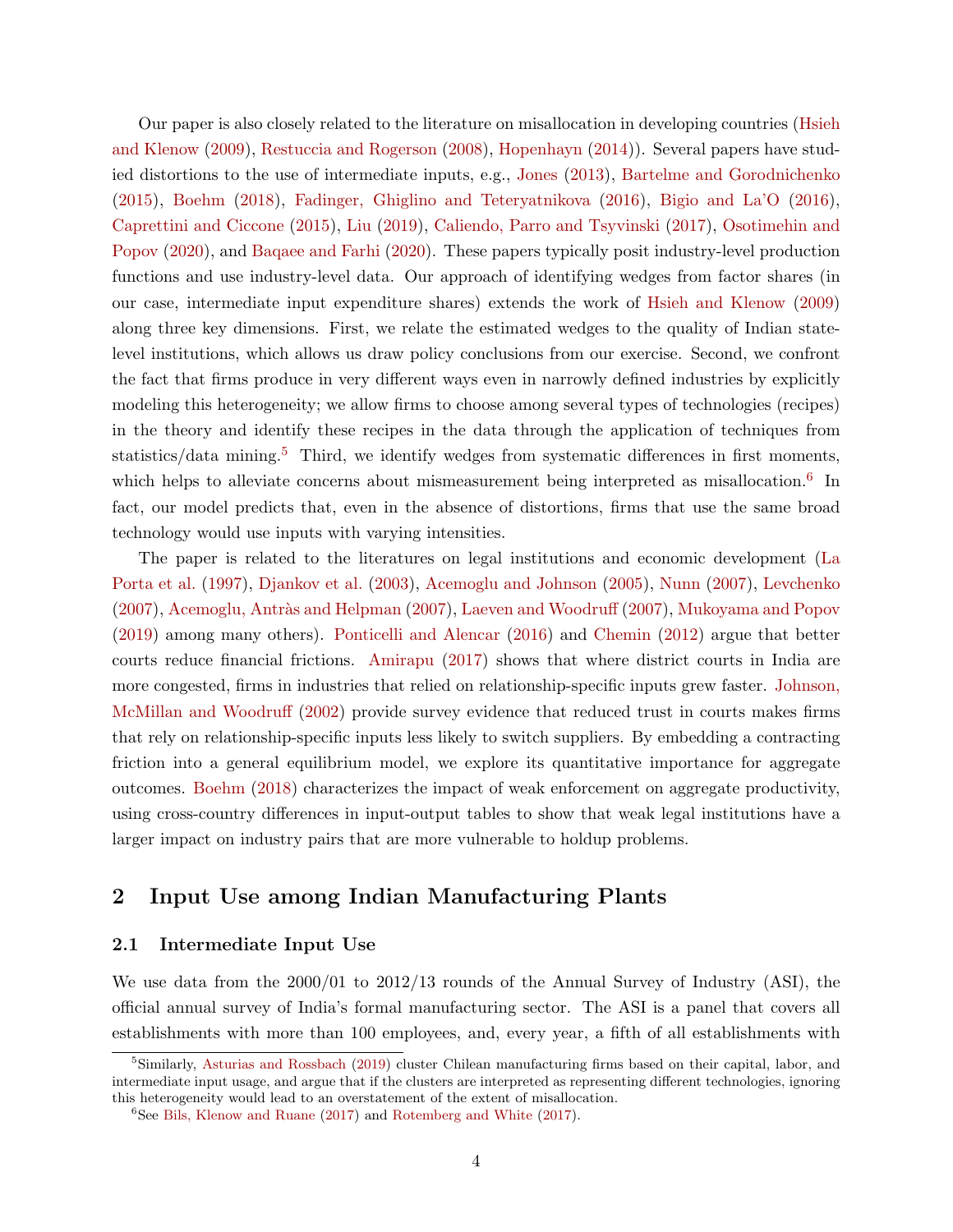



(b) Input mixes for Polished Diamonds (92104)

<span id="page-5-0"></span>

The figure shows the variation in plant's input mixes for single-product plants that produce only bleached cotton cloth (left panel) or polished diamonds (right panel). Each dot represents a plant-year observation; the coordinates on the horizontal and vertical axes correspond to the materials cost share of two different types of intermediate inputs. For example, a plant on the top left of the right panel produces polished diamonds entirely from cut diamonds (therefore doing just the polishing); an plant on the bottom right produces polished diamonds entirely from rough diamonds (therefore doing both cutting and polishing themselves). Observations on the bottom left mostly produce their output from unbleached cloth (left panel) or industrial diamonds (right panel). Points have been jittered to improve readability.

more than 20 employees (or more than 10 if they use power). The ASI's unique feature is that it contains detailed product-level information on each plant's intermediate inputs and outputs. Product codes are at the 5-digit level, of which there are around 5,200 codes in their classification. The product classification remains largely unchanged during the years 2000/01 to 2009/10. The rounds 2010/11 to 2012/13 use a different (albeit similar) product classification, and we bring product-level data to the classification of the earlier years using the official concordance table published by the Ministry of Statistics. [Online Appendix A](#page-0-0) contains more details on the data and a description of our sample.

One striking feature of the data is that even in narrowly defined industries, plants produce using very different input bundles. Figure [1](#page-5-0) shows two examples that are particularly clear. Among respective producers of bleached cotton cloth and polished diamonds, output is made using different sets of inputs. While we believe that much of the heterogeneity in organization and input bundles is not associated with inefficiencies and would arise naturally, [Section 2.3](#page-8-0) below shows that some of the differences are systematically related to court congestion.

Intermediate inputs vary in their degree to which buyers and sellers are subject to hold-up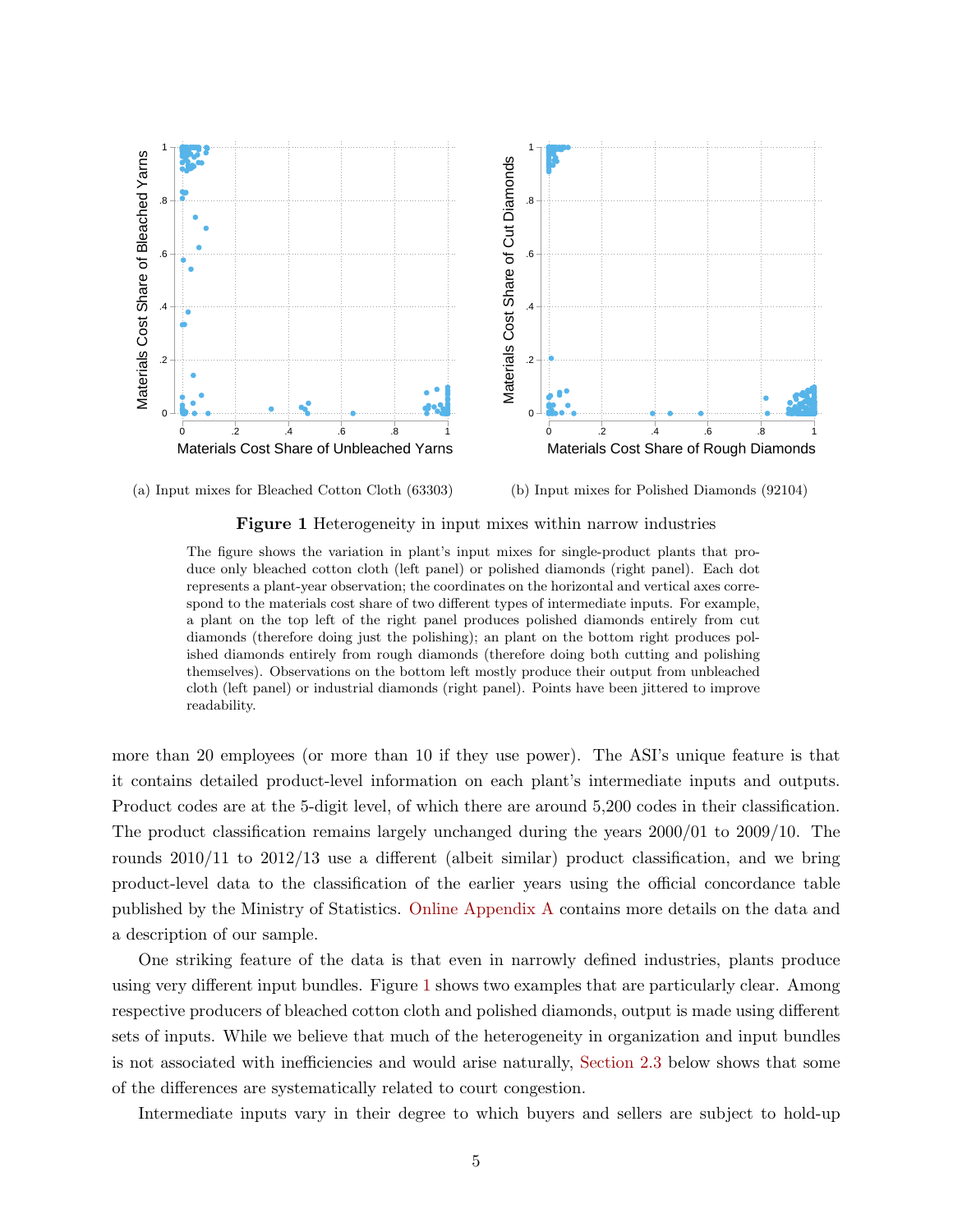problems. Producers of goods that are tailored to a particular buyer ("relationship-specific") may find that buyers refuse to pay for the supplied good, knowing that they are useless to anyone but themselves [\(Iyer and Schoar](#page-37-13) [\(2008\)](#page-37-13)). We use the [Rauch](#page-38-0) [\(1999\)](#page-38-0) classification that divides goods into homogeneous goods (those that are traded on organized exchanges or for which a reference price exists), and relationship-specific goods (the remainder). Holdup problems are more likely to arise with relationship-specific inputs. At the same time, timely and cheap enforcement of contracts in a court of justice is a way to alleviate these holdup problems. Hence, firms rely more heavily on judicial institutions to enforce supplier contracts when trading goods belonging to the latter category [\(Johnson, McMillan and Woodruff](#page-37-12) [\(2002\)](#page-37-12)).

# <span id="page-6-5"></span>2.2 Court Congestion in India

Among all ills of the Indian judicial system, its slowness is perhaps the most apparent one. As of 2017, about nine percent of pending cases in district courts and six percent of pending cases in High Courts are older than ten years.<sup>[7](#page-6-0)</sup> Some cases make international headlines, such as in 2010, when the Bhopal District Court convicted eight executives for death by negligence during the 1984 Bhopal gas leak which killed thousands of people. The conviction took place some 25 years after the disaster; one of the eight executives had already passed away, and the remaining seven appealed the conviction.<sup>[8](#page-6-1)</sup>

The slowness of the Indian courts is at least partly due to the uneven distribution of workload across its three tiers.<sup>[9](#page-6-2)</sup> The lowest tier is the Subordinate (District) Courts, which have courthouses in district capitals and major cities.<sup>[10](#page-6-3)</sup> The next tier are the High Courts, of which there generally exists one for each state, and which have both appellate and original jurisdiction over cases originating from their state (and sometimes an adjacent union territory). High Courts also administer subordinate courts in their jurisdiction. The highest tier is the Supreme Court of India. All three tiers are heavily congested, with district courts facing the additional problems that judges are often inexperienced and are regarded as being less able or willing to make the right decision. While contract cases between firms should, in principle, be filed at the district level, litigants typically bypass this step by claiming an infringement of their fundamental rights or appealing to the constitution of India, in which case they are permitted to file the claim directly at a high court.<sup>[11](#page-6-4)</sup> High Court judges, often taking a dim view of the subordinate judiciary, tend to accommodate this practice. The result is that the Indian judiciary is relatively heavy in its upper levels, with only the simplest

<span id="page-6-0"></span><sup>7</sup>Figures for district courts are from the National Judicial Data Grid (2017). Figures for High Courts are based on authors' calculations from the Daksh data (see below).

<span id="page-6-2"></span><span id="page-6-1"></span><sup>&</sup>lt;sup>8</sup> "Painfully slow justice over Bhopal," Financial Times, June 7, 2010.

<sup>9</sup>See [Robinson](#page-38-10) [\(2016\)](#page-38-10) for an overview of the Indian judiciary. [Hazra and Debroy](#page-36-14) [\(2007\)](#page-36-14) discuss its problems in relation to economic development.

<span id="page-6-3"></span> $10$ Districts are the administrative divisions below states. Between 2001 and 2010 there were around 620 districts and 28 states in India. Union territories are small administrative divisions (typically cities or islands) that are under the rule of the federal government, as opposed to states, which have their own government.

<span id="page-6-4"></span><sup>&</sup>lt;sup>11</sup>Some High Courts, such as the High Courts of Bombay, Calcutta, Madras, and Delhi, even allow civil cases to be filed directly whenever the claim exceeds a certain value.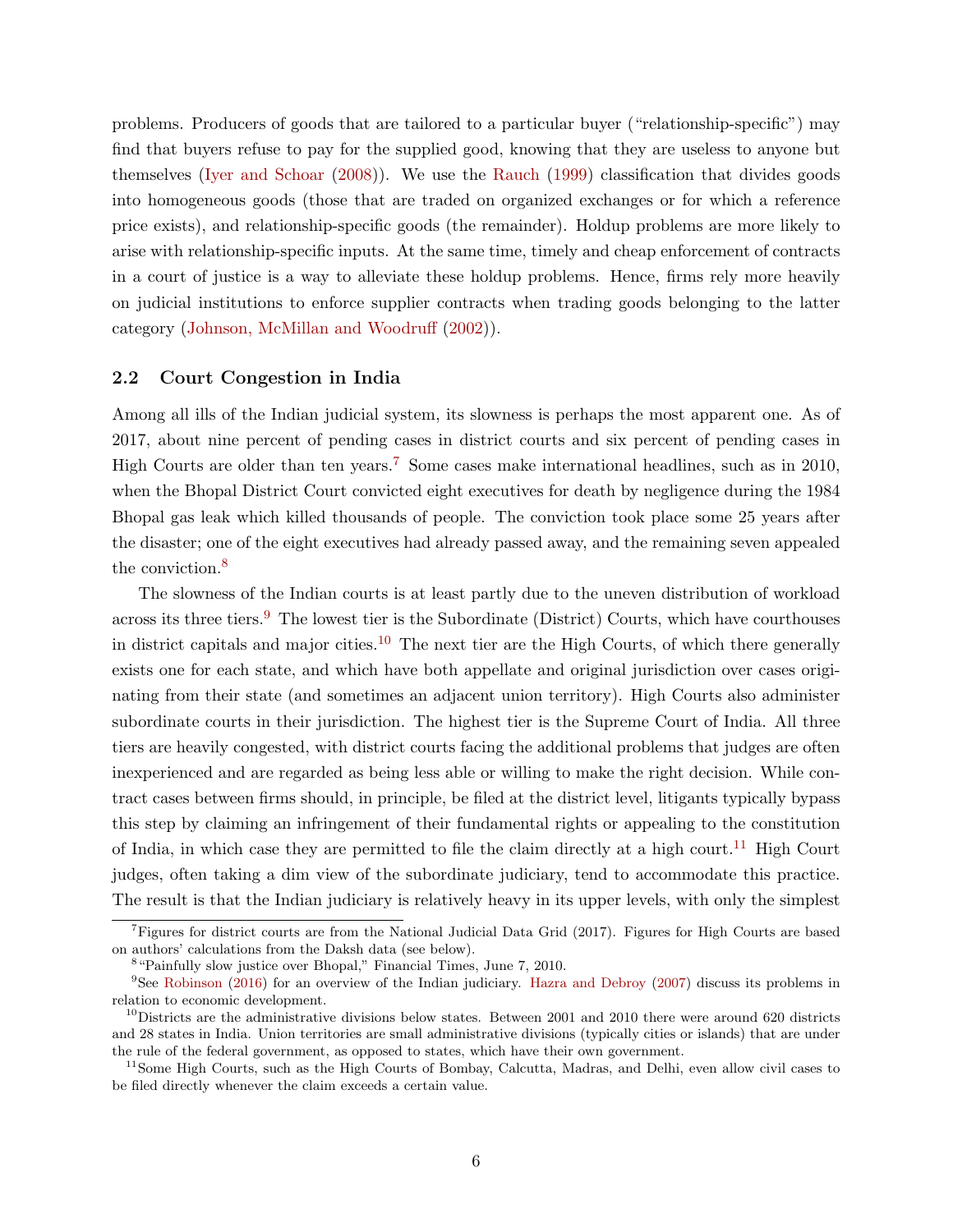cases being dealt with in the subordinate courts.<sup>[12](#page-7-0)</sup> For better or worse, it is the quality of the higher judiciary that determines whether and how contracts can be enforced.

We construct a measure of court congestion from microdata on pending civil cases in High Courts, which the Indian NGO Daksh collects from causelists and other court records [\(Narasappa](#page-37-14) [and Vidyasagar](#page-37-14) [\(2016\)](#page-37-14)). These records show the status and age of pending and recently disposed cases, along with characteristics of the case, such as the act under which the claim was filed or a case type categorization. Our measure of high court congestion is the average age of pending civil cases in each court, at the end of the calendar year 2016. Whenever a high court has jurisdiction over two states and a separate bench in each of them (such as the Bombay High Court, which has jurisdiction over Maharashtra and Goa), we construct the statistic by state. We prefer this measure over existing measures of the speed of enforcement, such as pendency ratios published by the High Courts, which suffer from the problem that different high courts measure pendencies in vastly different ways (as recently emphasized by the [Law Commission of India](#page-37-15) [\(2014\)](#page-37-15)).

The average age of pending civil cases varies substantially across high courts – from less than one year in Goa and Sikkim, to about four and a half years in Uttar Pradesh and West Bengal. The cross-state average is two and a half years. These differences can be seen in [Figure 2.](#page-8-1)

The problems of the Indian judiciary are not a recent phenomenon, and have not gone unnoticed. Throughout the modern history of India as an independent nation, the Law Commission of India has pointed out the enormous backlogs and arrears of cases (14th report, 1958, 79th report, 1979, 120th report, 1987, and 245th report, 2014), and suggested a plethora of policies to alleviate the situation. The vast majority of these proposals have not been adopted, and the few exceptions seem to have had little impact. Overall, the backlogs have slowly but continually accumulated.

The main explanation for why court speed varies so much across states lies in the history of India's political subdivisions. The first high courts (Madras, Bombay, and Calcutta) were set up by the British in the 1861 Indian High Courts Act, and served as the precursor for India's post-independence high courts. Upon independence, India was divided into a number of federated states, with the Constitution of India (1947) mandating a high court for each state. Throughout the twentieth century and beyond, India has frequently subdivided its states, often because of ethnonationalist movements. These subdivisions were often accompanied with new high courts being set up, which then start without any existing backlog of cases.<sup>[13](#page-7-1)</sup> The age of the high court is hence a strong determinant of its speed of enforcement (see Figure [2;](#page-8-1) the F-statistic in that regression is 11.1). We will later use the age of high courts as an instrument for its level of congestion.

<span id="page-7-0"></span> $12$ Between 2010 and 2012, about 40% of all disposed cases in subordinate courts were related to traffic tickets, another seven percent related to bounced cheques [\(Law Commission of India](#page-37-15) [\(2014\)](#page-37-15)).

<span id="page-7-1"></span> $13$ Table [A.1](#page-0-0) in [Online Appendix A](#page-0-0) summarizes the reasons for the high court being set up, or the state being formed.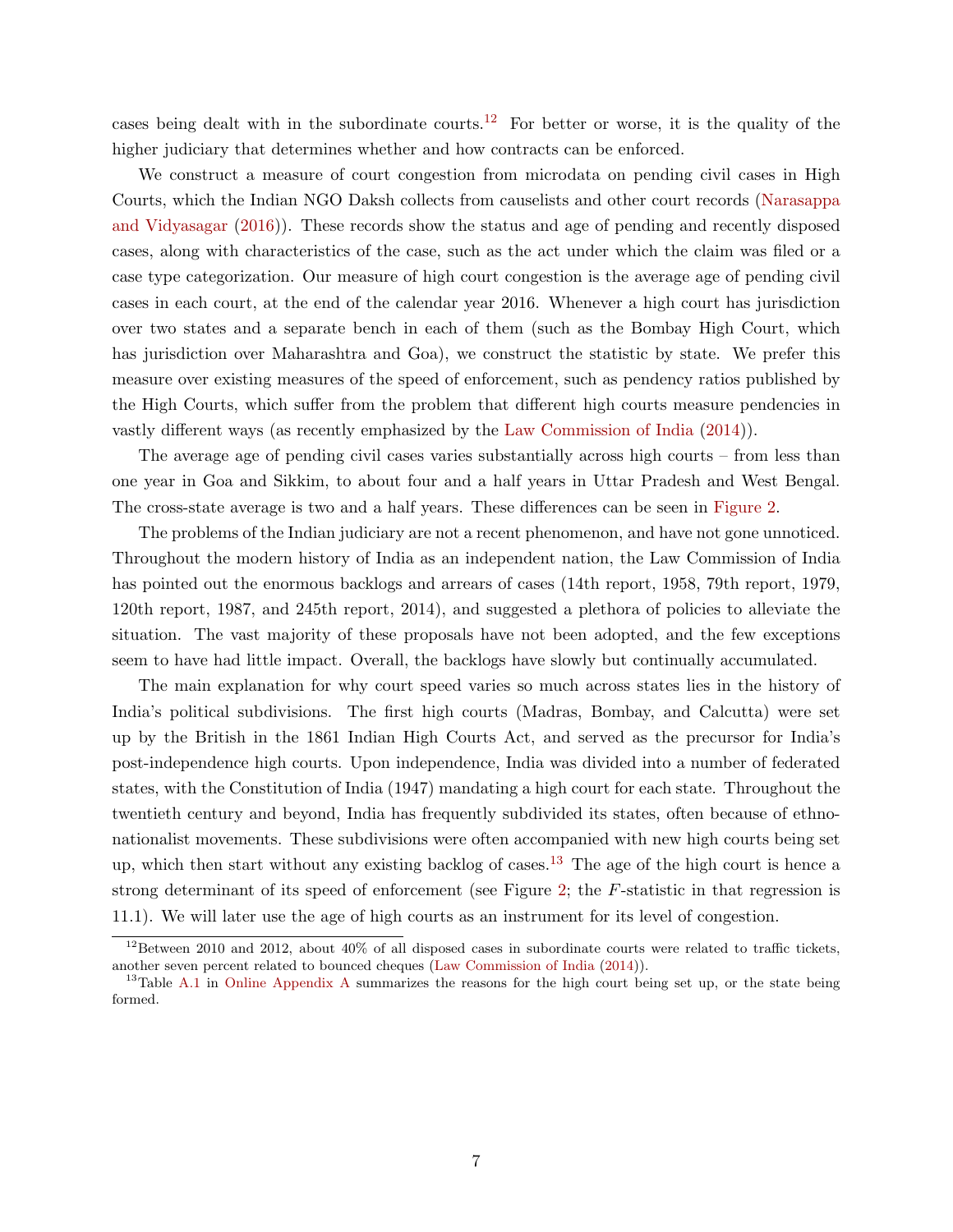

<span id="page-8-1"></span>Figure 2 Age of the High Court and Speed of Enforcement

# <span id="page-8-0"></span>2.3 Motivating Facts

We first turn to documenting the correlation between court congestion and plants' intermediate input use. For the sake of comparability we restrict our attention here to single-product plants.<sup>[14](#page-8-2)</sup>

<span id="page-8-5"></span>Fact 1 In states with more congested courts, cost shares of intermediate inputs are relatively lower in industries that tend to rely more on relationship-specific intermediate inputs.

Table [I](#page-9-0) shows regressions of the plants' materials cost share on an interaction of court congestion (as measured by the average age of pending cases in the high court of the state in which the plant is located<sup>[15](#page-8-3)</sup>) and the industry's reliance on relationship-specific inputs.<sup>[16](#page-8-4)</sup> The interaction term has a negative and significant coefficient, showing that plants' materials cost shares decline more steeply with court congestion in industries that tend to rely more heavily on relationship-specific inputs. The magnitude in column (1) indicates that for each additional year of court congestion,

<span id="page-8-2"></span> $14$ One difficulty that arises when studying multi-product plants is that we do not observe which inputs are used to produce each product. Nevertheless, the results in this section are quantitatively similar when we include multiproduct plants and assign the plant to the category of its highest-revenue product.

<span id="page-8-3"></span><sup>&</sup>lt;sup>15</sup> In principle, firms can bring their cases to any court; the court then decides whether it has jurisdiction over the case. We believe that in the case of India this practice is limited, as state borders are often also language borders. More generally, this would be a form of measurement error in the independent variable that would bias the coefficient towards zero.

<span id="page-8-4"></span><sup>&</sup>lt;sup>16</sup> Following [Nunn](#page-38-7) [\(2007\)](#page-38-7), we measure an industry's reliance on relationship-specific inputs at the national level by computing the fraction of intermediate input expenditures spent on relationship-specific inputs across all plants in the industry. See [Online Appendix A.1](#page-0-0) for details.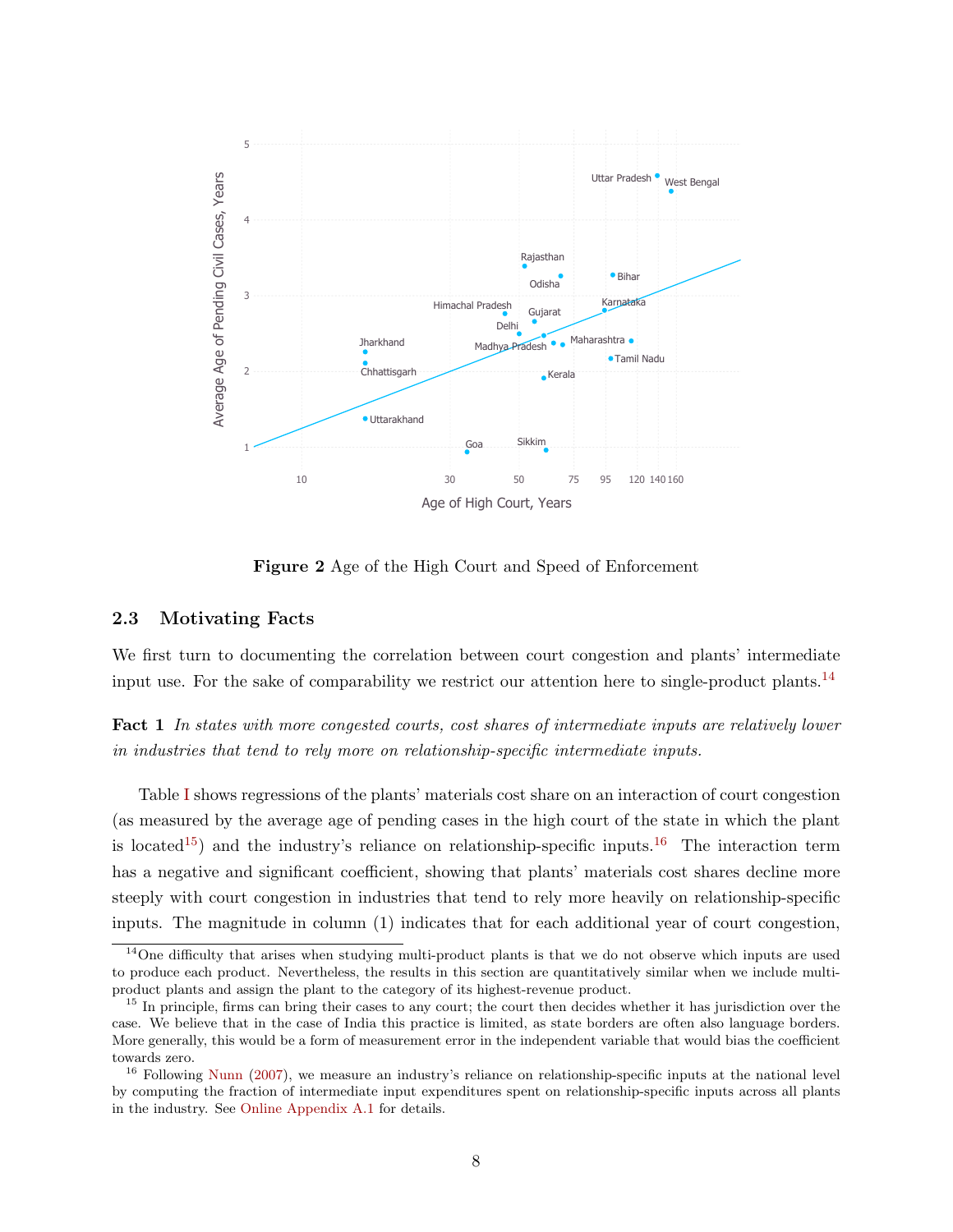plants' materials share of cost declines by 1.67 percentage points more in industries that rely on relationship-specific inputs than in industries that rely on standardized inputs.

A primary concern in this specification is that court congestion is standing in for the level of development, or that the level of development is correlated with the relative productivity of industries that rely on relationship-specific inputs. Column (1) includes district fixed effects. Column (2) controls for the interaction of relationship specificity with district income per capita and column (3) adds controls for the interaction of relationship specificity with a variety of state characteristics including measures of trust, corruption, linguistic fragmentation, and fragmentation by caste. While the coefficients (reported in [Online Appendix C\)](#page-0-0) suggest that ethnolinguistic homogeneity facilitates the use of relationship-specific inputs, this appears to be orthogonal to court congestion. Finally, columns (4) to (6) employ an instrumental variables strategy that we discuss below in [Section 2.4.](#page-11-0)

| - - - - - -                         |                                                         |                        |                        |                           |                        |                         |
|-------------------------------------|---------------------------------------------------------|------------------------|------------------------|---------------------------|------------------------|-------------------------|
|                                     | Dependent variable: Materials Expenditure in Total Cost |                        |                        |                           |                        |                         |
|                                     | (1)                                                     | $\left( 2\right)$      | (3)                    | (4)                       | (5)                    | (6)                     |
| Avg Age Of Civil Cases * Rel. Spec. | $-0.0167**$<br>(0.0046)                                 | $-0.0129*$<br>(0.0051) | $-0.0118*$<br>(0.0053) | $-0.0156^{+}$<br>(0.0085) | $-0.0201*$<br>(0.0082) | $-0.0212**$<br>(0.0078) |
| $LogGDPC * Rel. Spec.$              |                                                         | 0.0114<br>(0.0086)     | 0.0102<br>(0.0091)     |                           | 0.00710<br>(0.0095)    | 0.00556<br>(0.0096)     |
| Rel. Spec. $\times$ State Controls  |                                                         |                        | Yes                    |                           |                        | Yes                     |
| 5-digit Industry FE<br>District FE  | Yes<br>Yes                                              | <b>Yes</b><br>Yes      | Yes<br>Yes             | Yes<br>Yes                | Yes<br>Yes             | Yes<br>Yes              |
| Estimator                           | <b>OLS</b>                                              | <b>OLS</b>             | <b>OLS</b>             | IV                        | IV                     | IV                      |
| $R^2$<br>Observations               | 0.480<br>208527                                         | 0.482<br>199544        | 0.484<br>196748        | 0.480<br>208527           | 0.482<br>199544        | 0.484<br>196748         |

<span id="page-9-0"></span>Table I Materials Shares and Court Congestion (Fact [1\)](#page-8-5)

Standard errors in parentheses, clustered at the state  $\times$  industry level.

 $^{+}$   $p < 0.10, \, ^{*}$   $p < 0.05, \, ^{**}$   $p < 0.01$ 

"Rel. Spec.  $\times$  State Controls" are interactions of trust, language herfindahl, caste herfindahl, and corruption with relationship-specificity. Sample consists of single-product plants only.

<span id="page-9-1"></span>Fact 2 In states with more congested courts, intermediate input bundles are tilted towards standardized intermediate inputs.

Our first fact related court congestion to how plants divided their expenditures between intermediate and primary inputs. We next study how the composition of plants' intermediate input baskets covaries with court congestion. Table [II](#page-10-0) shows that in states where courts are faster, plants' intermediate input baskets are tilted towards relationship-specific intermediate inputs. This correlation remains statistically significant when controlling for district income per capita and other state characteristics.

<span id="page-9-2"></span>Fact 3 In states with more congested courts, plants in industries that tend to rely more on relationshipspecific intermediate inputs have larger vertical spans of production.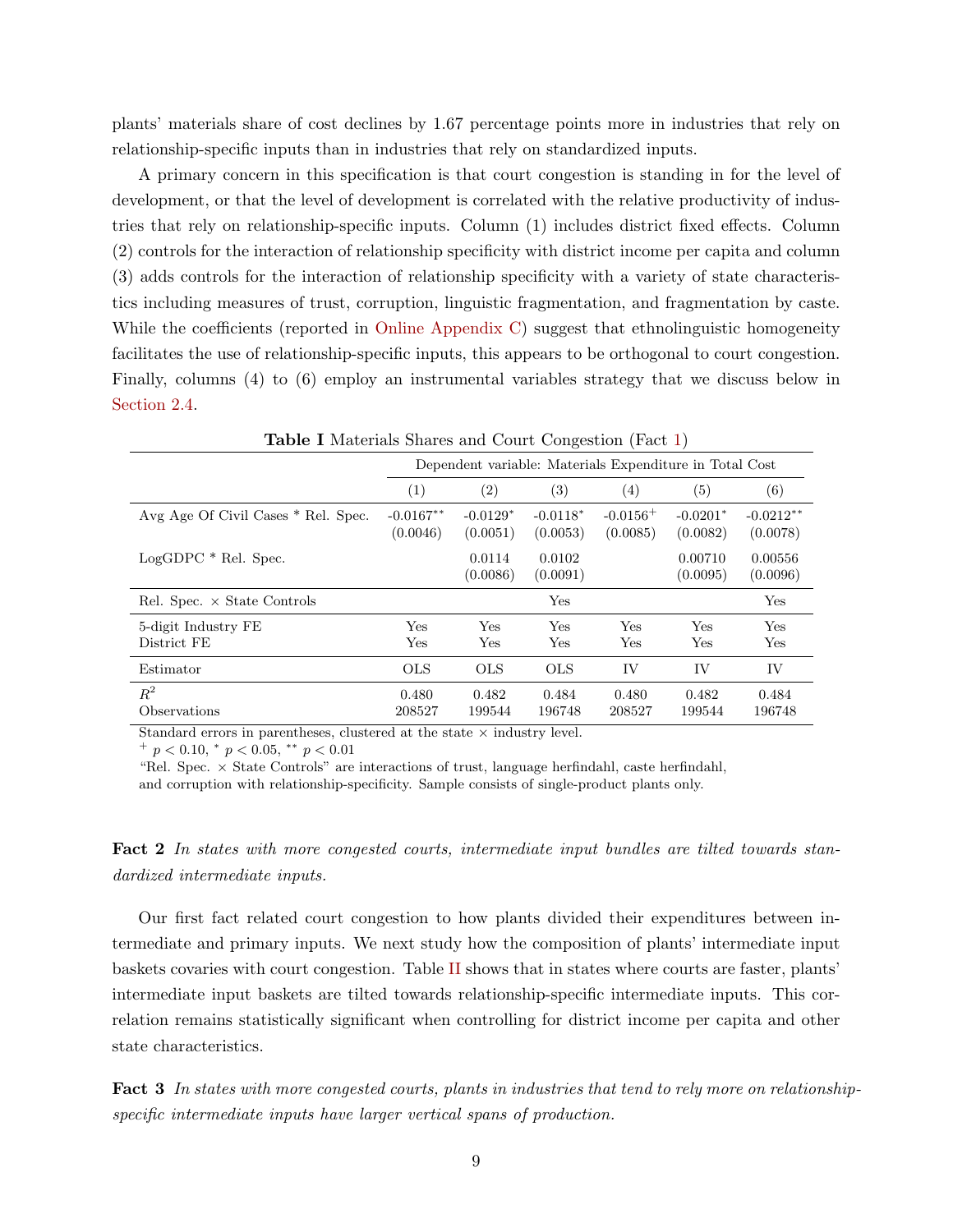|                           | Dependent variable: $X_i^R/(X_i^R+X_i^H)$ |                          |                         |                          |                                     |                          |
|---------------------------|-------------------------------------------|--------------------------|-------------------------|--------------------------|-------------------------------------|--------------------------|
|                           | (1)                                       | (2)                      | $\left( 3\right)$       | (4)                      | (5)                                 | (6)                      |
| Avg age of Civil HC cases | $-0.00547*$<br>(0.0022)                   | $-0.00621**$<br>(0.0023) | $-0.00530*$<br>(0.0024) | $-0.0144***$<br>(0.0044) | $-0.0146**$<br>(0.0044)             | $-0.0167**$<br>(0.0045)  |
| Log district GDP/capita   |                                           | $-0.00389$<br>(0.0045)   | $-0.00384$<br>(0.0046)  |                          | $-0.00912$ <sup>+</sup><br>(0.0051) | $-0.00980^+$<br>(0.0051) |
| State Controls            |                                           |                          | Yes                     |                          |                                     | Yes                      |
| 5-digit Industry FE       | Yes                                       | <b>Yes</b>               | Yes                     | Yes                      | Yes                                 | Yes                      |
| Estimator                 | <b>OLS</b>                                | <b>OLS</b>               | <b>OLS</b>              | IV                       | IV                                  | IV                       |
| $\,R^2$<br>Observations   | 0.441<br>225590                           | 0.446<br>204031          | 0.449<br>199339         | 0.441<br>225590          | 0.446<br>204031                     | 0.449<br>199339          |

<span id="page-10-0"></span>Table II Input Mix and Court Congestion (Fact [2\)](#page-9-1)

The dependent variable is the share of relationship-specific inputs in total materials cost of plant j. "State Controls" are trust, language herfindahl, caste herfindahl, and corruption. The sample consists of single-product plants only. Standard errors in parentheses, clustered at the state  $\times$ industry level.

 $^{+}$  p < 0.10,  $^{*}$  p < 0.05,  $^{**}$  p < 0.01.

A low materials share suggests that a plant may be doing more consecutive steps in the production process themselves. For example, a car producer that assembles components may also manufacture those components in the same facility. The regressions in Table [III](#page-11-1) show how court congestion is related to the vertical span of production, i.e. to how many consecutive production steps are performed within the plant. We first construct a measure of the "vertical distance" between an output good  $\omega$  to an input  $\omega'$ . This is intended to capture the typical number of "steps" between the use of  $\omega'$  and the production of  $\omega$ , where we define a step to be the activity performed by a single plant.[17](#page-10-1) Finally, for each single-product plant, our measure of vertical span is the expenditure-weighted average of the distance from the plant's output  $\omega$  to its intermediate inputs:

$$
\text{verticalSpan}_j = \sum_{\hat{\omega} \in \Omega} \frac{X_{j\hat{\omega}}}{\sum_{\tilde{\omega} \in \Omega} X_{j\tilde{\omega}}} \text{verticalDistance}_{\omega \hat{\omega}}
$$

where  $X_{i\hat{\omega}}$  is plant j's expenditure on input  $\hat{\omega}$  and  $\omega$  is j's output. A longer vertical span indicates that the plant uses inputs that are typically further upstream, and suggests that the plant is performing more "steps" in-house. Table [III](#page-11-1) shows that plants' vertical spans of production increase more sharply with court congestion in industries that tend to rely more heavily on relationship-specific inputs.<sup>[18](#page-10-2)</sup>

<span id="page-10-1"></span><sup>&</sup>lt;sup>17</sup>We construct national input-output tables using our plant-level data. For each output good  $\omega$  and input good  $ω'$ , we take a weighted average of the number of steps along any path from  $ω'$  to  $ω$ , weighted by the product of the input-output shares along that path, excluding any path which cycles. This measure is similar to  $Upstreamness_{ij}$ of [Alfaro et al.](#page-35-13) [\(2019\)](#page-35-13). [Online Appendix B](#page-0-0) gives the precise mathematical definition of vertical distance.

<span id="page-10-2"></span><sup>&</sup>lt;sup>18</sup>While the nature of our data allows us to speak to the activities of individual plants rather than of firms, it is likely that contracting frictions affect the boundaries of firms as well. While we do not know whether two plants belong to the same firm, our data contains an indicator of whether a plant is standalone or part of a multi-plant firm. In [Online Appendix C.2](#page-0-0) we repeat Tables [I,](#page-9-0) [II,](#page-10-0) and [III](#page-11-1) but compare standalone plants to plants that belong to multi-plant firms. Note that interpreting these regressions is not straightforward because whether a plant is part of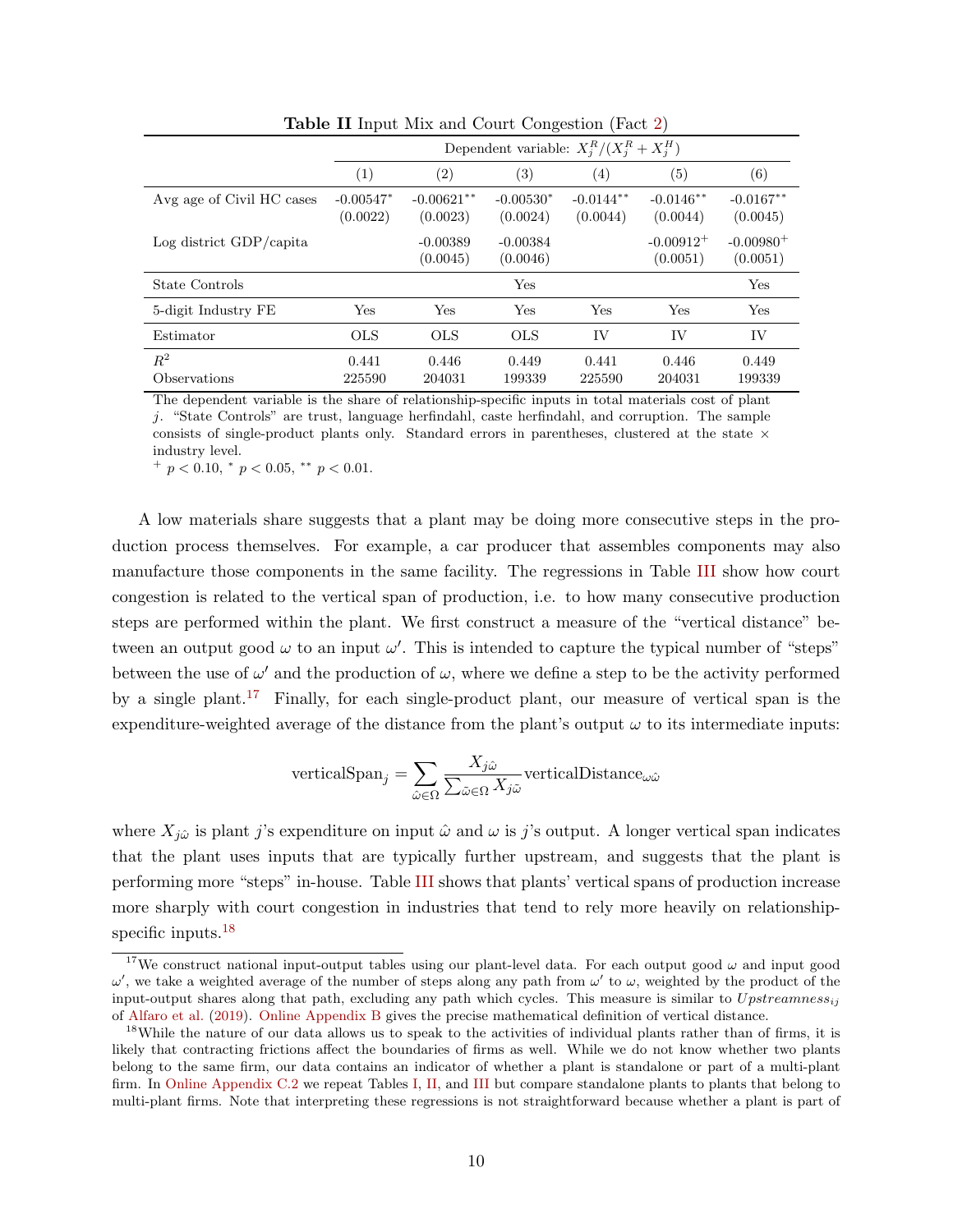|                                     | Dependent variable: Vertical Span |                      |                      |                   |                      |                      |
|-------------------------------------|-----------------------------------|----------------------|----------------------|-------------------|----------------------|----------------------|
|                                     | (1)                               | (2)                  | (3)                  | $\left(4\right)$  | $\left( 5\right)$    | (6)                  |
| Avg Age Of Civil Cases * Rel. Spec. | $0.0195^{+}$<br>(0.011)           | $0.0269*$<br>(0.012) | $0.0280*$<br>(0.012) | 0.0292<br>(0.019) | $0.0314+$<br>(0.018) | $0.0368*$<br>(0.018) |
| $LogGDPC * Rel. Spec.$              |                                   | $0.0464*$<br>(0.022) | 0.0288<br>(0.024)    |                   | $0.0491*$<br>(0.023) | 0.0330<br>(0.024)    |
| Rel. Spec. $\times$ State Controls  |                                   |                      | Yes                  |                   |                      | Yes                  |
| 5-digit Industry FE<br>District FE  | Yes<br>Yes                        | Yes<br>Yes           | Yes<br>Yes           | Yes<br>Yes        | Yes<br>Yes           | Yes<br>Yes           |
| Estimator                           | <b>OLS</b>                        | <b>OLS</b>           | <b>OLS</b>           | IV                | IV                   | IV                   |
| $R^2$<br>Observations               | 0.443<br>163334                   | 0.451<br>156191      | 0.453<br>154021      | 0.443<br>163334   | 0.451<br>156191      | 0.453<br>154021      |

<span id="page-11-1"></span>Table III Vertical Span of Plants and Court Congestion (Fact [3\)](#page-9-2)

Standard errors in parentheses, clustered at the state  $\times$  industry level.

 $^{+}$  p < 0.10,  $^{*}$  p < 0.05,  $^{**}$  p < 0.01

"Rel. Spec. × State controls" are interactions of trust, language herfindahl, caste herfindahl, and corruption with relationship-specificity. Sample consists of single-product plants only.

## <span id="page-11-0"></span>2.4 Endogeneity, and the Historical Determinants of Indian Court Efficiency

The main caveat in the above regressions is the concern that there are unobserved covariates of court congestion that may also affect the cost of plants' inputs, and thereby their input shares. The simplest version is reverse causality. In principle, the bias from reverse causality could be positive or negative. Suppose that a state had, for exogenous reasons, many plants that produced using relationship-specific inputs. The disputes that arise may cause the courts to be congested. Or alternatively, the state may respond to the disputes that arise by spending resources to reduce congestion. Either of these would be problematic for interpreting the regressions as a causal relationship.

While we believe reverse causality is unlikely to arise—the fraction of cases related to firm-to-firm trade is relatively low<sup>[19](#page-11-2)</sup>—it is difficult to rule out other factors that may influence both court congestion and usage of relationship-specific inputs.

We therefore employ an instrumental variables strategy that uses the historical determinants of congestion. As discussed in Section [2.2,](#page-6-5) courts have been continually accumulating backlogs throughout the 20th century. At certain points in time, however, states were split or reorganized, mostly in response to ethno-nationalist movements. In the course of these reorganizations, new high courts were set up, which initially started with a clean slate but were, like existing courts, understaffed and started accumulating backlogs. The time since their founding—the court's age—is therefore a strong predictor for the current backlog, which in turn determines the present-day speed of enforcement. Our instrumental variable for the speed of enforcement is hence the (log) age of

a multi-plant firm is, itself, an endogenous outcome.

<span id="page-11-2"></span><sup>&</sup>lt;sup>19</sup>The fraction of cases that is related to the enforcement of supplier contracts is hard to pinpoint exactly because courts classify cases very broadly, and in different ways across states. We know, however, that they account for less than 5%, 14%, and 7% of the pending cases in the High Courts of Allahabad, Mumbai, and Kolkata, respectively.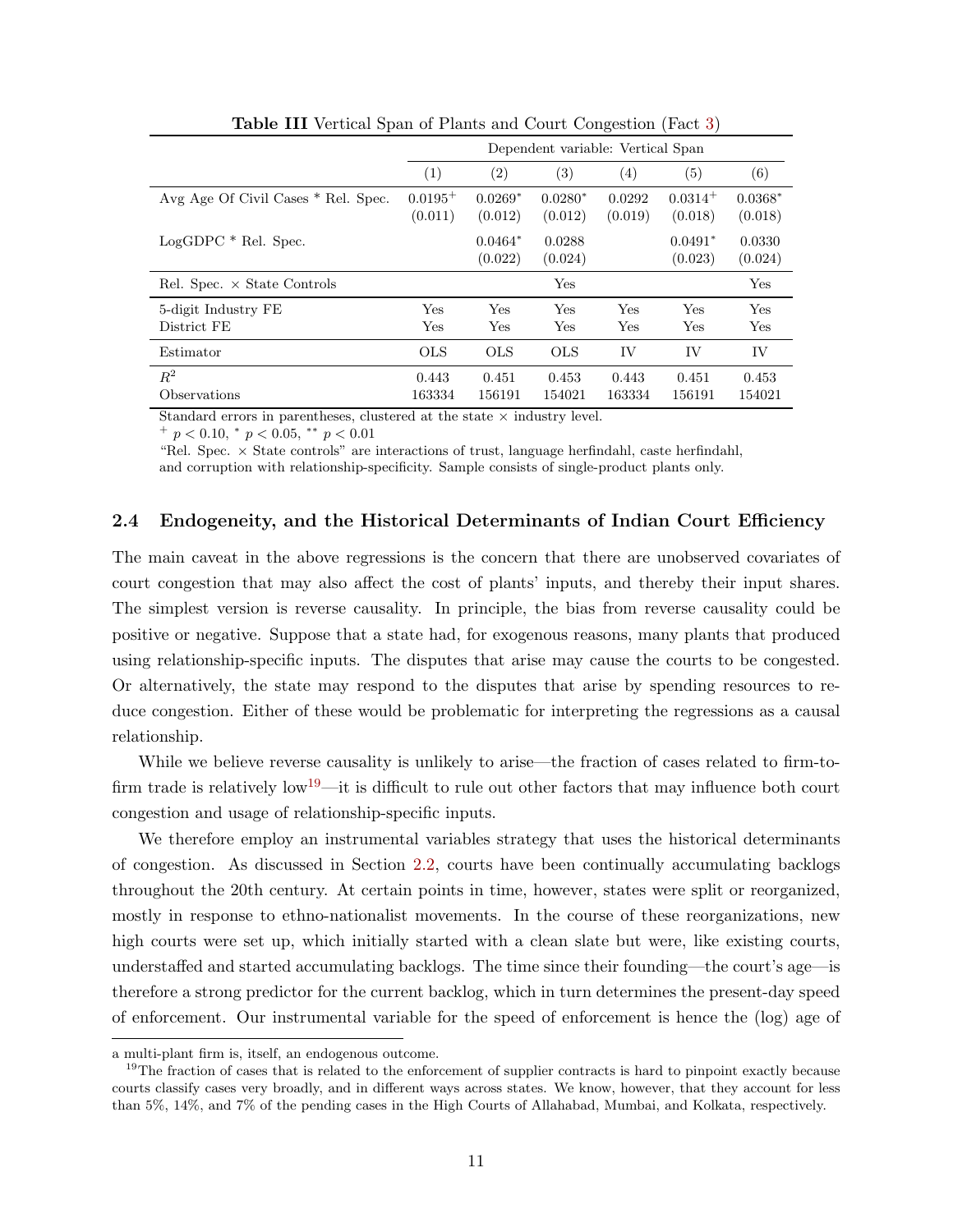the high court, and the instrument for an interaction of an industry-level variable with court speed is the interaction of the industry-level variable with the log age of the court. Figure [2](#page-8-1) in Section [2.2](#page-6-5) shows the strong correlation between court age and speed of enforcement.

Columns (4) to (6) of Tables [I,](#page-9-0) [II,](#page-10-0) and [III](#page-11-1) repeat the regressions while instrumenting for the speed of enforcement. The point estimates of the coefficient of the interaction term is usually slightly larger than the OLS estimates.

There are a few reasons that the exclusion restriction may be violated. We argue that two candidates would lead us to conclude that the true relationships are stronger than reported in the IV regressions. First, new states tend to be relatively poor and have low state capacity. Thus the usual concern that a high level of development causes firms to use more sophisticated technologies that use relationship-specific inputs would cause the newer states to have higher use of homogeneous inputs. Alternatively, it may be that when a state splits, many firms lose their suppliers and must switch. It may be easy to find a new supplier of homogeneous inputs, whereas it might be harder to find a supplier of relationship-specific inputs. This channel would also cause newer states to be more intensive in homogeneous inputs. In either case, the true relationship would be stronger than reported. A third reason that the exclusion restriction might be violated is that newly formed states might be more ethnically homogeneous, so that newer courts might be correlated with better informal enforcement. This is a particular concern here because ethno-nationalist conflicts are a primary reason that states split. Nevertheless, we can control for states' ethnic fragmentation—or more specifically the interaction of relationship-specificity with various measures of ethnic-fragmentation—as we do in columns (3) and (6) of Tables [I,](#page-9-0) [II,](#page-10-0) and [III.](#page-11-1) Controlling for these has little impact on the main coefficients of interest.

In addition to the cross-sectional regressions shown above, we bring evidence from time variation in the degree of court congestion in [Online Appendix C.3.](#page-0-0) We first show results from two instances in which high courts set up new and fast benches in remote areas during our sample period. In addition, we employ variation in court pendency ratios over time. In both cases we include fixed effects to identify the relationship from time variation in court congestion only. While neither experiment is perfect—with the court expansion the sample is small and some estimates are imprecise, while with pendency ratios it is not clear what drives the variation—the results are consistent with our baseline cross-sectional evidence.

A final concern is that an industry's reliance on relationship-specific inputs is correlated with other industry characteristics such as capital intensity, skill intensity, upstreamness, or tradability. In [Online Appendix C.1](#page-0-0) we show that the estimates are robust to controlling for the respective interactions of court congestion with each of these industry characteristics.<sup>[20](#page-12-0)</sup>

<span id="page-12-0"></span><sup>&</sup>lt;sup>20</sup>[Online Appendix C.4](#page-0-0) and [Online Appendix C.5](#page-0-0) show the correlation of distortions with other other establishment characteristics, including import decisions, age, size, and the number of products.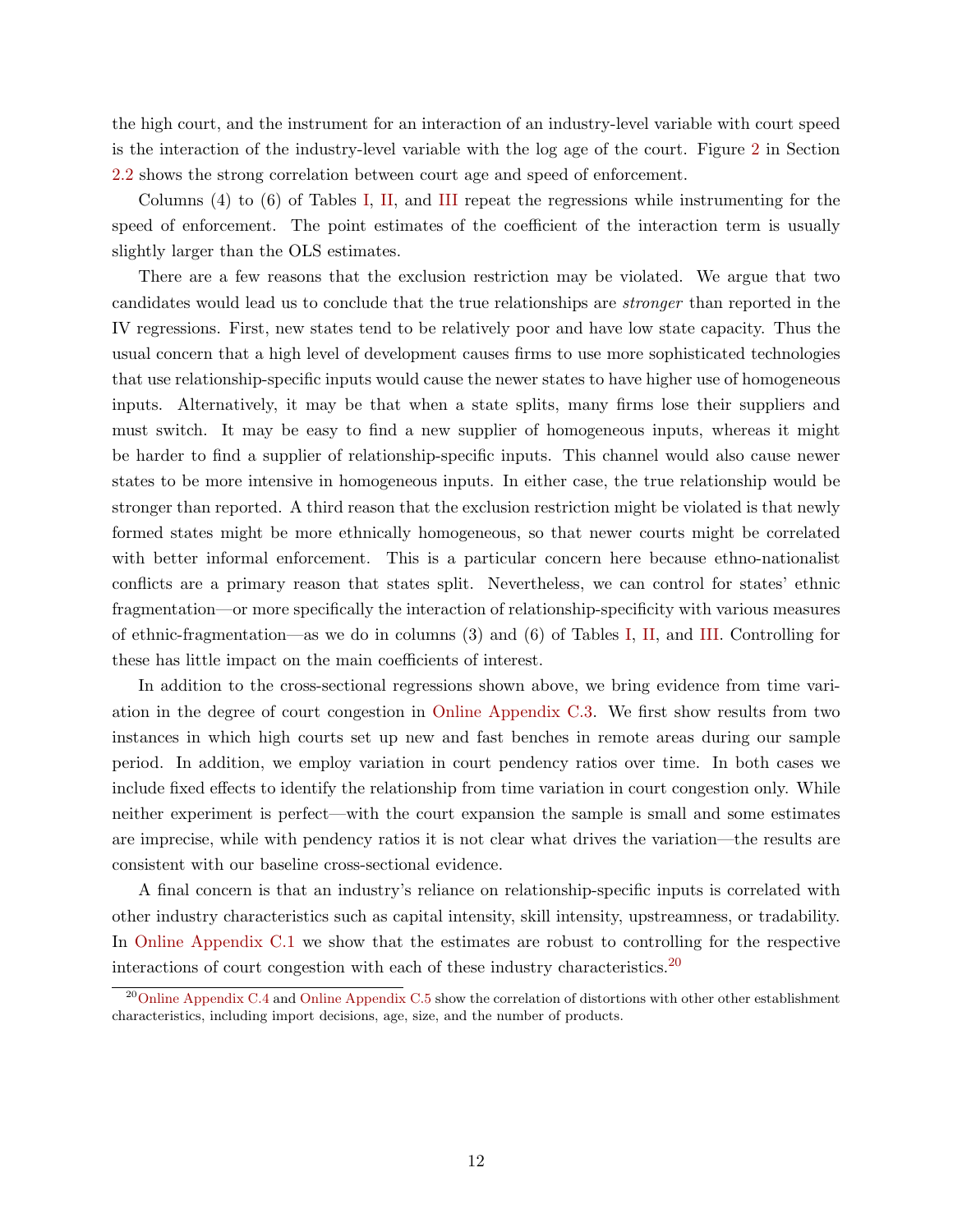## 2.5 Inferring Properties of Contracting Frictions

What do these regressions tell us about the form of contracting frictions? The literature on contracting frictions (e.g., Antràs  $(2003)$ ) has emphasized that holdup problems may result in transactions in which the seller shades on the quantity or quality of the inputs. These can be modeled in different ways that would show up differently in the data. We explore the implications and empirical validity of these in [Online Appendix D.](#page-0-0)

In particular, contracting frictions could be modeled as resulting in an increase in the shadow cost of an input [\(Hsieh and Klenow](#page-37-5) [\(2009\)](#page-37-5)). A testable implication of this formulation is that the distortion should raise the buyer's ratio of revenue to total cost. In our setting, we find that plants that are subject to larger wedges—those in industries that tend to use relationship-specific inputs in states with congested courts—have lower revenue-cost ratios, in contrast to the prediction from a quantity distortion.

Alternatively, contracting frictions could raise the effective price of the input (i.e. an iceberg cost). To be consistent with our evidence, such a formulation would require that the elasticity of substitution between distorted and undistorted inputs is larger than 1. As we discuss in [Online](#page-0-0) [Appendix D,](#page-0-0) this contrasts with available evidence, both from the existing literature and from our setting.

Finally it could be that distortions increase the effective cost of an input, but that the additional cost takes the form of additional expenditure on primary factors. For example, it may be that the buyer needs to pay workers to repair defective inputs. Such a formulation is consistent with the empirical evidence and we will use it in the subsequent model.

# 3 Model

The previous section showed that imperfect contract enforcement alters the production decisions of manufacturing plants in India in systematic ways. We next aim to quantify the impact of weak enforcement on the productivity of the manufacturing sector.

A commonly used approach to quantify the role of factor market frictions, pioneered by [Hsieh](#page-37-5) [and Klenow](#page-37-5) [\(2009\)](#page-37-5), is to posit that plants in the same industry use a common Cobb-Douglas production function. This allows them to use dispersion of cost shares within industries to infer dispersion in marginal products of inputs. What gives this approach traction is the implication that in the absence of distortions, plants would have the same cost shares regardless of the factor prices they face. Deviations from this cost share would then be interpreted as the result of a distortion. This approach, however, extends poorly to the question of finding distortions in the use of intermediate inputs, where, as we have seen, variation in factor use along both intensive and extensive margin is widespread and unlikely to be driven entirely by distortions.<sup>[21](#page-13-0)</sup> At the same time, departing from Cobb-Douglas would require reliable information on input prices that

<span id="page-13-0"></span> $21$ We attempt such an exercise in [Online Appendix H.3.](#page-0-0) There are several conceptual and practical obstacles. In any case, the observed variation in input use would lead to enormous implied distortions.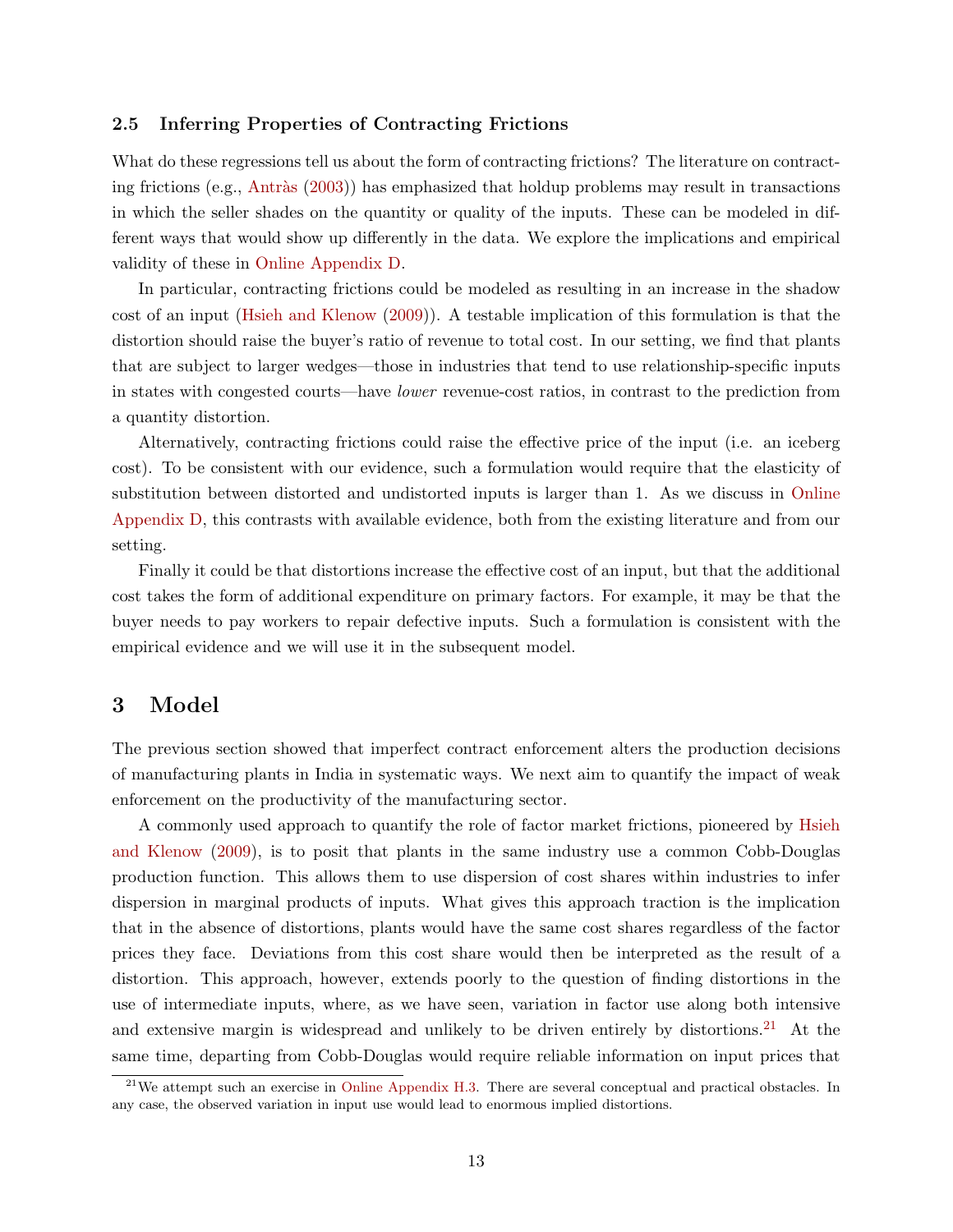are comparable across plants and across locations, as well as a way to disentangle distortions from differences in the level and factor bias of productivity. This is especially important in the context of intermediate inputs, where such information is typically unavailable or unreliable.

In this section we develop a model which we will use to evaluate the impact of contracting frictions. We will make two key identifying assumptions. First, our assumptions will imply that, at a certain level of aggregation, factor shares will be invariant to factor prices. This implication is related to, but weaker than, those made by [Hsieh and Klenow](#page-37-5) [\(2009\)](#page-37-5), which is that factor shares are invariant to factor prices at the firm level and that all dispersion is dues to distortions. Second, we assume that imperfect contract enforcement distorts the use of relationship-specific inputs and of labor, but not the use of homogeneous inputs.<sup>[22](#page-14-0)</sup> These two aspects of our model enable us to identify distortions in factor markets from factor shares alone (in our case, *average* factor shares, thereby not requiring price data), while still allowing plants to have production functions that deviate from Cobb-Douglas, and therefore have varying factor shares for reasons that are unrelated to distortions. We then estimate the importance of distortions on the use of relationship-specific intermediate inputs using these average factor shares. This ties back to the reduced-form evidence we have shown above: that patterns of plants' expenditure shares differ systematically across states, and in a way that is correlated with a potential source of distortions.

The model gives a prominent role to two additional features which may be important for our quantification of contracting frictions: firm-to-firm trade and technology/organizational choice. First, there are many ways to avoid contracting frictions. Suppose a firm needed to use an input that required customization and therefore faced a holdup problem. In the face of weak formal contract enforcement, the firm might buy the intermediate input from a relative or rely on the repeated interactions of a long-term relationship. Such decisions, however, may come at a cost. A family member may not be the optimal supplier of an intermediate input, and if a firm is in a long-term relationship, it may pass up using new, more cost-effective inputs in order to remain in that long-term relationship.<sup>[23](#page-14-1)</sup> Such a firm's production cost is higher than it would be with better contract enforcement, even though there may not be a distortion associated with sourcing from that supplier. The higher production cost is therefore an indirect consequence of weak formal enforcement that arises when firms substitute away from suppliers with whom they would face a hold-up problem. We can infer this indirect cost by incorporating this type of decision in the model, and estimating how easily firms can substitute across suppliers of the same input.

Second, as discussed in [Section 2.1,](#page-4-2) even in narrowly defined industries, firms produce in qualitatively different ways. As a simple example, consider two plants that both produce polished diamonds, one that buys cut diamonds and another that buys rough diamonds and cuts and polishes them. It may well be the case that the latter's decision to have a larger vertical span of

<span id="page-14-0"></span> $^{22}$ If contracting frictions also distorted the use of homogeneous inputs, the gains from reducing contracting friction would be larger than those we report.

<span id="page-14-1"></span> $^{23}$ [Lim](#page-37-1) [\(2017\)](#page-37-1) documents that in each year, firms switch roughly 40% of suppliers, and [Lu, Mariscal and Mejia](#page-37-2) [\(2013\)](#page-37-2) document that ubiquitous switching of imported inputs among importers, suggesting gains from taking advantage of new opportunities that arise. [Johnson, McMillan and Woodruff](#page-37-12) [\(2002\)](#page-37-12) show that those who distrust courts are less likely to switch suppliers, suggesting that weak enforcement inhibits this.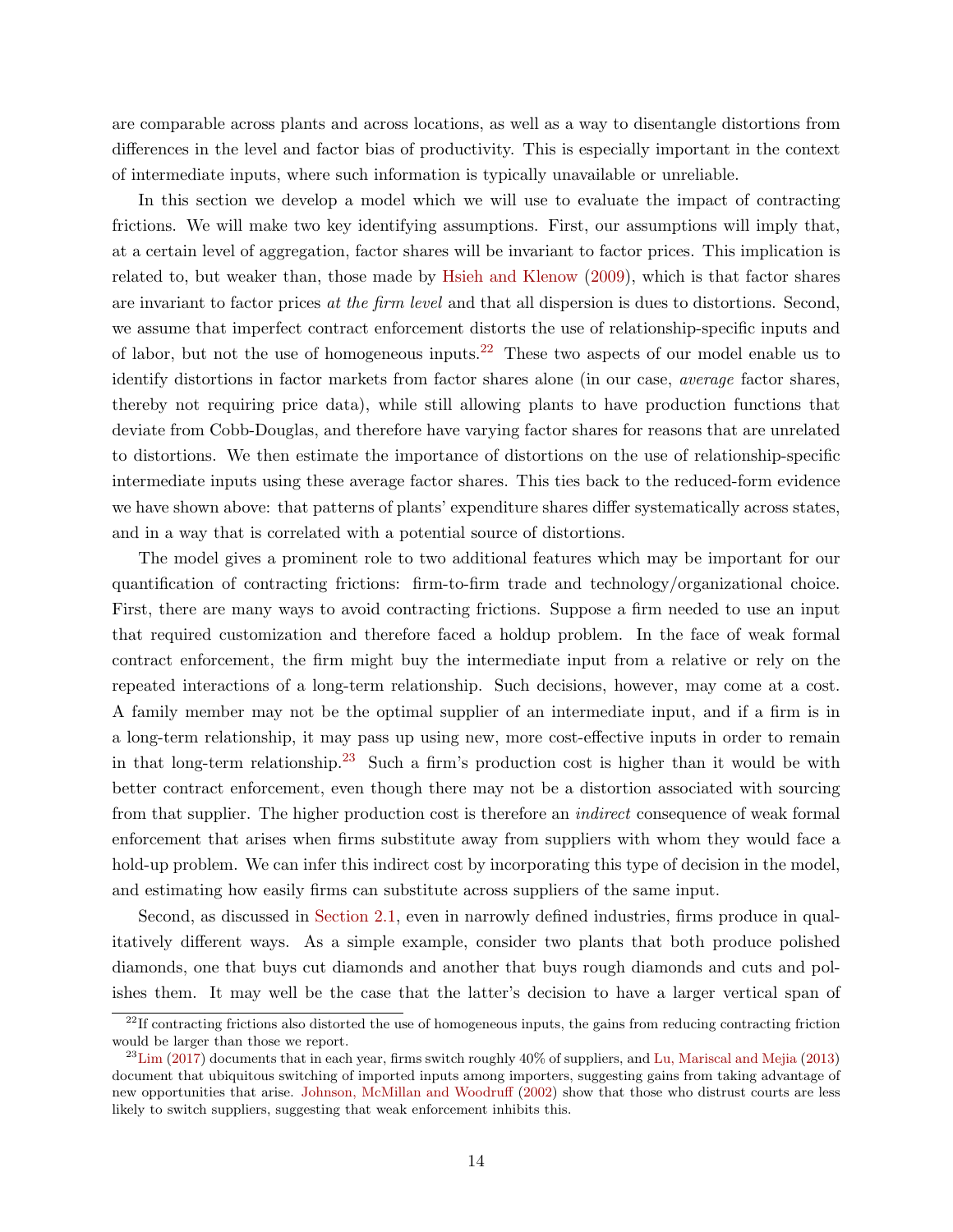production and do both cutting and polishing was a consequence of a distortion. The two plants will use different production functions, and simply comparing the two plants' expenditure shares will not give a direct measure of the size of the distortion. The empirical implementation of our model must therefore be able to account for these differences when measuring the magnitude of the distortions.

#### 3.1 The Environment

There is a set of industries  $\Omega$ . For industry  $\omega \in \Omega$ , there is a mass of firms with measure  $J_{\omega}$  that produce differentiated varieties. There is a representative household that inelastically provides a mass of labor with measure  $L$  and has nested CES preferences over all varieties in each industry, maximizing consumption of the bundle U defined as

$$
U = \left[ \sum_{\omega \in \Omega} v_{\omega}^{\frac{1}{\eta}} U_{\omega}^{\frac{\eta-1}{\eta}} \right]^{\frac{\eta}{\eta-1}} U_{\omega} = \left[ \int_0^{J_{\omega}} u_{\omega_j}^{\frac{\varepsilon-1}{\varepsilon}} dj \right]^{\frac{\varepsilon}{\varepsilon-1}}
$$

where  $u_{\omega j}$  is consumption of variety j in industry  $\omega$ ,  $v_{\omega}$  reflects the household's taste for goods in industry  $\omega$ ,  $\eta$  is the elasticity of substitution across industries, and  $\varepsilon$  is the elasticity of substitution across varieties within each industry.

There are several different ways to produce a good using different combinations of inputs. These different ways correspond to different production functions, which we call recipes. Denote the set of recipes to produce a good  $\omega$  by  $\varrho_{\omega}$ . Each recipe  $\rho \in \varrho_{\omega}$  describes a production function  $G_{\omega\rho}(\cdot)$  that can be used by any firm in industry  $\omega$  to produce its good using labor l and a particular bundle of inputs  $\hat{\Omega}^{\rho}$ . We assume:

<span id="page-15-0"></span>**Assumption 1** For any recipe  $\rho \in \varrho_\omega$ , the production function  $G_{\omega\rho}$  exhibits constant returns to scale and all inputs  $(l, \hat{\Omega}^{\rho})$  are complements.

Note that the different  $G_{\omega\rho}$  may differ in their shape and their factor intensities, and that they need not be Leontief.

Firm j in industry  $\omega$  has random sets of productivity and supplier draws  $\Phi_{j\rho}$  for each recipe  $\rho \in \varrho_\omega$ . We call these draws techniques. Each technique  $\phi \in \Phi_{j\rho}$  is characterized by (i) a set of potential suppliers for each intermediate input,  $\{S_{\hat{\omega}}(\phi)\}_{\hat{\omega}\in\hat{\Omega}^{\rho}}$ , (ii) for each of those suppliers  $s \in S_{\hat{\omega}}(\phi)$  an input-augmenting productivity and a distortion (which we discuss further below), and (iii) a labor-augmenting productivity  $b_l(\phi)$ . The input-augmenting productivity for supplier  $s \in S_{\hat{\omega}}(\phi)$  consists of a match-specific component  $z_s$  that is specific to the supplier and a component  $b_{\hat{\omega}}(\phi)$  that is common to all suppliers of input  $\hat{\omega}$  in the set  $S_{\hat{\omega}}(\phi)$ .

Suppose that j produced its good using a technique of recipe  $\rho$  which used labor and intermediate inputs  $\hat{\Omega}^{\rho} = \{\hat{\omega}_1, ..., \hat{\omega}_n\}$ . If it chose to employ l units of labor and purchase  $\{x_{s_1}, ..., x_{s_n}\}$  units of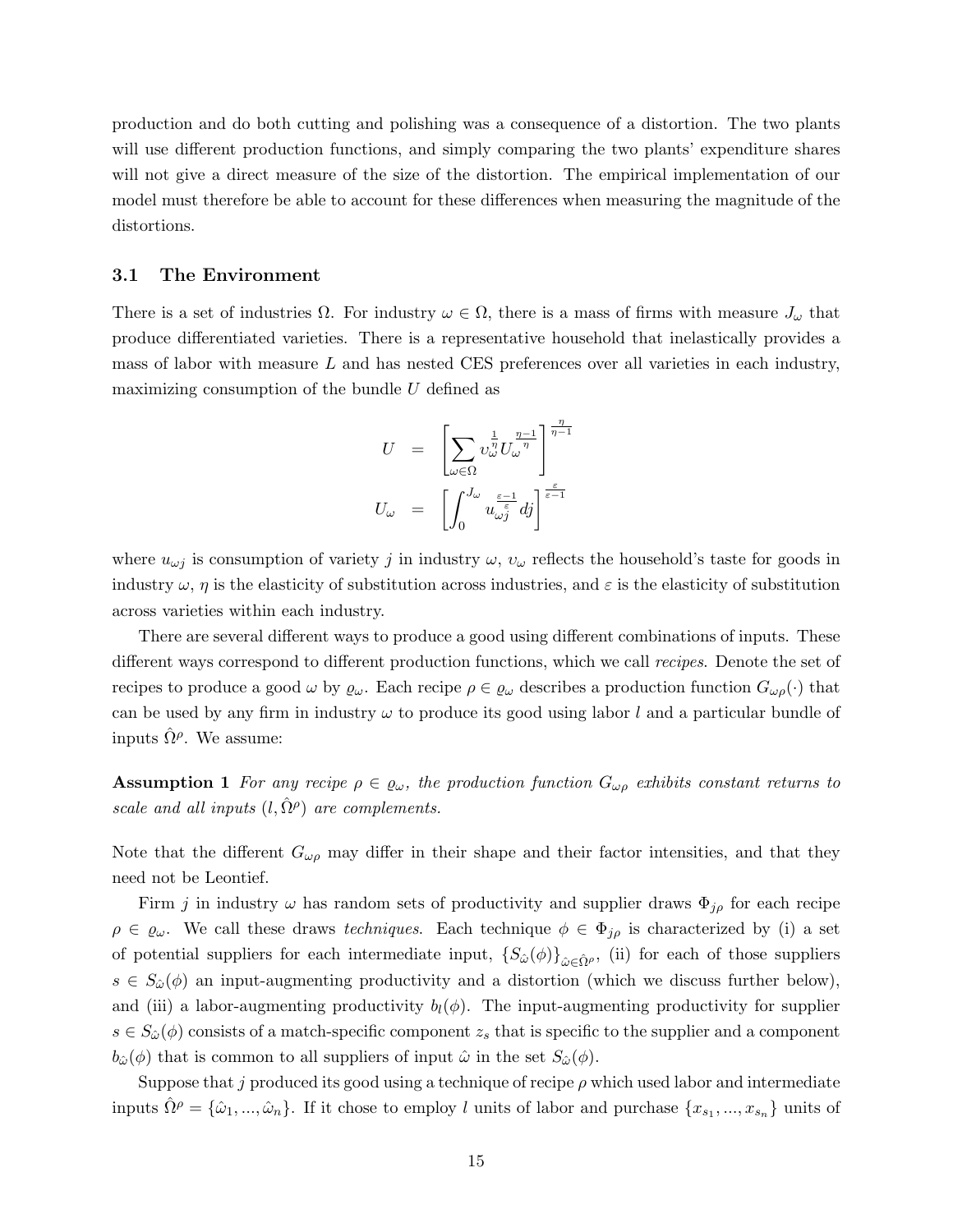intermediate inputs from respective suppliers  $s_1 \in S_{\hat{\omega}_1}, ..., s_n \in S_{\hat{\omega}_n}$ , its output would be

$$
y_j = G_{\omega\rho} (b_l l, b_{\hat{\omega}_1} z_{s_1} x_{s_1}, ..., b_{\hat{\omega}_n} z_{s_n} x_{s_n}).
$$

Each technique is specific to the firm producing the output (the "buyer") and to the potential suppliers that might provide the intermediate inputs. In equilibrium, the firm chooses to produce using the technique and suppliers that is most cost-effective, which depends on the prices those suppliers charge and the input-augmenting productivities of the technique.

Terms of trade among firms determine their choices of inputs, productions decisions, and productivity. We also assume that sales of goods for intermediate use are priced at the supplier's marginal  $\cosh^{24}$  $\cosh^{24}$  $\cosh^{24}$  Firms engage in monopolistic competition when selling to the representative household, and remit all profits to the household.

First, nature chooses the sets of techniques available to each firm. Then all firms simultaneously set prices and make their production decisions (i.e. choices of technique  $\phi \in \bigcup_{\rho \in \varrho_\omega} \Phi_{j\rho}$ , suppliers, and inputs  $l, x_{s_1}, \ldots, x_{s_n}$  to minimize cost, taking into account the decisions of others. All firms have perfect information about the economy's production possibilities and about other firms' choices. The probability distribution governing the set of techniques with which firm  $j$  can produce  $(\{\Phi_{j\rho}\}_{\rho \in \varrho_\omega})$  will be described below.

# <span id="page-16-2"></span>3.2 Contracting Enforcement

Enforcement of contracts facilitates the use of inputs that require customization and the use of labor. Imperfect enforcement introduces wedges between the effective cost to the buyer and the payment to the supplier. If an input requires customization, the supplier can shirk and provide a good that is imperfectly customized to the buyer. If this happens, the buyer needs to use extra labor to correct the defect. This is wasteful because the supplier has an absolute advantage in performing the customization. For each supplier, the buyer draws a random cost of enforcing the contract, which, by modulating the threat of enforcement, affects the equilibrium performance of the supplier and hence the extra labor the buyer needs to use to correct the defect. We discuss the full microfoundation in [Online Appendix E.](#page-0-0)

This game has a reduced form in which, for each potential supplier of a relationship-specific input  $\hat{\omega}$ , the buyer draws a random input wedge  $t_x \in [1, \infty)$ , from a distribution with CDF  $T(t_x)$ .<sup>[25](#page-16-1)</sup> If the supplier's price is  $p_s$  per unit, the total cost to buyer is  $t_xp_s$ , with  $p_s$  paid to the supplier

<span id="page-16-0"></span><sup>&</sup>lt;sup>24</sup>One interpretation of this assumption is that in firm-to-firm trade, buyers have all of the bargaining power. For example, in a simpler environment, [Oberfield](#page-38-1) [\(2018\)](#page-38-1) characterizes an alternative market structure in which firm-tofirm trade is governed by bilateral trading contracts specifying a buyer, a supplier, a quantity of the supplier's good to be sold to the buyer and a payment. Given a contracting arrangement, each entrepreneur makes her remaining production decisions to maximize profit. The economy is in equilibrium when the arrangement is such that no countable coalition of entrepreneurs would find it mutually beneficial to deviate by altering terms of trade among members of the coalition and/or dropping contracts with those not in the coalition. The terms of trade described here are one particular equilibrium in which buyers have all of the bargaining power.

<span id="page-16-1"></span> $^{25}$ As we show in [Online Appendix E,](#page-0-0) there is a one-to-one mapping between the enforcement cost and the equilibrium input wedge  $t_x$ .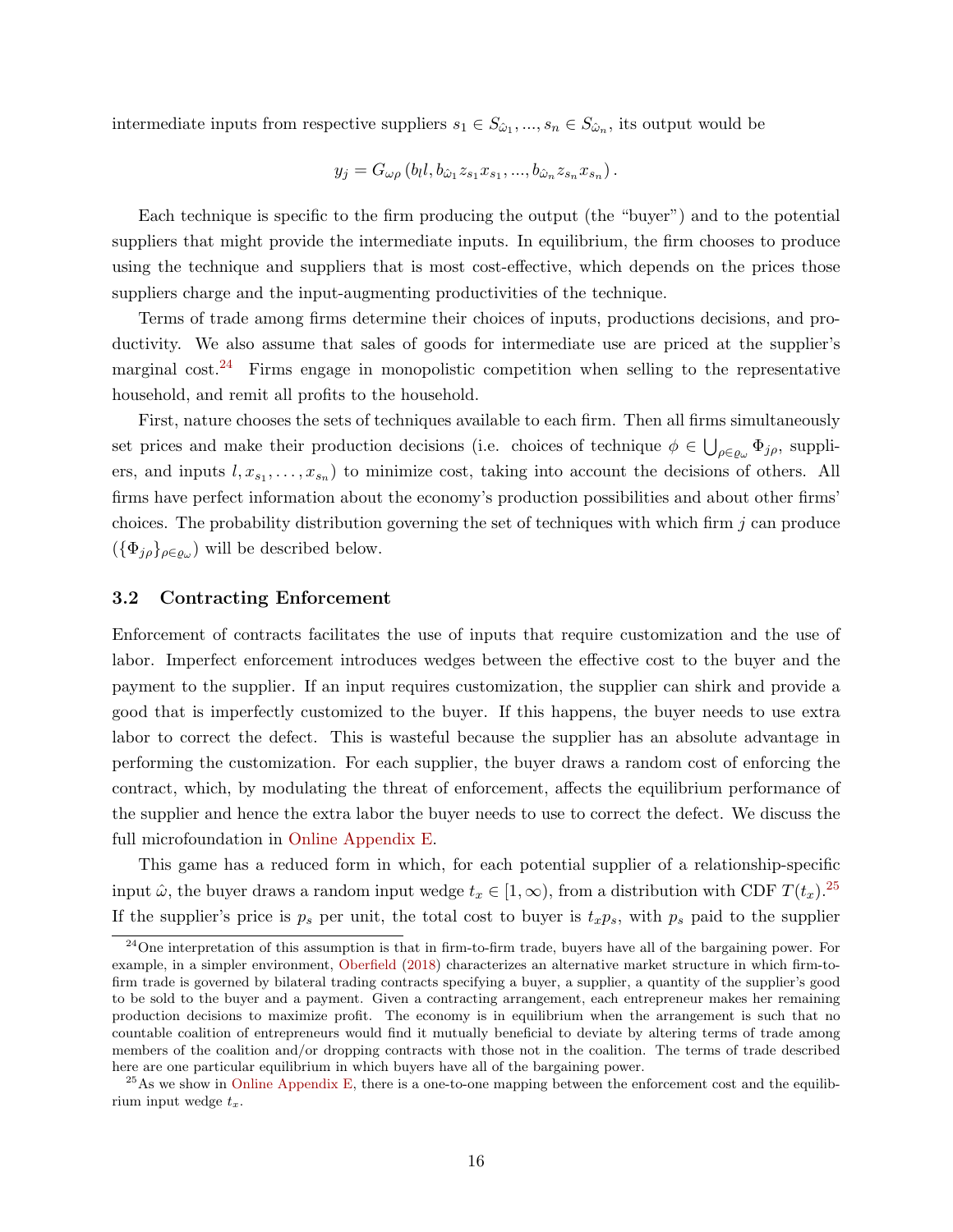and  $(t_x - 1)p_s$  spent on extra labor. We model wedges as random and match-specific because, for some suppliers (e.g., family members, those with whom the buyer is in a long-term relationship) the possibility of informal enforcement may mitigate any hold-up problem; for others, the hold-up problem may be more severe.

The distribution  $T(t_x)$  summarizes the quality of enforcement. Perfect enforcement of contracts would imply that  $t_x = 1$  for all suppliers. As discussed earlier, courts are not the only way to enforce contracts; contracts could be enforced informally through social punishments or reputation.  $t_x$ should be interpreted as the wedges that prevail after all forms of enforcement are exhausted.<sup>[26](#page-17-0)</sup>

For completeness, we include the possibility that imperfect enforcement raises the cost of labor as well. If production is subject to the labor wedge  $t_l$ , then the firm needs to hire  $t_l$  workers to obtain one efficiency unit of labor, so that the effective cost of labor to the firm is  $wt_l$ . For simplicity we assume that  $t_l$  is the same across all firms.<sup>[27](#page-17-1)</sup>

#### 3.3 Production Decisions

For each technique, firm  $j$  draws a set of potential suppliers to provide each input. Each potential supplier  $s \in S_{\hat{\omega}}(\phi)$  comes with an input-augmenting productivity draw and a wedge, so that the effective cost of using that supplier would be  $\frac{t_{xs}p_s}{b_{\omega}(\phi)z_s}$ , which includes the cost of the extra labor needed to customize the input. If j used technique  $\phi$ , it would choose to use the supplier that delivered the lowest effective cost for input  $\hat{\omega}$ , so that its effective cost of that input would be:

$$
\lambda_{\hat{\omega}}(\phi) \equiv \min_{s \in S_{\hat{\omega}}(\phi)} \frac{t_{xs}(\phi)p_s}{b_{\hat{\omega}}(\phi)z_s(\phi)}.
$$

Similarly, the effective cost of labor when using technique  $\phi$  is  $\lambda_l(\phi) = \frac{t_l w}{b_l(\phi)}$ . For the remainder, we normalize the wage to unity,  $w = 1$ .

The unit cost delivered by a technique depends on the effective cost of each input. Let  $\mathcal{C}_{\omega\rho}(\cdot)$  be the unit cost function that is the dual of the production function  $G_{\omega\rho}$ , so that j's cost of producing one unit of output using technique  $\phi$  would be  $\mathcal{C}_{\omega\rho}(\lambda_l(\phi), {\lambda_{\hat{\omega}}(\phi)}_{\hat{\omega}\in{\hat{\Omega}}^{\rho}})$ . Minimizing cost across all techniques,  $j$ 's unit cost is

$$
\min_{\rho \in \varrho(\omega)} \min_{\phi \in \Phi_{\omega j\rho}} \mathcal{C}_{\omega \rho} \left( \lambda_l(\phi), \{\lambda_{\hat{\omega}}(\phi)\}_{\hat{\omega} \in \hat{\Omega}^{\rho}} \right)
$$

In words, firm j's unit cost equals that of the technique that delivers the lowest cost across all techniques of all recipes.

In this section, we specialize to particular functional form assumptions. As we show below,

<span id="page-17-0"></span><sup>&</sup>lt;sup>26</sup>For example, if formal enforcement would leave the wedge  $t_x^{\text{formal}}$  while informal enforcement would leave the wedge  $t_x^{\text{informal}}$ , then the parties would use whichever form of enforcement is better, i.e.,  $t_x = \min\{t_x^{\text{formal}}, t_x^{\text{informal}}\}$ . The argument extends in the obvious way if there are multiple ways of enforcing contracts informally. Improving the quality of courts would reduce the formal wedges, and might alter the effectiveness of informal enforcement mechanisms if it worsens the informal arrangements that can be sustained.

<span id="page-17-1"></span> $27$ Our counterfactuals focus on changes in the distribution of distortions that impede the use of relationship-specific intermediate inputs  $(T)$ . Our identification strategy does not recover the labor wedge  $t_l$ .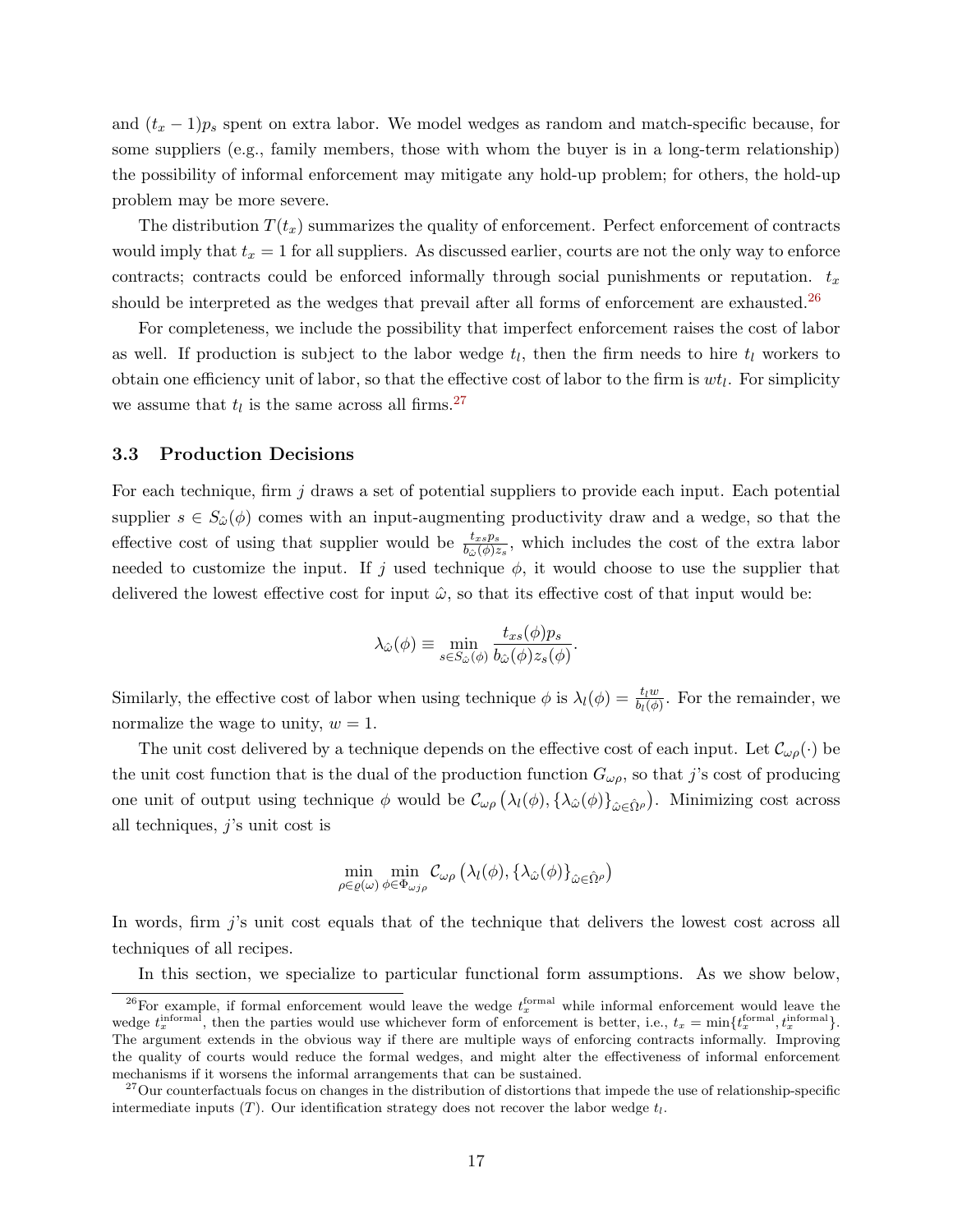with these assumptions, the model aggregates easily and allows us to use a transparent strategy to identify contracting frictions. The set of techniques available to each firm is random and governed by the following assumptions about the distributions of input-augmenting productivities.

#### <span id="page-18-1"></span>**Assumption 2** For a firm in industry  $\omega$ ,

- a. Each supplier in the set  $S_{\hat{\omega}}(\phi)$  is uniformly drawn from all firms that produce  $\hat{\omega}$ .
- <span id="page-18-2"></span>b. For each technique  $\phi$  that uses input  $\hat{\omega}$ , the number of suppliers in  $S_{\hat{\omega}}(\phi)$  for whom the matchspecific component of productivity is greater than  $z$  follows a Poisson distribution with mean

$$
z^{-\zeta_{\hat{\omega}}}, \ \ with \ \zeta_{\hat{\omega}} = \begin{cases} \ \zeta_R, & \hat{\omega} \in \hat{\Omega}^\rho_R \\ \ \zeta_H, & \hat{\omega} \in \hat{\Omega}^\rho_H \end{cases}
$$

<span id="page-18-5"></span>c. Consider recipe  $\rho \in \varrho_\omega$  which uses labor and the input bundle  $\hat{\Omega}^\rho = (\hat{\omega}_1, ..., \hat{\omega}_n)$ . For each plant, The number of techniques to produce using that recipe for which the common components of input-augmenting productivities strictly dominate<sup>[28](#page-18-0)</sup>  $b_l, b_{\hat{\omega}_1}, b_{\hat{\omega}_2},..., b_{\hat{\omega}_n}$  follows a Poisson distribution with mean

$$
B_{\omega\rho}b_l^{-\beta_l^{\rho}}b_{\hat{\omega}_1}^{-\beta_{\hat{\omega}_1}^{\rho}}...b_{\hat{\omega}_n}^{-\beta_{\hat{\omega}_n}^{\rho}}.
$$

- <span id="page-18-6"></span>d. There is a constant  $\gamma$  such that for each  $\omega$  and each recipe  $\rho \in \varrho_{\omega}, \beta_l^{\rho} + \beta_{\hat{\omega}}^{\rho}$  $\hat{\omega}_1 + \dots + \beta^{\rho}_{\hat{\omega}}$  $\frac{\rho}{\hat{\omega}_n}=\gamma.$
- e. The following parameter restrictions hold for each  $\hat{\omega}$ :  $\gamma > \varepsilon 1$ ,  $\gamma > \zeta_{\hat{\omega}} > \beta_{\hat{\omega}}^{\rho}$  where  $\zeta_{\hat{\omega}}$  is  $\zeta_R$  if  $\hat{\omega}$  is relationship-specific or  $\zeta_H$  if  $\hat{\omega}$  is homogeneous.

[Assumption 2](#page-18-1)[b](#page-18-2) implies that above any threshold, the match-specific components of productivity follow a power law.<sup>[29](#page-18-3),[30](#page-18-4)</sup> One implication is that the industry-level elasticity of substitution across groups of suppliers of the same input is  $\zeta_{\hat{\omega}}+1$ . When there is more dispersion in these matchspecific components of productivity (low  $\zeta_{\omega}$ ), a buyer is less likely to switch suppliers in response to changes in the supplier's price because it is likely that there is a larger gap between the best

<span id="page-18-3"></span><span id="page-18-0"></span><sup>&</sup>lt;sup>28</sup>We say that a vector  $(x_0, x_1, ..., x_n)$  strictly dominates the vector  $(y_0, y_1, ..., y_n)$  if  $x_0 > y_0, x_1 > y_1, ..., x_n > y_n$ .

 $29$ This type of functional form assumption goes back to at least [Houthakker](#page-36-0) [\(1955\)](#page-36-0), and versions of it are also used by [Kortum](#page-37-16) [\(1997\)](#page-37-16), [Jones](#page-37-3) [\(2005\)](#page-37-3), [Oberfield](#page-38-1) [\(2018\)](#page-38-1), and [Buera and Oberfield](#page-36-15) [\(2020\)](#page-36-15). Note that the expected number of potential suppliers for an input is unbounded. Formally, an economy satisfying [Assumption 2](#page-18-1)[b](#page-18-2) can be thought of as the limit of a sequence of economies that satisfy more standard assumptions. Consider an economy in which firms were restricted to use only suppliers with a match-specific productivity greater than  $z$ . Then the number of potential suppliers for each input of a technique would be given by a Poisson distribution with mean  $z^{-\zeta}$  and the match-specific productivity for each supplier would be drawn from a Pareto distribution with CDF  $1 - (z/\overline{z})^{-\zeta}$ . An economy satisfying [Assumption 2](#page-18-1)[b](#page-18-2) can be thought of as the limit of such an economy as  $z \to 0$ . In this limit, the number of suppliers for each input of a technique grows arbitrarily large, but the match-specific productivity associated with any single supplier is drawn from an arbitrarily poor distribution. The limit is well behaved because the probability of drawing a supplier with match-specific productivity greater than z does not change as  $z \to 0$ .

<span id="page-18-4"></span><sup>&</sup>lt;sup>30</sup>In principle, we could have allowed the level of the match-specific component of productivity draws to vary by input-output pair and recipe, or  $Z_{\omega\rho\hat{\omega}}z^{-\zeta_{\omega}}$ , reflecting the idea that industries are often concentrated geographically or ethnically, which may imply that a given output industry may face an unusually high number of good suppliers in the input industry relative to other output industries. However, it turns out that Assumptions [2](#page-18-1)[b](#page-18-2) and [2](#page-18-1)[c](#page-18-5) imply that any variation in  $\{Z_{\omega\rho\hat{\omega}}\}$  would be absorbed into the constant  $B_{\omega\rho}$ , so we simply normalize each  $Z_{\omega\rho\hat{\omega}}$  to unity.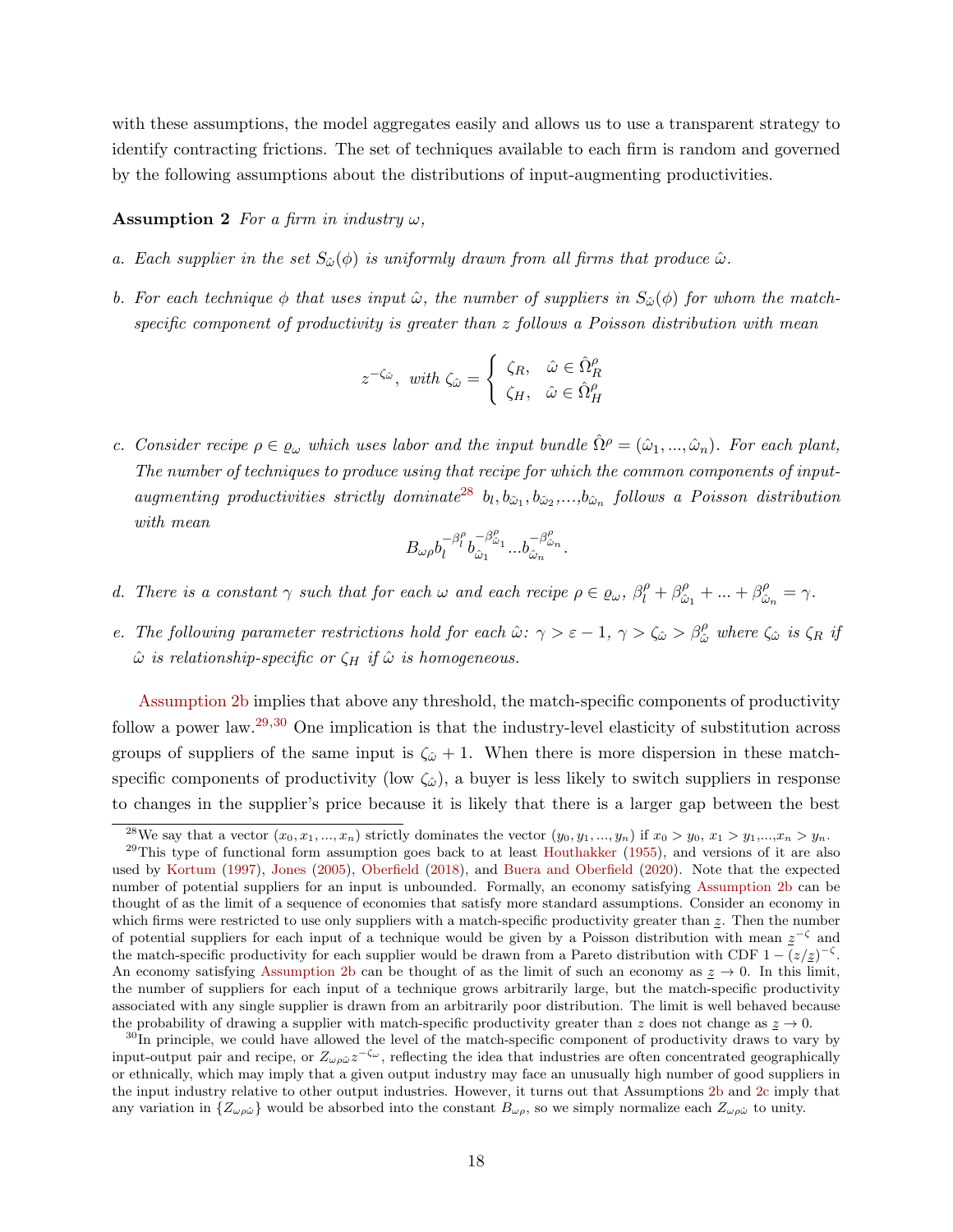and second-best suppliers of an input.  $\zeta_R$  will play a role quantitatively because it determines the likelihood that a buyer will have a close substitute if it faces a holdup problem with its best supplier of an input.

[Assumption 2](#page-18-1)[c](#page-18-5) says that the common components of input-augmenting productivities of a technique follow independent power laws.  $B_{\omega\rho}$  summarizes the level of these productivity draws. We take these to be primitives, although a deeper model might model them as resulting endogenously from directed search or from the diffusion of technologies across entrepreneurs that know each other.

[Assumption 2](#page-18-1)[d](#page-18-6) says that for each recipe, the sum of the power law exponents is the same, equal to  $\gamma$ . We will show later that the industry-level elasticity of substitution across techniques is  $\gamma + 1$ <sup>[31](#page-19-0)</sup> The parameter restrictions are necessary to keep utility finite.

It will be useful to normalize the power law exponents by their sum. For recipe  $\rho$ , define

$$
\alpha_L^\rho = \frac{\beta_l^\rho}{\gamma}, \qquad \qquad \alpha_{\hat{\omega}}^\rho \equiv \frac{\beta_{\hat{\omega}}^\rho}{\gamma}, \qquad \hat{\omega} \in \hat{\Omega}^\rho
$$

Note that this implies that  $\alpha_L^{\rho} + \sum_{\hat{\omega} \in \hat{\Omega}} \alpha_{\hat{\omega}}^{\rho} = 1$ . Further, for some results, it will be useful to define  $\alpha_R^{\rho} = \sum_{\hat{\omega} \in \hat{\Omega}_R^{\rho}} \alpha_{\hat{\omega}}^{\rho}$  $\frac{\rho}{\hat{\omega}}$  and  $\alpha_H^{\rho} = \sum_{\hat{\omega} \in \hat{\Omega}_H^{\rho}} \alpha_{\hat{\omega}}^{\rho}$ ρ<br>ŵ

With these assumptions in hand, we now characterize the equilibrium. All proofs are contained in [Online Appendix F.](#page-0-0) [32](#page-19-1)

<span id="page-19-2"></span>**Proposition [1](#page-15-0)** Under Assumptions 1 and [2,](#page-18-1) the fraction of firms in industry  $\omega$  with unit cost greater than c is

$$
e^{-(c/C_\omega)^\gamma}
$$

where

<span id="page-19-3"></span>
$$
C_{\omega} = \left\{ \sum_{\rho \in \varrho_{\omega}} \kappa_{\omega\rho} B_{\omega\rho} \left( (t_x^*)^{\alpha_R^{\rho}} t_l^{\alpha_L^{\rho}} \prod_{\hat{\omega} \in \hat{\Omega}^{\rho}} C_{\hat{\omega}}^{\alpha_{\hat{\omega}}^{\rho}} \right)^{-\gamma} \right\}^{-\frac{1}{\gamma}}
$$
(1)  

$$
t_x^* = \left( \int_1^{\infty} t_x^{-\zeta_R} dT(t_x) \right)^{-1/\zeta_R}
$$

and  $\kappa_{\omega\rho}$  is a constant that depends on technological parameters.

[Proposition 1](#page-19-2) shows that the distribution of cost among firms within each industry takes the simple form of a Weibull distribution with shape parameter  $\gamma$  and scale determined by  $C_{\omega}$ , which we call the cost index for industry  $\omega$ . [\(1\)](#page-19-3) relates industry  $\omega$ 's cost index to that of the industries that provide the inputs for each recipe and to  $t_x^*$  and  $t_l$ , which summarize the impact of imperfect enforcement on those that produce the inputs used in recipe  $\rho$ .  $t_x^*$  accounts for both the direct impact

<span id="page-19-0"></span><sup>&</sup>lt;sup>31</sup>It would be straightforward to allow different industries to have different values of  $\gamma$ . However, as we show below, our counterfactuals are insensitive to the value of  $\gamma$ . We therefore leave the  $\gamma$  constant across industries to reduce notational clutter.

<span id="page-19-1"></span><sup>&</sup>lt;sup>32</sup>We thank Matt Rognlie and Sam Kortum for suggestions that simplified the proof of [Proposition 1.](#page-19-2)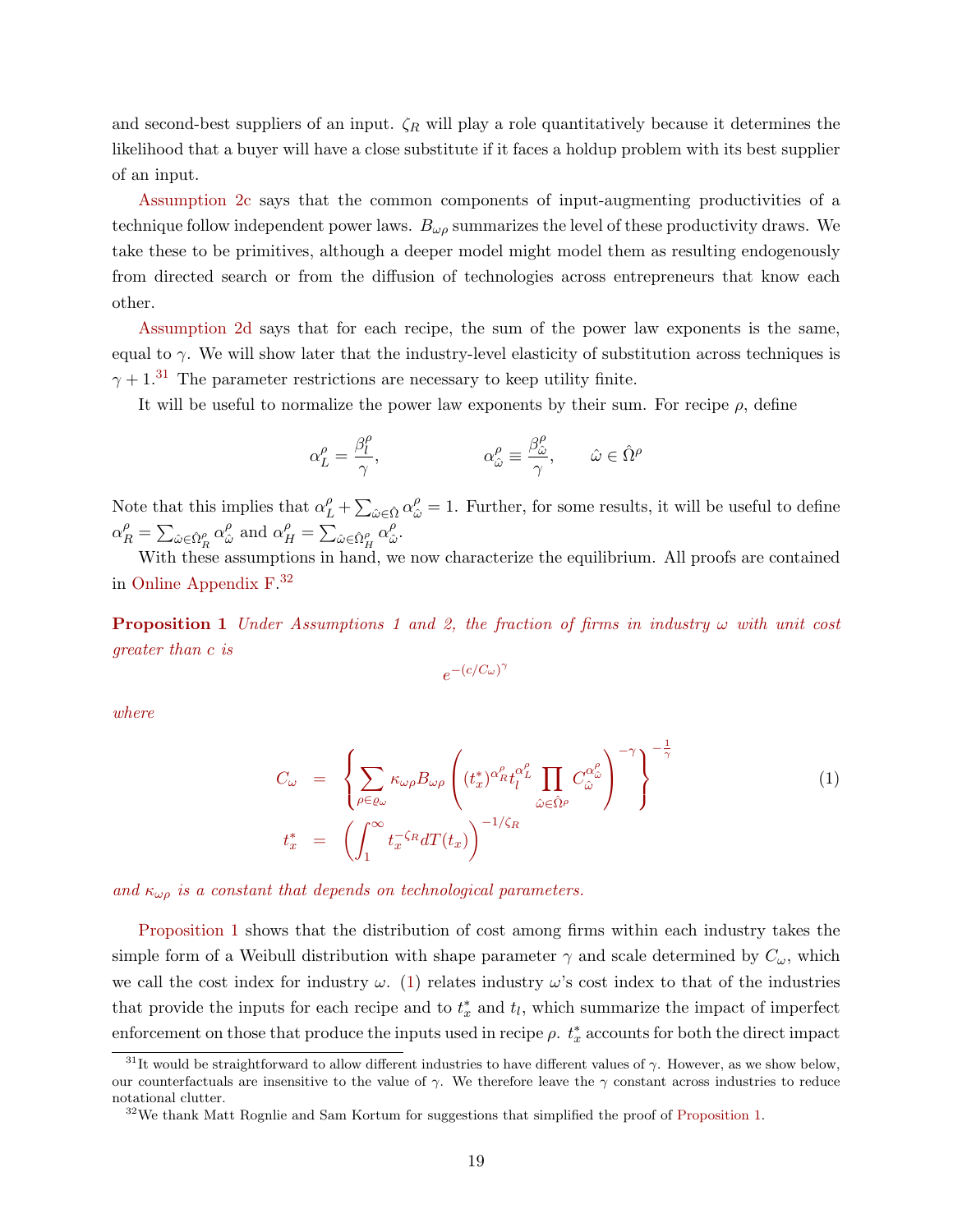of the wedges—the wasted resources from holdup problems—and the indirect impact: wedges might cause firms to switch to a supplier with higher cost or lower productivity, or to a different technique altogether.

[\(1\)](#page-19-3) is a system of equations that implicitly determines each industry's cost index,  ${C_\omega}_{\omega \in \Omega}$ . [Proposition 2](#page-20-0) shows that these are sufficient to characterize aggregate productivity.

<span id="page-20-0"></span>Proposition 2 Under Assumptions [1](#page-15-0) and [2,](#page-18-1) the household's aggregate consumption is

$$
U = \left\{\sum_{\omega \in \Omega} \upsilon_{\omega} J_{\omega}^{\frac{\eta-1}{\varepsilon-1}} \Gamma\left(1 - \frac{\varepsilon-1}{\gamma}\right)^{\frac{\eta-1}{\varepsilon-1}} C_{\omega}^{1-\eta}\right\}^{\frac{1}{\eta-1}} L
$$

We next turn to industry-level expenditure shares. The next proposition characterizes the aggregate share of total expenditures (on both intermediate inputs and labor) that is spent on each input among all firms that use a particular recipe.

<span id="page-20-1"></span>**Proposition 3** Suppose that assumptions [1](#page-15-0) and [2](#page-18-1) hold. Among firms that, in equilibrium, produce using recipe ρ:

- the average and aggregate shares of expenditures spent on inputs from  $\hat{\omega} \in \hat{\Omega}_R^{\rho}$  are both  $\frac{\alpha_{\hat{\omega}}^{\rho}}{t_x}$ ,
- the average and aggregate shares of expenditures spent on inputs from  $\hat{\omega} \in \hat{\Omega}^{\rho}_H$  are  $\alpha^{\rho}_{\hat{\omega}}$  $_{\hat{\omega}}^{\rho},$
- the average and aggregate shares of expenditures spent on labor are  $\alpha_L^{\rho} + (1 \frac{1}{t_x})\alpha_F^{\rho}$  $^{\rho}_{R},$

where  $\bar{t}_x \equiv \left[ \int_1^\infty t_x^{-1} d\tilde{T}(t_x) \right]^{-1}$  and  $\tilde{T}(t_x) \equiv \frac{\int_1^{t_x} t^{-\zeta_R} dT(t)}{\int_1^\infty t^{-\zeta_R} dT(t)}$  $\frac{\int_1^{\infty} t^{-\zeta_R} dt(t)}{\int_1^{\infty} t^{-\zeta_R} dT(t)}$ 

[Proposition 3](#page-20-1) provides relatively simple expressions for the average and aggregate cost shares of each input among those that choose to use a particular recipe. These properties will be central to our identification procedure. While there is micro-level heterogeneity in the cost shares among those using a particular recipe, the aggregate factor shares among those firms depends only on technological parameters, not on the relative prices of the inputs. Thus at the recipe level, there is a Cobb-Douglas aggregate production function. This extends the celebrated aggregation result of [Houthakker](#page-36-0) [\(1955\)](#page-36-0) who derived a similar result under the assumption that individual production functions are Leontief.<sup>[33](#page-20-2)</sup> We require only that the production function exhibits constant returns to scale and that all inputs are complements.<sup>[34](#page-20-3)</sup>

<span id="page-20-2"></span><sup>&</sup>lt;sup>33</sup>[Jones](#page-37-3) [\(2005\)](#page-37-3) builds on [Houthakker](#page-36-0) [\(1955\)](#page-36-0) but derives a different type of result. Jones first shows that if a single plant draws many Leontief production functions where factor-augmenting productivities are drawn from independent Pareto distributions, then the envelope of those production functions is Cobb-Douglas. He then shows numerically that the result extends beyond Leontief to CES production functions when the factors are complements. Note that these are not aggregation results; these results apply at the level of a single firm. [Lagos](#page-37-17) [\(2006\)](#page-37-17) and [Mangin](#page-37-18) [\(2017\)](#page-37-18) also build on [Houthakker](#page-36-0) [\(1955\)](#page-36-0) incorporating labor market search, while [Growiec](#page-36-16) [\(2013\)](#page-36-16) extends the argument of [Jones](#page-37-3) to microfound an aggregate CES production function.

<span id="page-20-3"></span><sup>&</sup>lt;sup>34</sup>Why complements? If inputs are complements, then an increase in the price of an input would have two offsetting effects on the aggregate cost share. The higher price raises that each firm's cost share of that input. At the same time, firms that use that input more intensively are likely to shrink or switch to a technique that uses the input less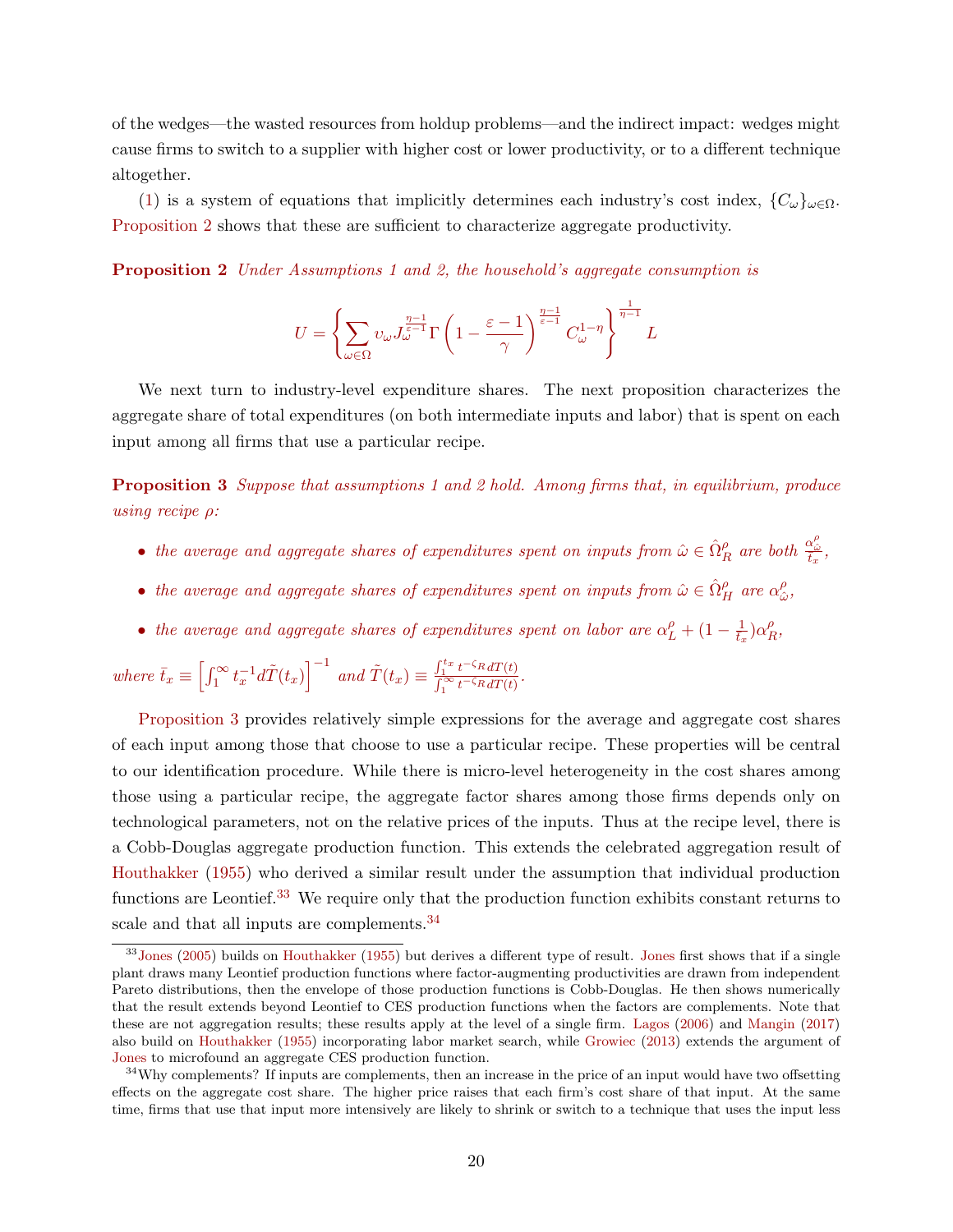Imperfect enforcement, on the other hand, reduces the expenditure share of relationship-specific inputs. The buyer's production decisions depend each input's effective cost, whereas the expenditures reflect the actual payment to each supplier. Recall that imperfect enforcement means that the buyer's effective expenditure on a relationship-specific input is spent partly on payments to the supplier for the input and partly on labor to customize the good.<sup>[35](#page-21-0)</sup>

### 3.4 Counterfactuals

The quality of contract enforcement can be summarized by the distribution of wedges T. Suppose that the quality of enforcement changed in such a way that the distribution of wedges changed from T to T'. How would this impact aggregate productivity? Taking  $J_{\omega}$  and  $B_{\omega\rho}$  as primitives, the following proposition shows how one can compute the impact of such a change.<sup>[36](#page-21-1)</sup>

Let  $HH_{\omega}$  be the share of the household's expenditure on goods from industry  $\omega$  in the current equilibrium. Among those of type  $\omega$ , let  $R_{\omega\rho}$  be the share of total revenue of those that use recipe  $\rho$  in the current equilibrium.

<span id="page-21-3"></span>Proposition 4 If the quality of enforcement changed so that the distribution of wedges changes from  $T$  to  $T'$ , the change in household utility would be

$$
\frac{U'}{U} = \left(\sum_{\omega} HH_{\omega} \left(\frac{C_{\omega}'}{C_{\omega}}\right)^{1-\eta}\right)^{\frac{1}{\eta-1}}
$$

and the change in industry efficiencies would satisfy the following system of equations

<span id="page-21-2"></span>
$$
\left(\frac{C'_{\omega}}{C_{\omega}}\right)^{-\gamma} = \sum_{\rho \in \varrho_{\omega}} R_{\omega\rho} \left[ \left(\frac{t_x^{*\prime}}{t_x^{*\prime}}\right)^{\alpha_R^{\rho}} \prod_{\hat{\omega} \in \hat{\Omega}^{\rho}} \left(\frac{C'_{\hat{\omega}}}{C_{\hat{\omega}}}\right)^{\alpha_{\hat{\omega}}^{\rho}} \right]^{-\gamma} \tag{2}
$$

The first part of the proposition states that to know how a change in court quality affects aggregate productivity, it is sufficient to know only the changes in industry cost indices,  $\frac{C'_{\omega}}{C_{\omega}}$ . In turn, the change in each industry's cost index depends on the weighted average over input bundles of the change in the cost index of the industries that supply inputs along with the change  $t^*_x$ , the summary statistic for the industry of direct and indirect impact of the wedges that distort

intensively. When factor-augmenting productivities are drawn from independent Pareto distributions, these offset exactly and aggregate factor shares are unchanged. If inputs were substitutes, the two effects would push in the same direction, so that if the price of an input rose, its aggregate cost share would fall. Mathematically, if inputs were substitutes then the constant  $\kappa_{\omega\rho}$  would diverge, as the arrival rate of techniques that deliver cost lower than c would be infinite for any c. While the assumption constant returns to scale keeps the characterization of sourcing decisions tractable, the extension of [Houthakker](#page-36-0) [\(1955\)](#page-36-0) requires only homotheticity.

<span id="page-21-0"></span><sup>&</sup>lt;sup>35</sup>The wedge due to imperfect enforcement and input-augmenting productivity affect a firm's unit cost in the same way. It is important, however, to model them separately because they affect expenditure shares in different ways. Larger wedges tend to reduce the share of expenditures on that input because some of the effective cost is paid to labor; lower input-augmenting productivities do not.

<span id="page-21-1"></span><sup>&</sup>lt;sup>36</sup>An interesting alternative exercise is asking what would happen if  ${J_\omega}$  and  ${B_{\omega\rho}}$  also responded to the change in T.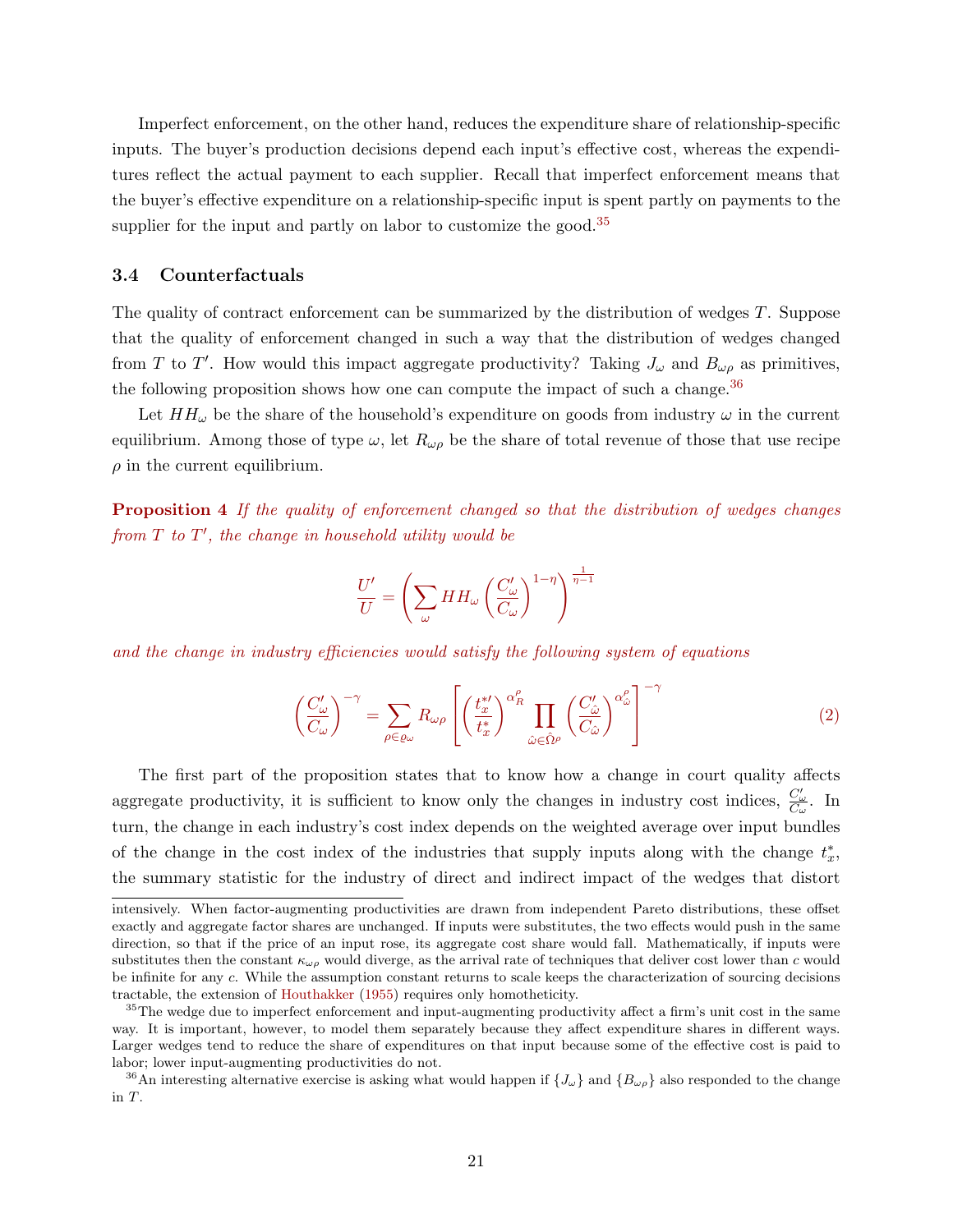production using relationship-specific inputs. [\(2\)](#page-21-2) describes a system of equations that implicitly characterizes these changes in cost indices.

While [Proposition 4](#page-21-3) describes exactly how a change in enforcement would alter welfare, it is instructive to study a perturbation of the distribution of wedges to show which features of the economy are important for determining the first-order impact of a change in the quality of enforcement.

Corollary 1 The marginal welfare impact of a change in court quality is

$$
d\log U = -\sum_{\omega \in \Omega} HH_{\omega}d\log C_{\omega}
$$

and the change in industry efficiencies can be summarized by the following system of equations:

$$
d\log C_{\omega} = \sum_{\rho \in \varrho_{\omega}} R_{\omega\rho} \left[ \alpha_{R}^{\rho} d \log t_{x}^{*} + \sum_{\hat{\omega} \in \hat{\Omega}^{\rho}} \alpha_{\hat{\omega}}^{\rho} d \log C_{\hat{\omega}} \right]
$$

One implication is that, to a first order, the change in utility resulting from a change in the quality of enforcement does not depend on  $\gamma$  or  $\eta$ .<sup>[37](#page-22-0)</sup>

# 4 Identification and Estimation

Our main counterfactual of interest is how aggregate productivity and the organization of production would change if the quality of enforcement improved. We do this in several steps. We first parameterize the model using information from the ASI under the assumption that the quality of enforcement varies by state. We then project the implied quality of enforcement for each state on our measures of court congestion. Finally, we compute the gains from reducing congestion to the level prevailing in the least congested state.

Our most important identifying assumption is that weak enforcement may introduce a wedge in the use of inputs that require customization and in the use of labor, but not in the use of standardized inputs. Given our scheme for identification, we view this as a conservative assumption. If the use of standardized inputs were also distorted by weak contract enforcement, then all of the wedges would be larger than the ones we infer.

The following proposition shows a set of moments that we can use in a GMM procedure to estimate the model parameters

<span id="page-22-1"></span>**Proposition 5** Let  $s_{Rj}, s_{Hj}, s_{Lj}$  be firm j's spending on relationship-specific inputs, homogeneous inputs, and labor respectively as shares of its revenue. Under assumptions [1](#page-15-0) and [2,](#page-18-1) the first moments

<span id="page-22-0"></span> $37$ This can be viewed as an application of the envelope theorem. For small changes T, one can compute the impact on aggregate productivity holding fixed other choices, i.e., holding fixed the technique each firm uses. Thus  $\gamma$ , which regulates substitution across techniques, does not matter to a first order.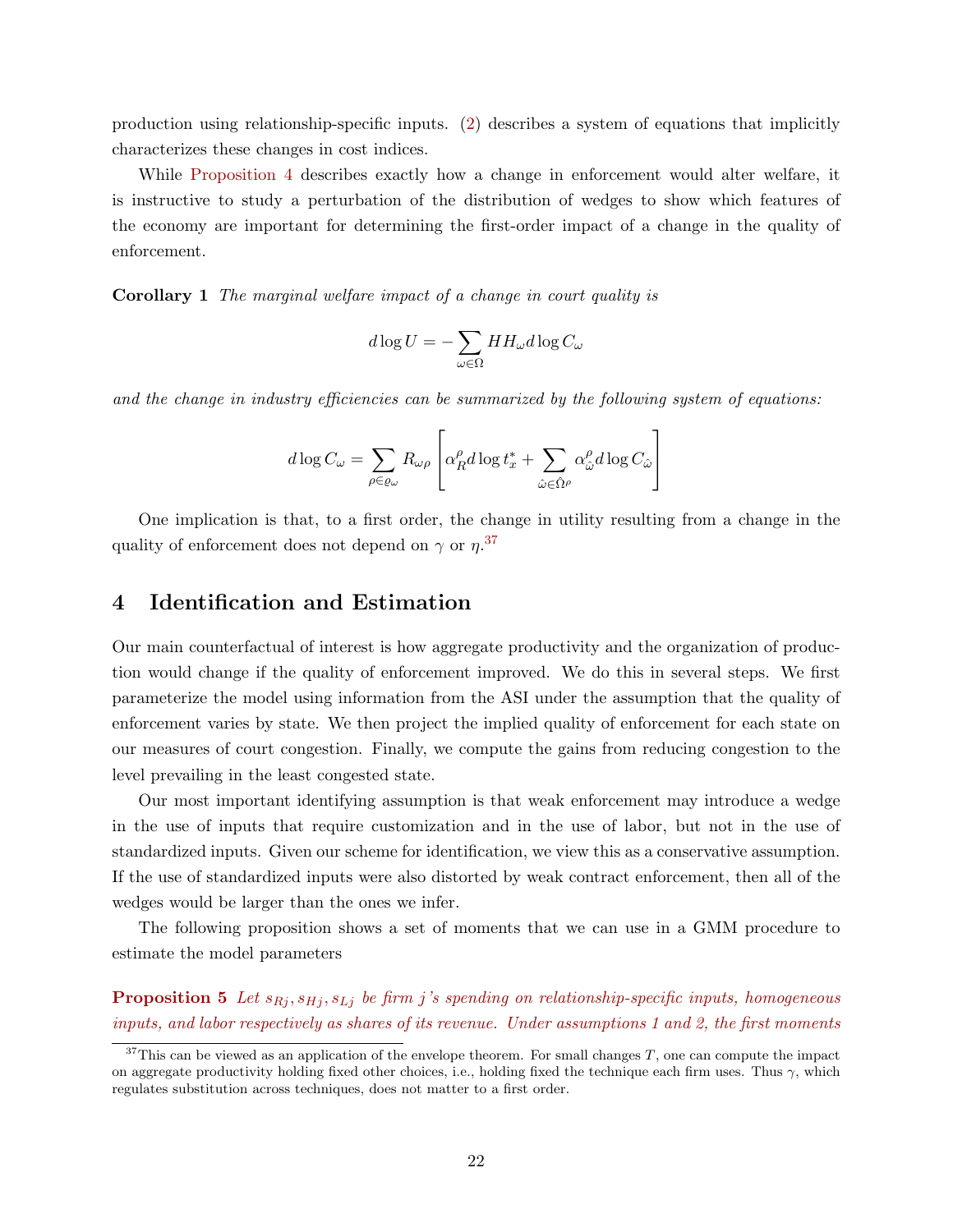of revenue shares among firms that produce  $\omega$  that, in equilibrium, use recipe  $\rho$  satisfy:

$$
\mathbb{E}\left[\bar{t}_x \frac{s_{Rj}}{\alpha_R^{\rho}} - \frac{s_{Hj}}{\alpha_H^{\rho}}\right] = 0
$$
  

$$
\mathbb{E}\left[\frac{s_{Lj} + s_{Rj}}{\alpha_L^{\rho} + \alpha_R^{\rho}} - \frac{s_{Hj}}{\alpha_H^{\rho}}\right] = 0
$$

**Assumption 3** We impose that the following objects are the same across states: (i) the form of the production function for each recipe  ${G_{\omega\rho}}$ ; (ii) the power law exponents for the input-augmenting productivity draws for techniques of each recipe  $\{\beta_l^{\rho}\}$  $\{\beta^{\rho}_{i}, \beta^{\rho}_{\beta}, ..., \beta^{\rho}_{\hat{\omega}_n}\},$  and (iii) the power law exponents for the match-specific productivity draws,  $\zeta_R$  and  $\zeta_H$ .

We allow all other features of preferences and technology to vary freely across states. This includes absolute and comparative advantages in recipes,  $\{B_{\omega\rho}\}\$ , (ii) the measure of firms of each type  $\{J_\omega\}$ , (iii) the households tastes,  $\{v_\omega\}$ , and most importantly, (iv) the quality of contract enforcement,  $T$ , and  $t_l$ .

We also impose a parametric form for the stochastic wedges that a firm draws for each supplier of a relationship-specific input. In particular, the wedge is drawn from a Pareto distribution, where the shape parameter is specific to a state.[38](#page-23-0)

<span id="page-23-2"></span>**Assumption 4** The distribution of wedges in state d is  $T_d(t_x) = 1 - t_x^{-\tau_d}$  for  $t_x \ge 1$ .

Our algorithm for identification is thus as follows:

- <span id="page-23-1"></span>1. Identify recipes, estimate technology parameters  $\{\alpha_I^{\rho}$  $_{L}^{\rho},\alpha_{H}^{\rho},\alpha_{B}^{\rho}$  $R \big\}^{\rho}_{\rho \in \varrho_{\omega}, \omega \in \Omega}$ , and distortions to the cost of relationship-specific inputs for each state,  $\bar{t}_x^d$ . We use an iterative procedure to ensure that our recipe classification is consistent with the possibility of distortions that vary across states.
	- (a) Start with an initial guess of  $\bar{t}_x^d$  for each state d.
	- (b) Identify recipes from plant's cost shares (see next section for details), taking out the distortion to the cost shares of relationship-specific inputs  $\bar{t}_x^d$ .
	- (c) Use [Proposition 5](#page-22-1) to estimate the production parameters that are common across locations  $\{\alpha_I^{\rho}$  $_{L}^{\rho},\alpha_{H}^{\rho},\alpha_{B}^{\rho}$  $R^{\rho}$ ,  $R^{\rho}$ <sub> $\rho \in \varrho_{\omega}, \omega \in \Omega$ </sub> and a new set of the state specific variables,  $\{\bar{t}_x^d\}$ .
	- (d) Go back to step [1b](#page-23-1) until the  $\bar{t}_x^d$  have converged.
- 2. Compute  $t_x^*$  for each state. [Assumption 4](#page-23-2) implies that  $\bar{t}_x = 1 + \frac{1}{\zeta_R + \tau_d}$  and  $t_x^* = \left(\frac{\tau_d + \zeta_R}{\tau_d}\right)$  $\tau_d$  $\big)^{1/\zeta_R}$ . We estimate  $\zeta_R$  externally, and then use this along with our estimates of  $\bar{t}_x$  to compute  $t_x^*$ .

<span id="page-23-0"></span><sup>&</sup>lt;sup>38</sup>The Pareto distributions has the attractive property that is is closed under minimization. Following the discussion in [Section 3.2,](#page-16-2) contracts might be enforced formally or informally. If the probability that the formal wedge is greater than  $t_x$  is  $t_x^{-\tau_d^{\text{formal}}}$  and the probability that the informal wedge is greater than  $t_x$  is  $t_x^{-\tau_d^{\text{informal}}}$ , then the probability that the effective wedge is greater than  $t_x$  is  $t_x^{-\tau_d}$ , where  $\tau_d = \tau_d^{\text{formal}} + \tau_d^{\text{informal}}$ .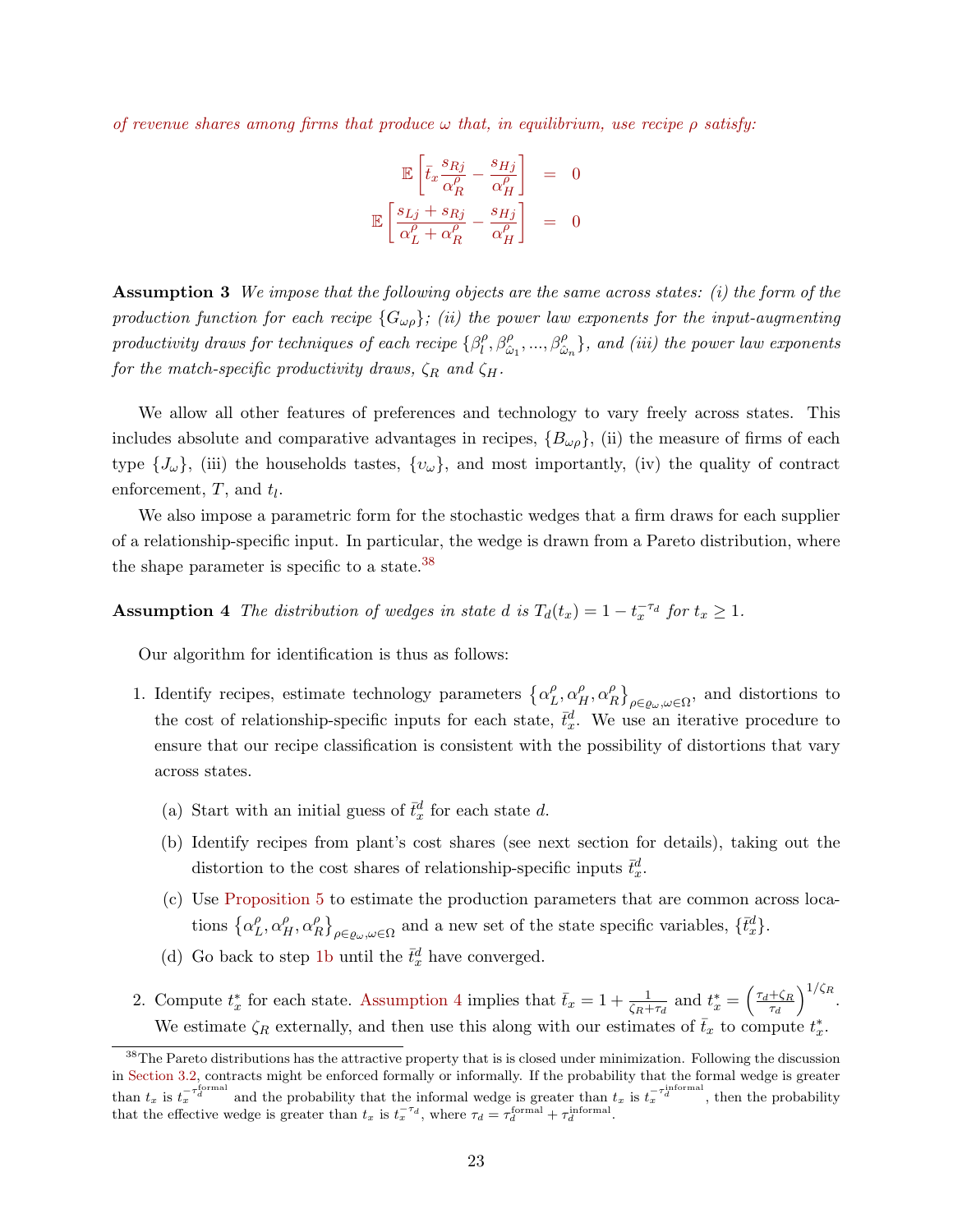- 3. For the counterfactual, we also need values of the industry-level output elasticities of each input for each recipe,  $\{\alpha_i^{\rho}$  $\hat{\omega}$ . To do this, we pool data across states to estimate the remaining production function parameters,  $\alpha_{\hat{\omega}}$ , by using the aggregate expenditures. For example, if the sourced good  $\hat{\omega}$  is relationship-specific, then  $\alpha_{\hat{\omega}}^{\rho}$  $\frac{\rho}{\hat{\omega}}$  is equal  $\alpha_R^{\rho}$  multiplied by the ratio of total expenditure on input  $\hat{\omega}$  by those that use recipe  $\rho$  to total expenditure on relationship-specific inputs.
- 4. For each state-recipe, directly measure the share of industry  $\omega$  revenue earned by firms that, in equilibrium, use recipe  $\rho$ ,  $\{R_{\omega\rho}\}\$ . Similarly, directly measure for each state the share of final demand spent on industry  $\omega$ ,  $\{HH_{\omega}\}.$
- 5. Calibrate  $\eta$  and  $\gamma$  externally.

In implementing this algorithm, we make several auxiliary assumptions that, in principle, could be relaxed. First, we assume that there is no trade across state borders. While it would be fairly straightforward to incorporate interstate trade, we lack the relevant data.<sup>[39](#page-24-0)</sup> A second assumption is that the recipes used by multi-product firms and the distribution of wedges facing them are the same as those of single-product firms. This type of assumption, while strong, is standard in the literature, as we lack the data that indicates which inputs are used in the production of which products. It allows us to estimate wedge distribution parameters and the  $\alpha$ 's using single-product plants only, while still being able to make statements about the whole formal manufacturing sector by including multi-product plants when we calculate revenue and expenditure shares  $R_{\omega\rho}$  and  $HH_{\omega}$ . We discuss the treatment of multi-product plants in more detail in [Section 4.3.3.](#page-29-0) Third, we treat service inputs and energy inputs as primary inputs.

### 4.1 Defining recipes

One of the salient facts of the Indian manufacturing data is that even within narrow industries, plants use vastly different combinations of intermediate inputs to produce the same output. Our model provides a natural way to think of these input-output combinations as different recipes  $\rho \in \rho(\omega)$  that could be used to produce the same output  $\omega$ . In order to estimate the model from the microdata, we need a procedure that classifies each plant-year observation into which recipe the plant is using.

The idea that guides our classification is that, for a given output good, similar input mixes should belong to the same recipe. We describe each plant  $j$ 's input mix by the vector of its input expenditure shares,  $(m_{j\hat{\omega}})_{\hat{\omega}\in\Omega} = (X_{j\hat{\omega}}/\sum_{\hat{\omega}} X_{j\hat{\omega}})_{\hat{\omega}\in\Omega}$ . Graphically, each vector corresponds to a point in the  $|\Omega|$ -dimensional hypercube that is lying on the hyperplane where the sum of all coordinates equals to one. Our task is to find plants with similar input mixes, i.e. clouds of points

<span id="page-24-0"></span> $39T$ o this point there is no comprehensive, publicly available data about cross-state trade in goods. The conventional wisdom has been that interstate trade is minimal, although the 2016-17 Economic Survey of India's Ministry of Finance challenges this conventional wisdom. In [Online Appendix G.4](#page-0-0) we explore how incorporating interstate trade might alter our counterfactuals. We make the assumption that 10% of inputs are sourced from out of state. We find that this has a minor quantitative impact on our counterfactual results.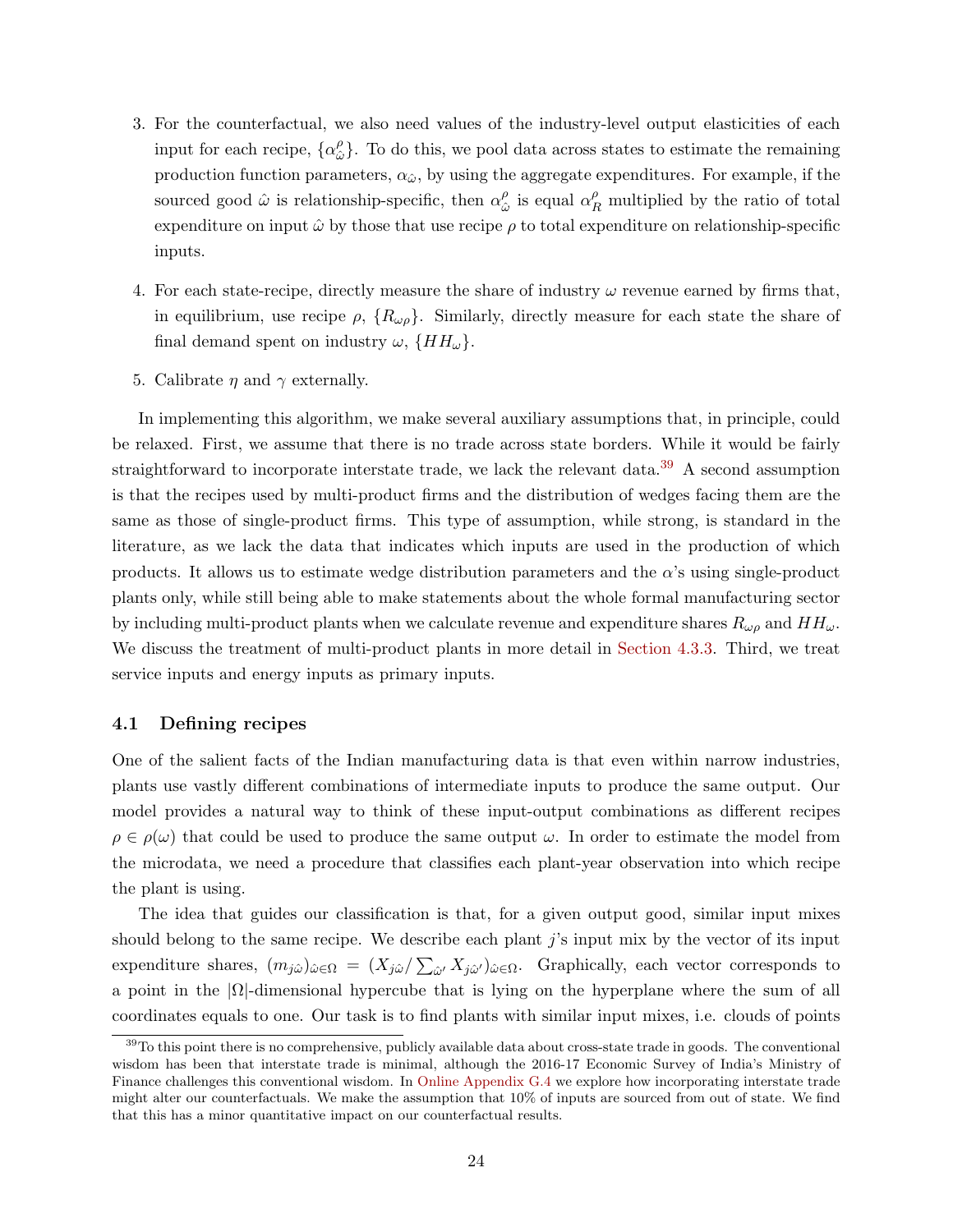that are close to each other (according to some metric). In statistics, this task is known as cluster analysis, and there is a large number of algorithms that classify clusters based on distance, density, shape, and other criteria. Looking at the input mixes of plants in many different industries (see the examples of bleached cotton cloth and polished diamonds in Figure [1\)](#page-5-0) convinced us that these clusters do exist and have a meaningful economic interpretation.

Our preferred method is due to Ward (1963), and constructs clusters recursively, starting with the partition where every cluster is a singleton. In each step, two clusters are merged to minimize the sum of squared errors:

$$
\min_{\rho_n \ge \rho_{n-1}} \sum_{\rho \in \rho_n} \sum_{j \in \rho} \sum_{\hat{\omega}} (m_{j\hat{\omega}} - \overline{m}_{\rho \hat{\omega}})^2
$$

where the  $\rho_n$  are partitions of  $J_\omega$ , and in each step  $\rho_n$  runs over all partitions that are coarser than  $\rho_{n-1}$ . This method constructs a hierarchical set of partitions of  $J_{\omega}$ : one for each desired number of clusters.

|                               | Count  |
|-------------------------------|--------|
| Products (5-digit ASIC)       | 4,530  |
| Products with $\geq 3$ plants | 3,573  |
| Products with $\geq 5$ plants | 3,034  |
| Recipes                       | 26,776 |
| Recipes with $>$ 3 plants     | 6,280  |
| Recipes with $> 5$ plants     | 2,574  |
| Avg. plants per recipe.       | 8.2    |
| SD plants per recipe          | 79.4   |

<span id="page-25-0"></span>Table IV Statistics on products and recipes

"Products" are the 5-digit product codes in our data, "Recipes" are the output from our clustering procedure. Plant counts include only single-product plants.

Table V Summary statistics on recipes

|                                            | Mean | Std. Dev. | Min      | Max  |
|--------------------------------------------|------|-----------|----------|------|
| Cost share of $L$                          | .40  | .22       | .0002    | .999 |
| Cost share of $X_R$                        | .27  | .28       | $\theta$ | .999 |
| Cost share of $X_H$                        | .33  | .30       | $\theta$ | .998 |
| Number of inputs with cost share $> 1\%$   | 4.4  | 4.6       |          | 37   |
| Number of inputs with cost share $> 0.1\%$ | 6.4  | 12.6      |          | 205  |

Our implementation of the clustering procedure to identify recipes defines the vector  $m_i$  as the concatenation of the vector of j's five-digit materials shares and its three-digit shares, to allow for the possibility of misclassification of inputs within three-digit baskets. We determine the number of potential recipes using the prediction strength method of [Tibshirani and Walther](#page-38-11) [\(2005\)](#page-38-11). This procedure is similar to cross-validation. The procedure divides the sample into two subsamples (A and B) and then clusters the data in each subsample. It then takes the cluster centroids from A and all of the datapoints from B and assigns them to clusters based on the centroids from A. Each pair of points in B thus can be categorized as being in the same cluster or different clusters based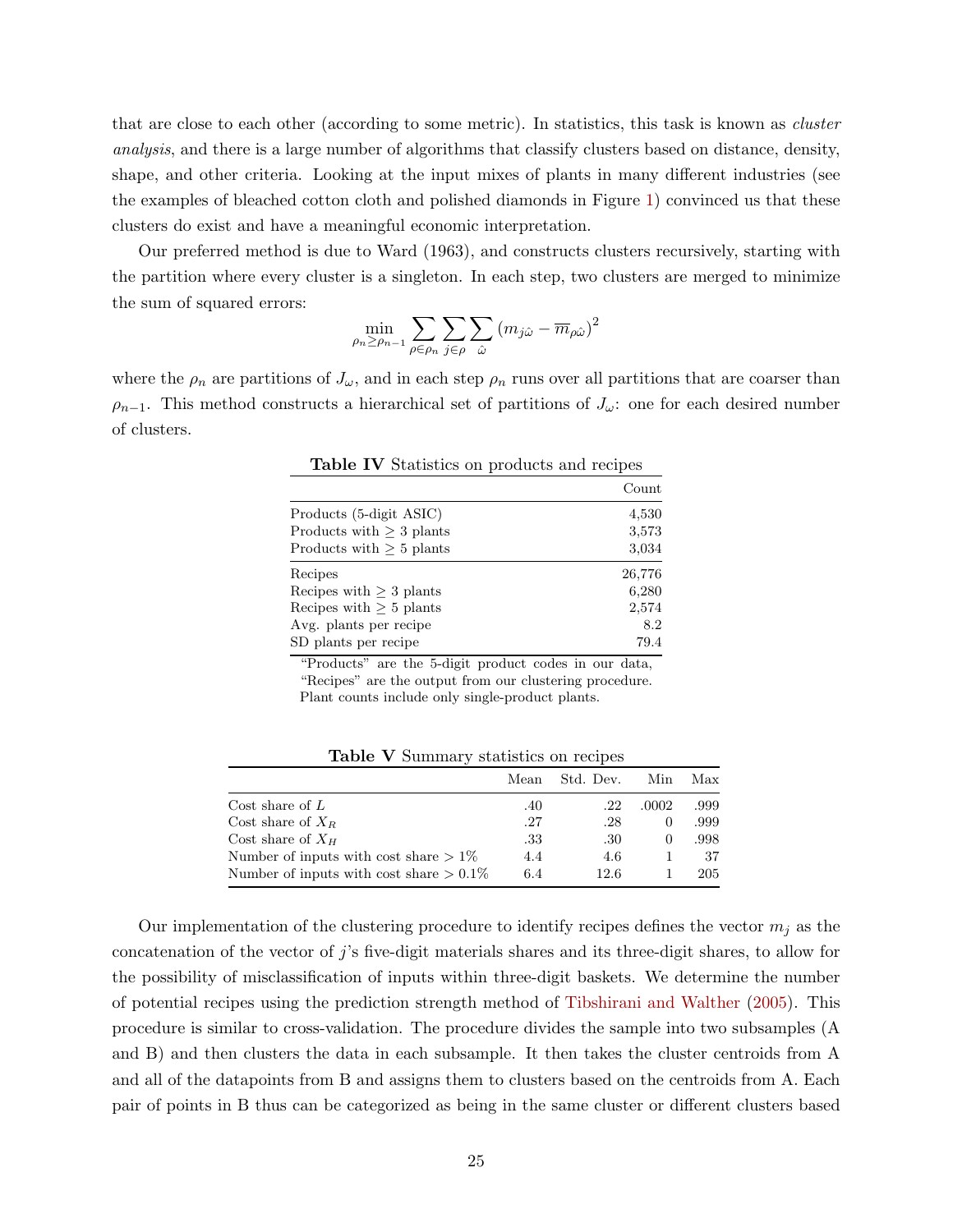Figure 3 Recipe Classification Example: Polished Diamonds (92104)



The figure shows the result from the recipe classification procedure (after correcting for wedged) for "polished diamonds" (92104). Observations that are classified as belonging to different recipes are tagged with different markers.

on the original clustering of the B subsample and based on the centroids in A. The procedure then tabulates the fraction of pairs of points for which the two agree. We choose a threshold parameter of 0.95, meaning that the procedure chooses the largest number of clusters so that on average at least 95% of pairs of points agree. While a lower threshold allows for more clusters—for example, a threshold of 1.00 is typically consistent with a single cluster—the relative number of clusters for each industry is driven by the shape of the point clouds in the data. $^{40}$  $^{40}$  $^{40}$  Table [IV](#page-25-0) shows statistics on the number and size of clusters (recipes) that result from using this procedure. We find that, among plants that we classify as using the same recipe, most of the expenditures are on the same set of inputs.<sup>[41](#page-26-1)</sup>

Once we have defined recipes, we assign plants to belong to a recipe with a probability that is proportional to the inverse Euclidean distance to the recipe center:

$$
P(j \in \rho) = \frac{\frac{1}{\sqrt{\sum_{\omega'} (m_{j\omega'} - \overline{m}_{\rho\omega'})^2}}}{\sum_{\rho' \in \rho(\omega)} \frac{1}{\sqrt{\sum_{\omega'} (m_{j\omega'} - \overline{m}_{\rho'\omega'})^2}}}
$$
(3)

<span id="page-26-0"></span> $^{40}$ In [Online Appendix G.2](#page-0-0) we show results for alternative values of the threshold parameter, which varies the degree of recipe fineness.

<span id="page-26-1"></span> $^{41}$ Our model imposes that all firms using the same recipe use the exact same bundle of inputs, but our classification algorithm does not. Formally, this can be understood in the context or our model as imposing that all plants that we classify as using the same empirical recipe actually use different recipes that share the same  $\alpha_R$ ,  $\alpha_H$ , and  $\alpha_L$ . We believe that this is a relatively innocuous assumption, because inputs that are not being used by a plant but are used by some other plants using the same empirical recipe account for very low cost shares: on average (across recipes, firms, and inputs) for around 0.32% of the recipe's materials expenditure. It is likely that some of the differences in input bundles, especially those arising from inputs with very small cost shares, are due to respondents occasionally omitting unimportant inputs.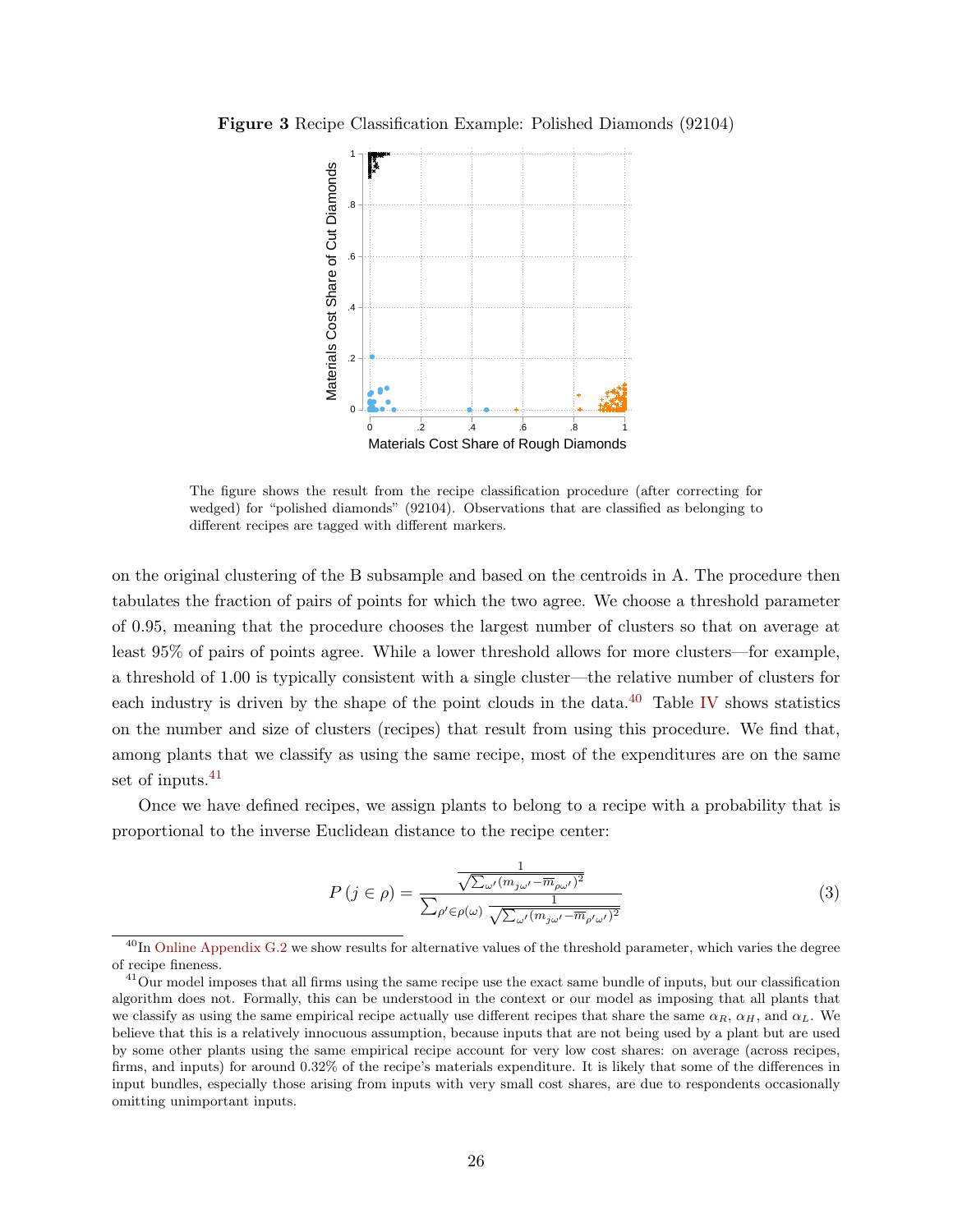We use these assigned probabilities as weights in the estimation below.

#### 4.2 Estimation

We estimate the  $\bar{t}_x^d$ ,  $\alpha_F^{\rho}$  $\alpha_H^{\rho}$ ,  $\alpha_H^{\rho}$ , and  $\alpha_L^{\rho}$  $L<sup>\rho</sup>$  from the moment conditions in Proposition [5](#page-22-1) using our algorithm described above. To identify the level of  $\bar{t}_x$ , we set the smallest  $\bar{t}_x$  to one, thereby making the assumption that the least distorted state is undistorted.[42](#page-27-0) We also exclude state-recipe pairs where the average share of relationship-specific inputs in sales exceeds that of homogeneous inputs by a factor of one hundred (and vice versa).

Figure [4](#page-27-1) shows the estimated  $\bar{t}_x^d$  and their correlation with high court congestion as measured by the average age of pending civil cases. Frictions are large:  $\bar{t}_x$  exceeds 1.75 in the most heavily distorted state, and is close to 1.5 in several others. Some of that variation is explained by the congestion of courts. In states with slower courts, firms face larger distortions (higher  $\bar{t}_x$ ) when sourcing relationship-specific intermediate inputs. The solid line is the fit of an OLS regression of  $\bar{t}_x$  on court congestion; the dashed line the fit of an IV regressions where we instrument court congestion using the log age of the high court. The estimated IV slope coefficient is similar to the one in the OLS. This relationship between  $\bar{t}_x$  and the age of pending court cases is closely related to the fact that intermediate input bundles are tilted towards homogeneous inputs in states where enforcement is weak (Fact [2](#page-9-1) in Section [2.3\)](#page-8-0). The main difference here (beyond the fact that the  $\bar{t}_x$ are coming from a nonlinear regression) is that the  $\bar{t}_x$  are identified from within-recipe variation in the input mix, whereas Fact [2](#page-9-1) is about within-product variation.

<span id="page-27-1"></span>

**Figure 4** Correlation between  $\bar{t}_x$  and court congestion

The figure shows the correlation between  $\bar{t}_x^d$  and the average age of pending civil cases in the state's high court. The solid line is the OLS regression line; the dashed line is fit of an IV regression where the age of pending cases is instrumented using the log age of the high court.

<span id="page-27-0"></span>Before proceeding, it is worth discussing how we separate heterogeneity in production technology

 $42$ We view this as conservative. Given the expenditure shares we see in the data, more severe distortions (larger  $\bar{t}_x$ ) would raise the estimated output elasticities of relationship-specific inputs (higher  $\alpha_R^{\rho}$ ). This would amplify the responses to changes in enforcement.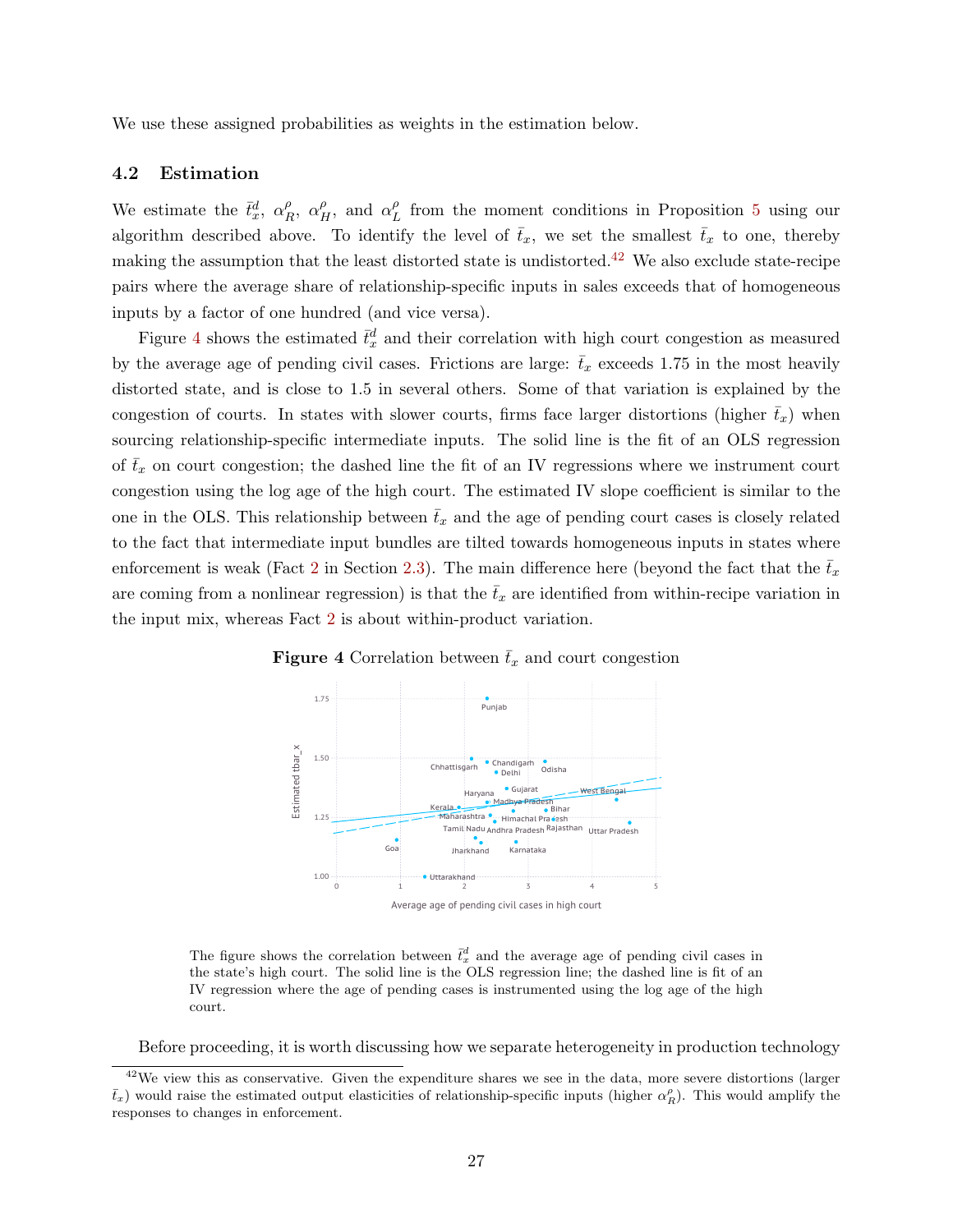(i.e. recipes) from distortions. Given a set of recipes and a classification of plants into which recipes they use, identification of the  $\alpha$ 's and  $\bar{t}_x$ 's fundamentally comes from the assumption that the parameters that govern contracting frictions (the  $\bar{t}_x$ 's) vary by state, whereas the recipe technology parameters (the  $\alpha$ 's) are the same across states but vary across recipes.<sup>[43](#page-28-0)</sup> Similar to the problem of estimation with grouped fixed effect studied by [Bonhomme and Manresa](#page-36-1) [\(2015\)](#page-36-1), we face the problem of estimating these parameters jointly with the number of recipes and the assignment of plant observations into recipes, i.e., jointly with the clustering procedure with a choice of the number of clusters. Like [Bonhomme and Manresa](#page-36-1) [\(2015\)](#page-36-1), we do this by iterating between a clustering procedure and parameter estimation, so that, in our context, the recipe classification accounts for the possibility of distortions.

The theoretical results in [Bonhomme and Manresa](#page-36-1) [\(2015\)](#page-36-1) and [Moon and Weidner](#page-37-0) [\(2015\)](#page-37-0), who study similar estimation procedures in closely related models, suggest that our estimation procedure has the following properties: First, if we choose the right number of recipes, the estimated distortions will be consistent as the number of plants grows large. Second, if we choose too few recipes, the estimated distortions may be biased, as the difference in recipe usage across states might be misinterpreted as distortions. Third, if we choose too many recipes, the estimated distortions will be consistent, as the additional recipes act like irrelevant extra regressors in a least squares regressions. While our model is not nested by either of those, we confirm these large sample properties, as well as study the small-sample behavior of our estimator, using Monte Carlo simulations in [Online Appendix G.3.](#page-0-0)

### 4.3 Estimating and calibrating the remaining parameters

To perform a counterfactual where we assess the aggregate impact of a change in the wedge distri-bution T, Proposition [4](#page-21-3) tells us that we need to know the change in the moment  $t^*_x$  of the wedge distribution that is relevant for the industry's cost distribution, which depends on the parameter  $\zeta_R$  and, under our parameterization of the wedge distribution, on its Pareto tail  $\tau_d$ . We also need to know the parameters  $\alpha_{\hat{c}}^{\rho}$  $\hat{\omega}$ , the within-industry sales shares  $R_{\omega\rho}$  of each recipe, the household's expenditure shares  $HH_{\omega}$ , and the elasticities  $\gamma$  and  $\eta$ .

### 4.3.1 Estimating  $\zeta$

The parameter  $\zeta_R$ , which allows us to back out  $\tau_d$  from  $\bar{t}_x$ , also governs the elasticity of substitution across sets of suppliers of the same input. While our data does not indicate the identity of the supplier of an input, it does indicate whether it was purchased from a foreign or domestic supplier. We can thus estimate  $\zeta_R$  using these two groups for each input-output pair:

$$
\log\left(\frac{X^{DOM}_{\omega\hat{\omega}t}}{X^{IMP}_{\omega\hat{\omega}t}}\right)=\zeta\log(1+\iota_{\hat{\omega}t})+\lambda_t+\lambda_{\omega\hat{\omega}}+\eta_{\omega\hat{\omega}t}
$$

<span id="page-28-0"></span><sup>&</sup>lt;sup>43</sup>This is analogous to a non-linear panel regression. In a panel regression, one might estimate individual fixed effects and time fixed effects. Here we are estimating state fixed effects (the distortions) and recipe fixed effects (technology parameters). The fact that the moment conditions are non-linear does not change the basic logic.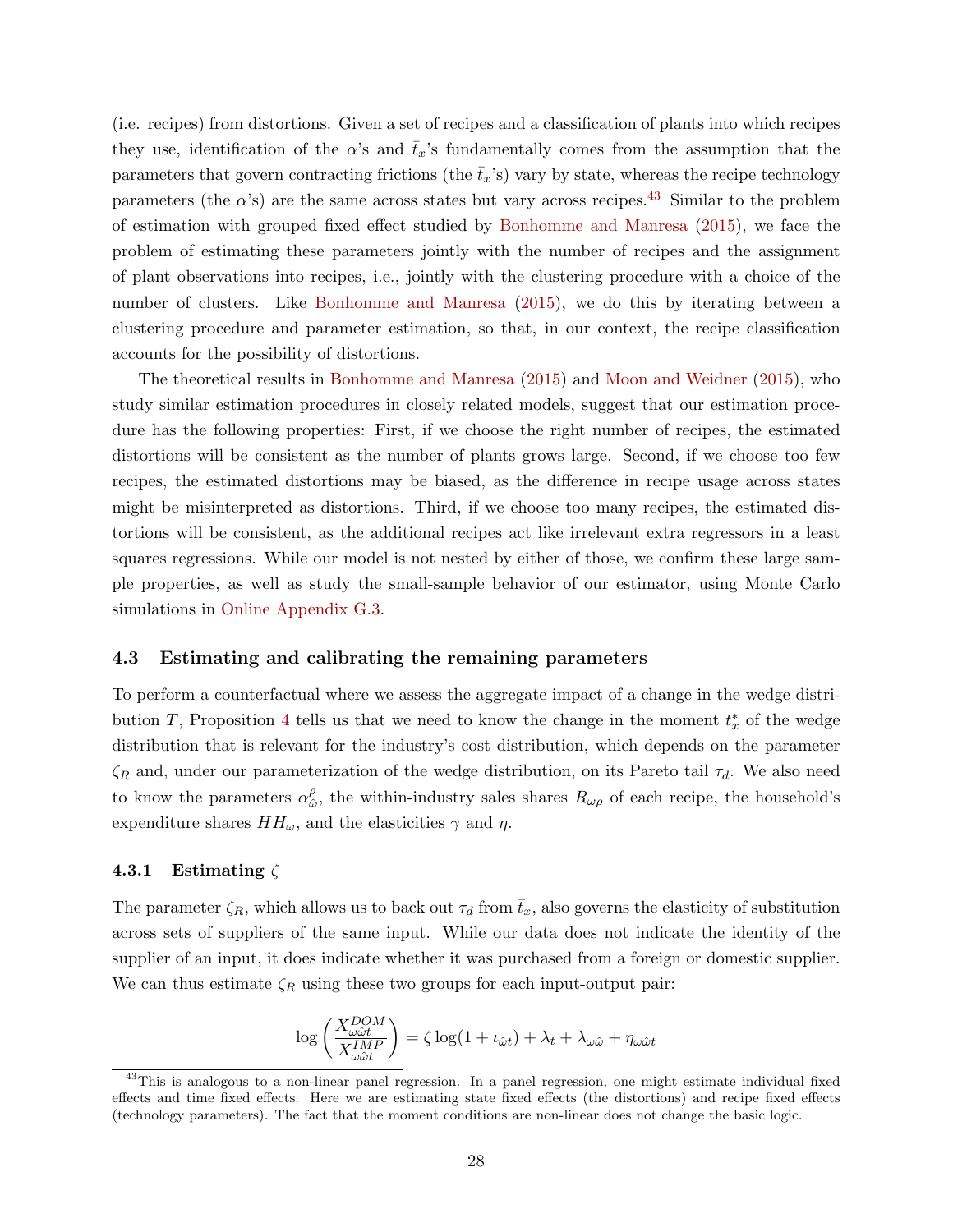<span id="page-29-1"></span>

| <b>Table VI</b> Estimating $\zeta$    |                 |                                                                                          |                       |  |  |  |
|---------------------------------------|-----------------|------------------------------------------------------------------------------------------|-----------------------|--|--|--|
|                                       |                 | Dependent variable: $\log(X_{\omega\hat{\omega}t}^{DOM}/X_{i\omega\hat{\omega}t}^{IMP})$ |                       |  |  |  |
|                                       | (1)             | (2)                                                                                      | (3)                   |  |  |  |
| $\log(1 + \iota_{\hat{\omega}t})$     | 0.617<br>(0.44) | 0.218<br>(0.77)                                                                          | $1.209*$<br>(0.52)    |  |  |  |
| Industry $\times$ Input FE<br>Year FE | Yes<br>Yes      | Yes<br>Yes                                                                               | Yes<br>Yes            |  |  |  |
| Level                                 | 5-digit         | 5-digit                                                                                  | 5-digit               |  |  |  |
| Sample                                | All inputs      | R only                                                                                   | H only                |  |  |  |
| $R^2$<br>Observations                 | 0.601<br>23692  | 0.580<br>12002<br>. .                                                                    | 0.623<br>11690<br>. . |  |  |  |

where  $\iota_{\hat{\omega}t}$  is the import tariff on  $\hat{\omega}$  at time t, and the  $\lambda$ 's are fixed effects. Table [VI](#page-29-1) shows the results for this regression. We use the point estimate of 0.218 for  $\zeta_R$ <sup>[44](#page-29-2)</sup>

> Robust errors in parentheses, clustered at the state  $\times$  industry level. Sample  $^{+}$   $p < 0.10, \, ^{*}$   $p < 0.05, \, ^{**}$   $p < 0.01$

Notes: Dependent variable is the log ratio of total expenditure on domestically sourced to total imported intermediate inputs of type  $\hat{\omega}$  among producers of  $\omega$  at time t. We only use census plants (which are surveyed every year) to reduce artificial fluctuations that result from sampling.

# 4.3.2 Calculating the  $\alpha_{\hat{\omega}}$  from  $\alpha_R$  and  $\alpha_H$

The elasticities  $\alpha_{\hat{\omega}}$  can be recovered as the product of the input-type elasticity  $(\alpha_{\hat{E}}^{\hat{\rho}})$  $R \nvert_R^{\rho}$  or  $\alpha_H^{\rho}$ ) and the average cost share of plants that produce using recipe  $\rho$ :

$$
\alpha_{\hat{\omega}}^{\rho} = \alpha_R^{\rho} \frac{\overline{m}_{\rho \hat{\omega}}}{\sum_{\omega' \in \Omega^R} \overline{m}_{\rho \hat{\omega}'}} \text{ if } \hat{\omega} \text{ relationship-specific}, \qquad \alpha_{\hat{\omega}}^{\rho} = \alpha_H^{\rho} \frac{\overline{m}_{\rho \hat{\omega}}}{\sum_{\omega' \in \Omega^H} \overline{m}_{\rho \hat{\omega}'}} \text{ if } \hat{\omega} \text{ homogeneous.}
$$

### <span id="page-29-0"></span>4.3.3 Accounting for multi-product plants

We target the demand aggregator's expenditure shares  $HH_{\omega}$  and the recipe revenue shares  $R_{\omega\rho}$ to represent the aggregate of India's formal manufacturing sector, which includes both single- and multi-product plants. We calculate  $HH_\omega$  separately for each state as total sales of  $\omega$  (from both single-product and multi-product plants) minus total intermediate consumption (less imports) of  $\omega$  (or zero, if this difference is negative), divided by the sum of this difference over all products.

To calculate the recipe revenue shares  $R_{\omega\rho}$ , we need to assign the revenue of multi-product plants to a particular recipe. We assume that multi-product plants produce each of their products  $ω$  using one or more recipes  $ρ ∈ ρω$ , with each of them accounting for a fraction  $r_jωρ$  of sales of ω. We then estimate the  $r_{j\omega\rho}$  by minimizing the Euclidean distance between the firm's observed vector of materials cost shares  $m_{j\omega}$  and expected cost shares (which depend on the  $r_{j\omega\rho}$  as well as on  $\bar{t}_x^d$ ). We then construct the recipe sales shares  $R_{\omega\rho}$  using both the output of single-productplants as well as the estimated output of multi-product plants. This strategy is model-consistent,

<span id="page-29-2"></span><sup>&</sup>lt;sup>44</sup>Choosing a low  $\zeta_R$  is conservative; see the discussion in [4.5](#page-30-0) below. We conduct sensitivity checks in [Online](#page-0-0) [Appendix G.1.](#page-0-0)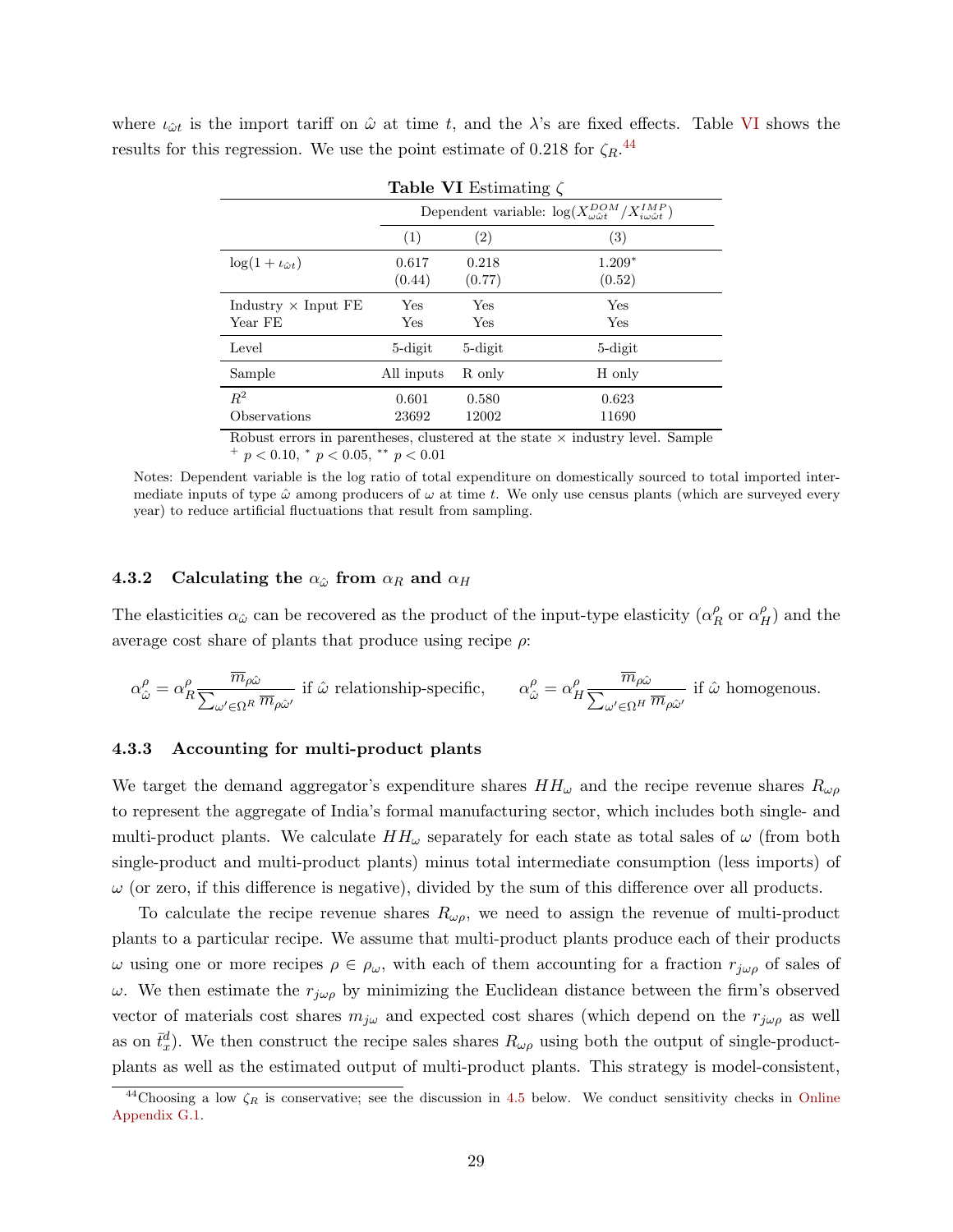but requires that all recipes used by multi-product firms are in the support of recipes used by single product firms (otherwise we would not be able to detect them in the estimation/clustering procedure). Moreover, when calculating  $R_{\omega\rho}$ , we pool observations across states and years, but weigh each plant-year observation by the inverse of the number of times the plant shows up in the ASI. This weighting allows us to construct parameters that better represent the aggregate of India's formal manufacturing sector.

Finally, we calibrate  $\eta = 1$  and  $\gamma = 1$ ; we show in [Online Appendix G.1](#page-0-0) that our counterfactuals are insensitive to these parameters. Inputs which do not show up in our data as outputs (predominantly agricultural and mineral commodities) are assumed to have unchanged productivity distributions in the counterfactual simulation.

### 4.4 Counterfactuals

We then perform two counterfactuals. In the first one, we reduce  $\bar{t}_x^d$  for each state by the amount that is implied by the IV regression in Figure [4,](#page-27-1) down to a point where the average age of pending cases is one year (which is roughly the level of congestion enjoyed by the best state, Goa). Using our estimate for  $\zeta_R$ , we back out  $\tau_d$  at the original and counterfactual level, and compute the change in the welfare-relevant moment  $t_x^* = \left(\frac{\tau_d + \zeta_R}{\tau_d}\right)$  $\tau_d$  $\int_{0}^{1/\zeta_R}$ . We then compute the corresponding change in the household's utility aggregate as given by Proposition [4.](#page-21-3)

The left panel of Figure [5](#page-31-0) shows the corresponding counterfactual increase in the household's consumption aggregate  $U$ . The numbers are in the range of zero to seven percent, suggesting that the gains from improving court speed can be large. That said, there are several sources of uncertainty around these estimates. The correlation between court congestion and identified wedges  $\bar{t}_x$  is a correlation at the state-level and is therefore not very precisely estimated. Furthermore, the wedges  $\bar{t}_x$  are an estimate themselves, and this moment will be less precisely estimated in states where we have fewer plant observations.

In the second counterfactual we reduce the magnitude of distortions in such a way that the wedges  $\bar{t}_x$  are half as large as in the estimates. This counterfactual is independent from the correlation of wedges with the measured congestion in the high courts, and would thus reflect an improvement in the overall quality of contract enforcement. The right panel of Figure [5](#page-31-0) shows the counterfactual increase in U for each state. U would increase by  $7.1\%$  on average and by more than 10% in the most distorted states. These welfare gains are more precisely estimated than those for the first counterfactual; however, they are still subject to random variation in the estimated wedge moments  $\bar{t}_x$  that comes from the fact that we do not observe the universe of smaller plants, just a random sample of them.

## <span id="page-30-0"></span>4.5 Direct and Indirect Costs of Distortions

The model captures the idea that buyer-supplier relationships differ in their susceptibility to imperfect contract enforcement. Some buyer-supplier pairs are able to enforce contracts informally, or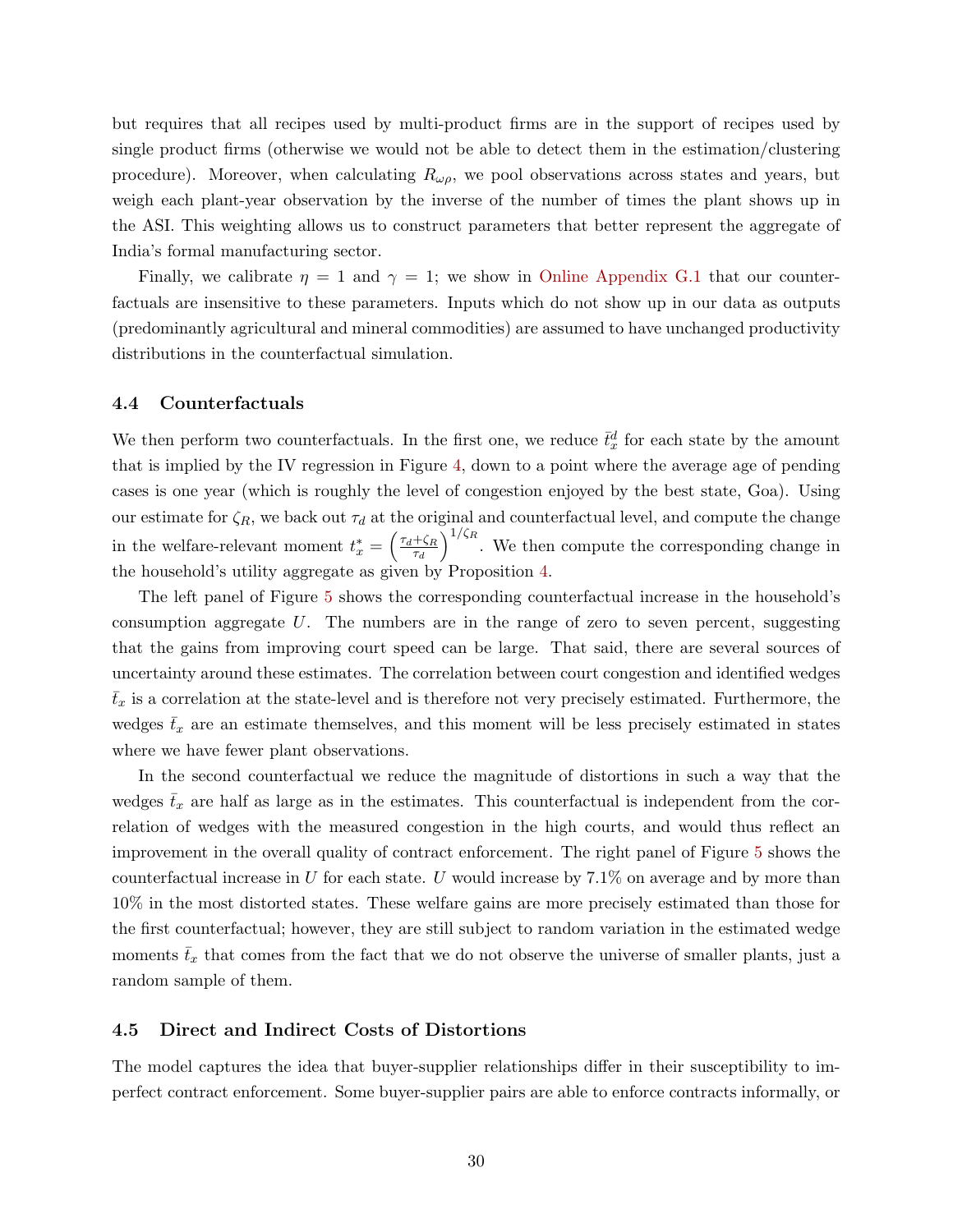

(a) Improving court speed to level of best court (b) Halving wedges

<span id="page-31-0"></span>Figure 5 Counterfactural increases in aggregate productivity

The figure shows the counterfactual increase in  $C$  when the wedges on relationship-specific inputs are reduced. In the left panel we reduce  $\bar{t}_x$  according to the fraction of  $\bar{t}_x$  that is explained by court congestion in a linear IV regression (Figure [4\)](#page-27-1); in the right panel we cut the  $\bar{t}_x$  in half.

transact in a way that avoids holdup problems. To capture this in a parsimonious way, we assume that the buyer draws a distortion for each potential supplier from a distribution that deteriorates when formal enforcement is less reliable.

Our estimation procedure identifies  $\bar{t}_x$  for each state, which is the (harmonic) average of the realized distortions. This summarizes the direct cost of weak enforcement on users of relationshipspecific inputs.  $t_x^*$  captures the direct and indirect cost of the distortions. We infer the indirect cost by estimating  $\zeta_R$ , which indexes the probability that a firm has a comparable alternative supplier. Jensen's inequality implies that  $\bar{t}_x \leq t_x^*$ , which implies that the  $\bar{t}_x$  is a lower bound for the total impact, and that this lower bound is attained only if the distribution of distortions  $T$  is degenerate. In that case, a firm faces the same wedge for all suppliers, and could not avoid a distortion by substituting to an alternative supplier; as a result, there would be no indirect cost.

The respective contributions of the direct and indirect impacts depend on both the value of  $\zeta_R$  and the levels of the distortion. Given our estimates and the range of  $t_x$  that we observe, the direct impact comprises more much of the impact of weak enforcement, but the indirect impacts are nontrivial. For the average state, the indirect impact accounts for  $\frac{t_x^* - \bar{t}_x}{t_x^*} = 6\%$  of the total impact, and for the most distorted state the indirect impact accounts for about 23%.

## 4.6 The Role of Heterogeneity

An alternative approach that is common in studies that measure misallocation using input-output tables is to posit industry-level Cobb-Douglas production functions and back out distortions from differences across states (or countries) in industry-level cost shares.<sup>[45](#page-31-1)</sup> In our view, our approach

<span id="page-31-1"></span><sup>&</sup>lt;sup>45</sup>Our model nests such a model as a special case when there is a single recipe per industry and the distribution of wedges  $T$  is degenerate so that all suppliers of relationship-specific inputs face the same wedge.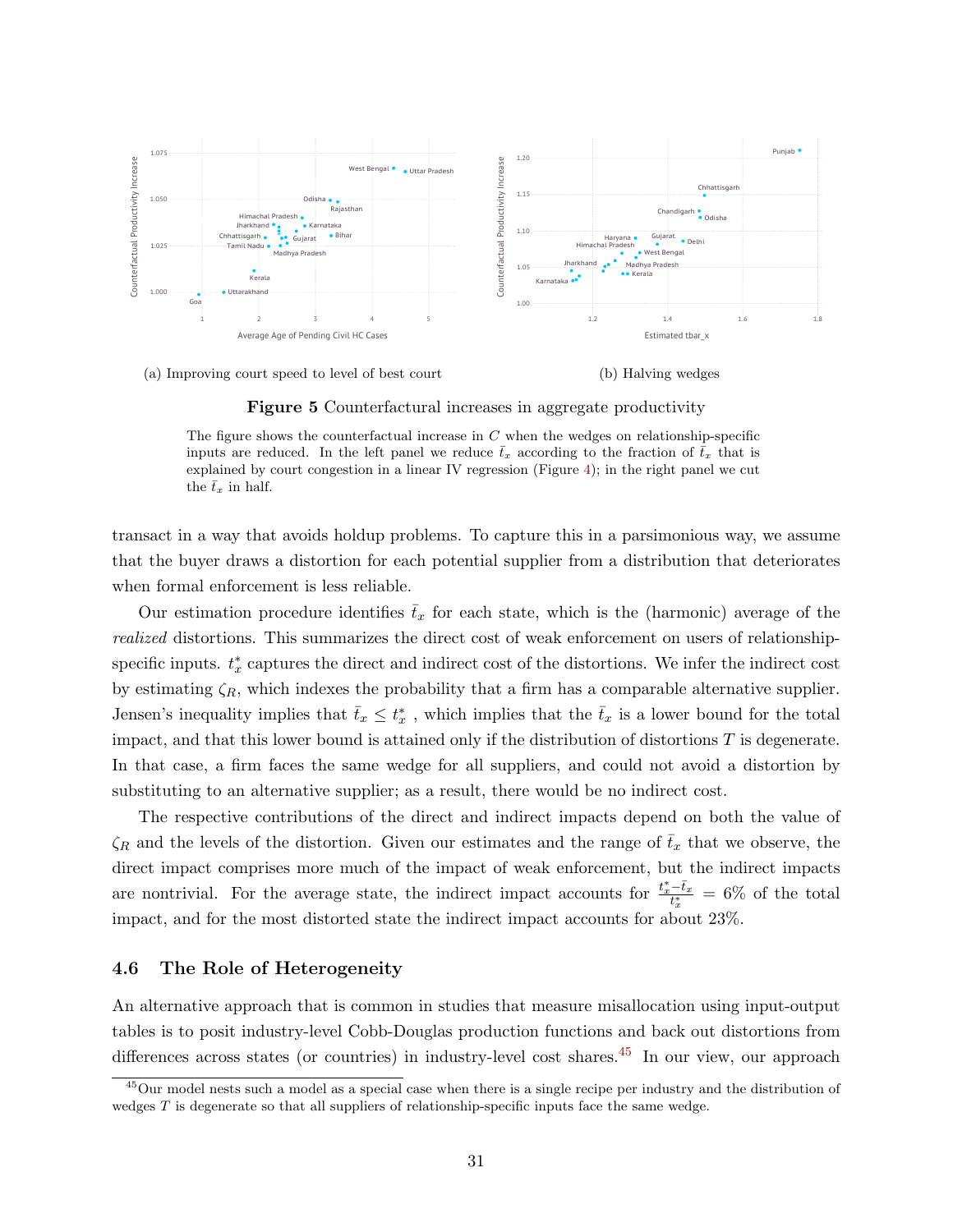has several advantages over this alternative.

First, a cursory look at the data indicates that plants are producing using different technologies (i.e., some appear to be more vertically integrated than others). We believe that allowing for several recipes facilitates making apples-to-apples comparisons when measuring the direct impact of distortions. Our identification strategy relies on comparing inputs expenditures among plants that, in equilibrium, use the same recipe. With the industry-level approach, differences in recipe composition across states could lead researchers to infer spurious distortions.

Second, the industry-level approach would miss the indirect impact of the distortions. Given our identification strategy and conditioning on the data, the fact that wedges differ across suppliers implies indirect productivity losses due to plant's switching to alternative suppliers to avoid a distorted input. This raises the implied productivity loss from imperfect enforcement. Our identification strategy consists of measuring  $\{\bar{t}_x\}$  and then using these along with our functional form assumptions to compute  $t_x^*$ . In the industry-level approach there is typically only a direct impact.

Third, as discussed earlier, there is quite a bit of heterogeneity in cost shares across plants. This leads to the following situation: there are occasionally state-industry pairs that are dominated by a small number of plants, and the aggregate cost shares among these plants happen to deviate quite a bit from the industry average. If we used the industry-level cost shares to back out a wedge for that state-industry, we would conclude that the state-industry is severely distorted. In contrast, our estimating equations treat each individual plant as an observation, and the model has a structural error term for the cost share of each plant which stems from different productivity and cost draws. Thus our approach allows for the possibility that such a state-industry has an extreme cost share because of its draw of a technique; we are not forced to conclude that the distortion for the state-industry is severe.

## 4.7 Entry and Exit

In our benchmark model, we assumed that the number of producers of each product is given exogenously. Of course we would expect that if the formal enforcement improved, profitability would increase more in industries that rely more heavily on relationship-specific inputs. We do, in fact observe that as formal enforcement deteriorates, the number of firms decreases relatively more in the industries that rely more heavily on relationship-specific inputs (see Table [D.3](#page-0-0) in [Online](#page-0-0) [Appendix D.3\)](#page-0-0). Thus it is likely the quality of enforcement affects firms' entry and exit decisions.

How would our estimates differ if firms could endogenously enter and exit? Our estimates of contracting frictions and technology would be unchanged because the strategy places no restrictions on the determinants of the set of firms. Nevertheless, entry and exit may be important for the counterfactuals we conduct. Exactly how depends on the specifics of entry and exit and the particular counterfactual. Consider the following two possibilities. First suppose firms were committed to enter, but could choose which industry to enter. Then the additional adjustment after formal enforcement improved could raise aggregate productivity even more than a bench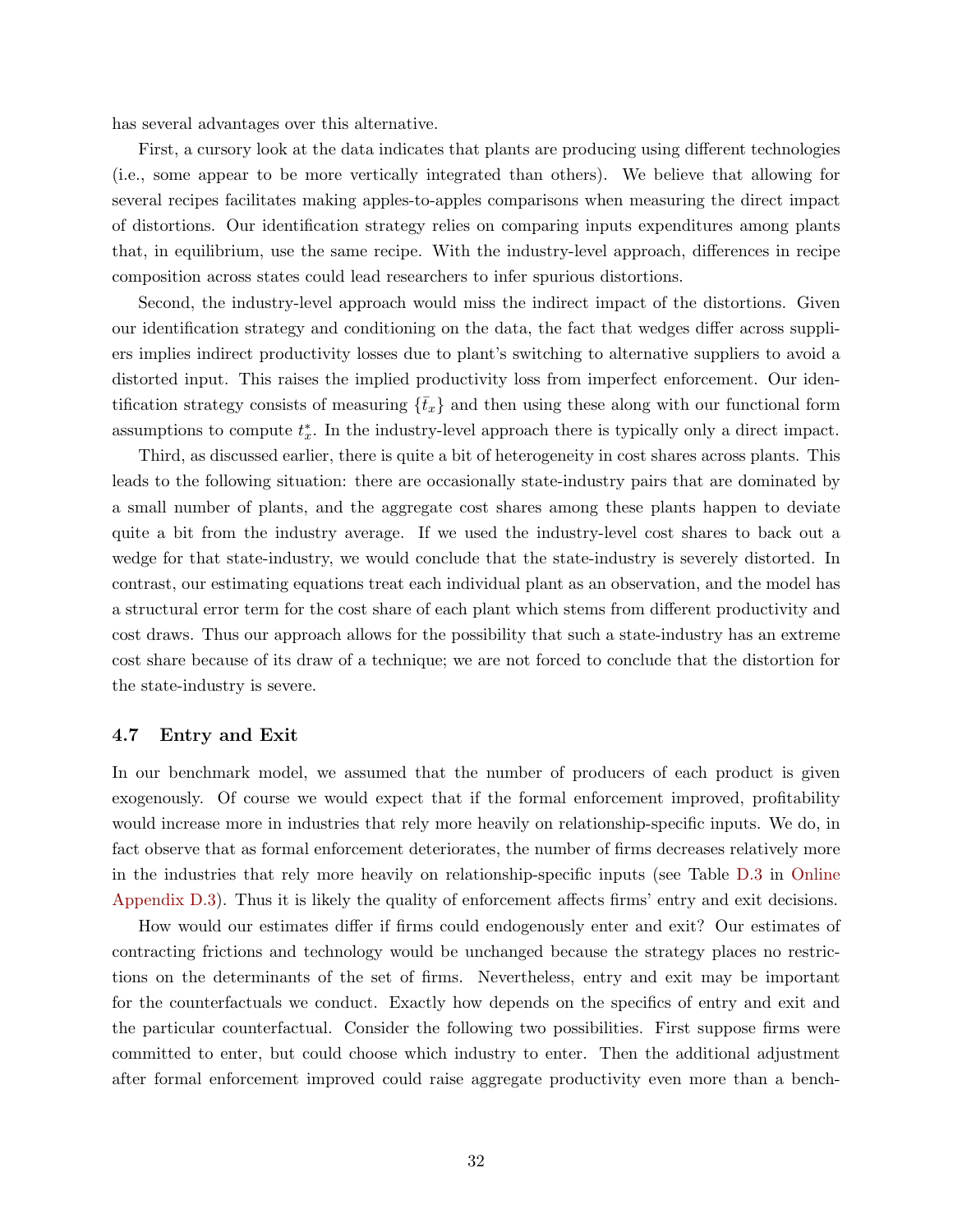mark model suggests.<sup>[46](#page-33-0)</sup> Second, suppose that firms were committed to producing in a particular industry but choose which state to locate in. Here, if formal enforcement improves in one state, aggregate productivity in that state would rise as firms for other states moved in. However, aggregate productivity in other states would fall as firms moved out. This suggests that the response to nation-wide improvement in formal enforcement would differ from the response to a single state improving enforcement. Further, cross-sectional evidence about how the number of firms responds to changes in enforcement may not be informative about the economy's response to a nationwide improvement.

### 4.8 Interpretation of our estimates

Our estimates suggest that lowering the degree of congestion in high courts to the level enjoyed by the most efficient states would bring about productivity increases of on average four percent. For several reasons this estimate is likely to be a lower bound for the overall productivity loss arising from poor contract enforcement. First, even the least congested Indian courts suffer from other problems that constitute imperfections in the enforcement of contracts and that are not captured by our court quality measure (such as objectivity and incorruptibility). Second, if contracting frictions are also present for homogeneous intermediate inputs, our estimates of the productivity gains from improving courts are biased downwards.<sup>[47](#page-33-1)</sup> Third, hold-up problems are particularly severe for services inputs, which account for a substantial fraction of cost in some industries; hence court improvement could lead to substantial additional cost reductions [\(Boehm,](#page-35-5) [2018\)](#page-35-5). Formal enforcement is also likely to be important for the smallest firms that may be less able to rely on reputation. Moreover, courts matter for economic outcomes beyond their role in mitigating holdups with suppliers, notably by improving contracting between managers and workers [\(Besley and Burgess,](#page-35-15) [2004,](#page-35-15) and [Bloom, Sadun and Reenen,](#page-35-16) [2012\)](#page-35-16), and improving access to financing [\(Visaria,](#page-38-12) [2009\)](#page-38-12).

# 5 Conclusion

This paper studies the organization of production in the Indian manufacturing sector, and how it relates to the quality of formal contract enforcement institutions. We make two main points: one about the within-industry heterogeneity and measurement of the organization of production, and a second one about how institutions shape intermediate input use and aggregate productivity.

First, we show that there is considerable amount of heterogeneity in technology and organization even within narrowly-defined industries. These differences should be reflected in the level of aggregation at which researchers assume a homogeneous shape of the production function. We

<span id="page-33-0"></span><sup>&</sup>lt;sup>46</sup>In [Online Appendix G.5,](#page-0-0) we posit such a model and study how our counterfactual exercises might change. We show that if the household's elasticity of substitution across industries  $(\eta)$  is one, as we have assumed in the our calibration, the improvement in aggregate productivity is the same as our baseline.

<span id="page-33-1"></span> $^{47}$ That said, [Johnson, McMillan and Woodruff](#page-37-12) [\(2002\)](#page-37-12) bring survey evidence that the role of courts in determining supplier switching is about five times as large for relationship-specific inputs than for standardized inputs, suggesting that most of the productivity gains are correctly accounted for.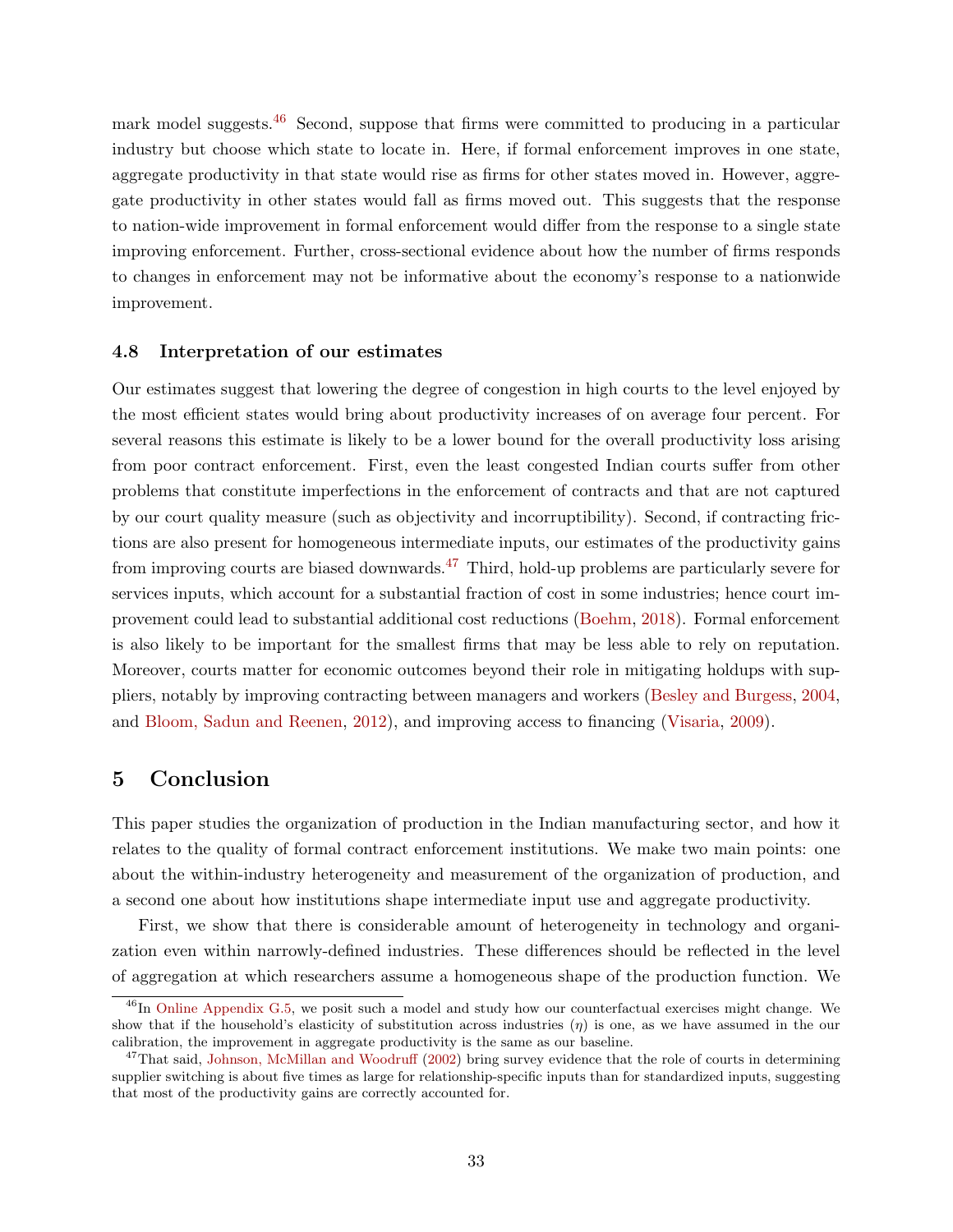argue that information on input use can be helpful in understanding differences in organization and technology within industries: a plant that produces cotton cloth from raw cotton has a long vertical span of production and performs both spinning and weaving, whereas a plant that produces cotton cloth from cotton yarn will only perform the weaving, and might therefore have different factor intensities. We provide a simple and flexible way of finding groups of firms that use the same production function (which we call recipes) using a statistical clustering algorithm.

Second, we find that the organization of production is shaped by the contracting environment. We find that slow enforcement of contracts impedes the use of relationship-specific materials. As a result, firms tilt their input basket towards the use of more standardized inputs, for which spot markets exist, and for which enforcement by courts in not necessary. We develop a multi-industry general equilibrium model where firms source multiple inputs and choose the organizational form optimally to minimize the cost of production. We estimate the relative distortions associated with the use of relationship-specific inputs from first moments of cost shares, which, compared to the standard approaches of estimating input wedges, is more robust to potentially imprecise measurement of input use. Our results suggest that distortions associated with poor courts are sizable and that improving courts would increase welfare: reducing the average age of pending cases by a year would, on average, increase a state's aggregate productivity by about two percent.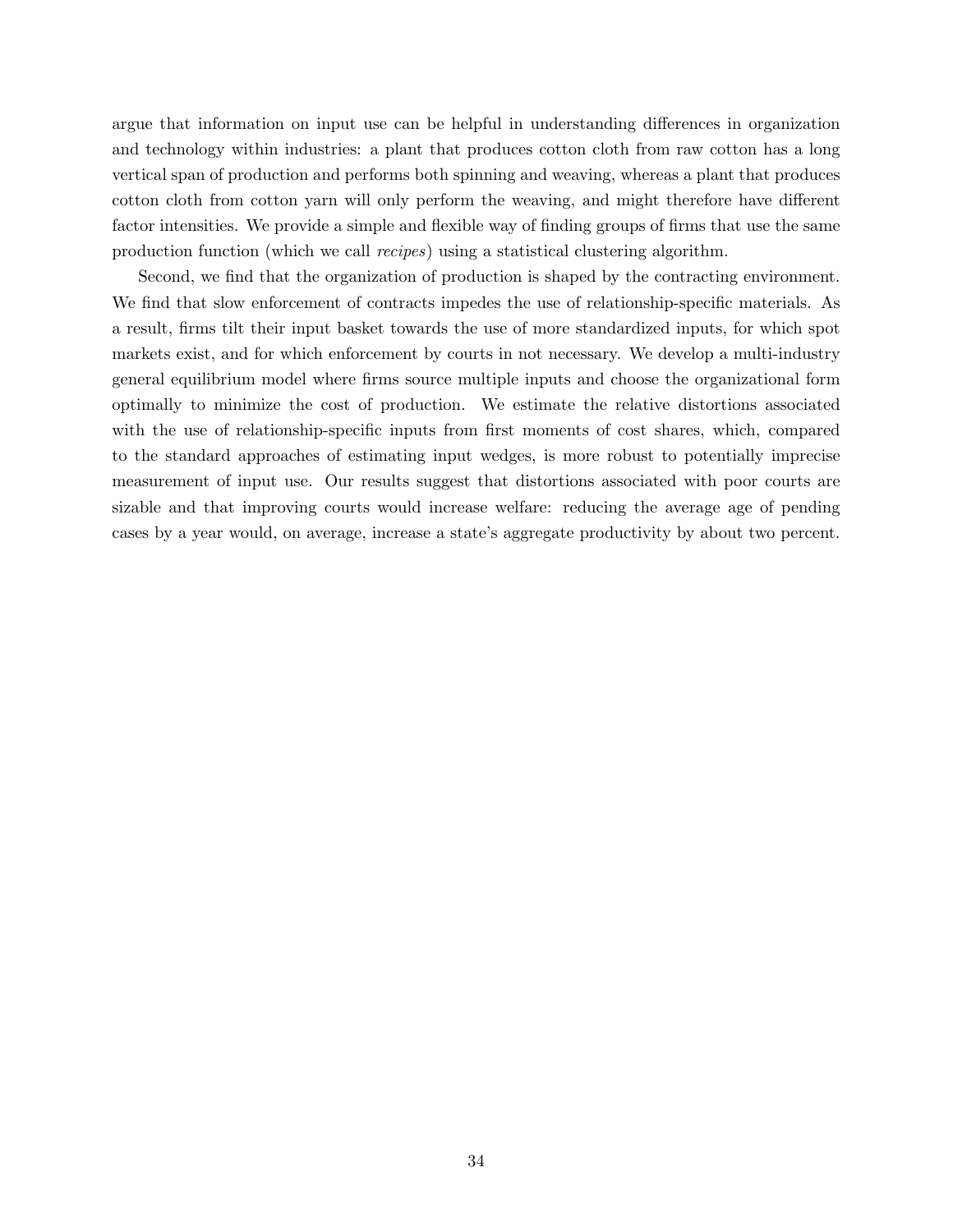# References

- <span id="page-35-0"></span>Acemoglu, Daron, and Pablo D Azar. 2020. "Endogenous Production Networks." Econometrica, 88(1): 33–82.
- <span id="page-35-8"></span>Acemoglu, Daron, and Simon Johnson. 2005. "Unbundling Institutions." Journal of Political Economy, 113: 5.
- <span id="page-35-9"></span>Acemoglu, Daron, Pol Antràs, and Elhanan Helpman. 2007. "Contracts and Technology Adoption." American Economic Review, 97(3): 916–943.
- <span id="page-35-13"></span>Alfaro, Laura, Davin Chor, Pol Antras, and Paola Conconi. 2019. "Internalizing global value chains: A firm-level analysis." Journal of Political Economy, 127(2): 508–559.
- <span id="page-35-10"></span>Amirapu, Amrit. 2017. "Justice Delayed is Growth Denied: The Effect of Slow Courts on Relationship-Specific Industries in India." School of Economics, University of Kent.
- <span id="page-35-14"></span>Antràs, Pol. 2003. "Firms, Contracts, and Trade Structure." Quarterly Journal of Economics, 118(4): 1375–1418.
- <span id="page-35-2"></span>Antràs, Pol, and Alonso de Gortari. 2017. "On the Geography of Global Value Chains." National Bureau of Economic Research.
- <span id="page-35-3"></span>Antras, Pol, Teresa C Fort, and Felix Tintelnot. 2017. "The Margins of Global Sourcing: Theory and Evidence from US Firms." American Economic Review, 107(9): 2514–64.
- <span id="page-35-11"></span>Asturias, Jose, and Jack Rossbach. 2019. "Grouped Variation in Factor Shares: An Application to Misallocation."
- <span id="page-35-7"></span>Baqaee, David Rezza, and Emmanuel Farhi. 2020. "Productivity and misallocation in general equilibrium." The Quarterly Journal of Economics, 135(1): 105–163.
- <span id="page-35-4"></span>Bartelme, Dominick, and Yuriy Gorodnichenko. 2015. "Linkages and Economic Development." Mimeo, UC Berkeley.
- <span id="page-35-1"></span>Bas, Maria, and Vanessa Strauss-Kahn. 2015. "Input-trade liberalization, export prices and quality upgrading." Journal of International Economics, 95(2): 250–262.
- <span id="page-35-15"></span>Besley, Timothy, and Robin Burgess. 2004. "Can labor regulation hinder economic performance? Evidence from India." The Quarterly Journal of Economics, 119(1): 91–134.
- <span id="page-35-6"></span>Bigio, Saki, and Jennifer La'O. 2016. "Financial frictions in production networks." National Bureau of Economic Research.
- <span id="page-35-12"></span>Bils, Mark, Peter J Klenow, and Cian Ruane. 2017. "Misallocation or Mismeasurement?" Society for Economic Dynamics.
- <span id="page-35-16"></span>Bloom, Nicholas, Raffaella Sadun, and John Van Reenen. 2012. "The organization of firms across countries." The Quarterly Journal of Economics, 127(4): 1663–1705.
- <span id="page-35-5"></span>Boehm, Johannes. 2018. "The Impact of Contract Enforcement Costs on Outsourcing and Aggregate Productivity." Sciences Po.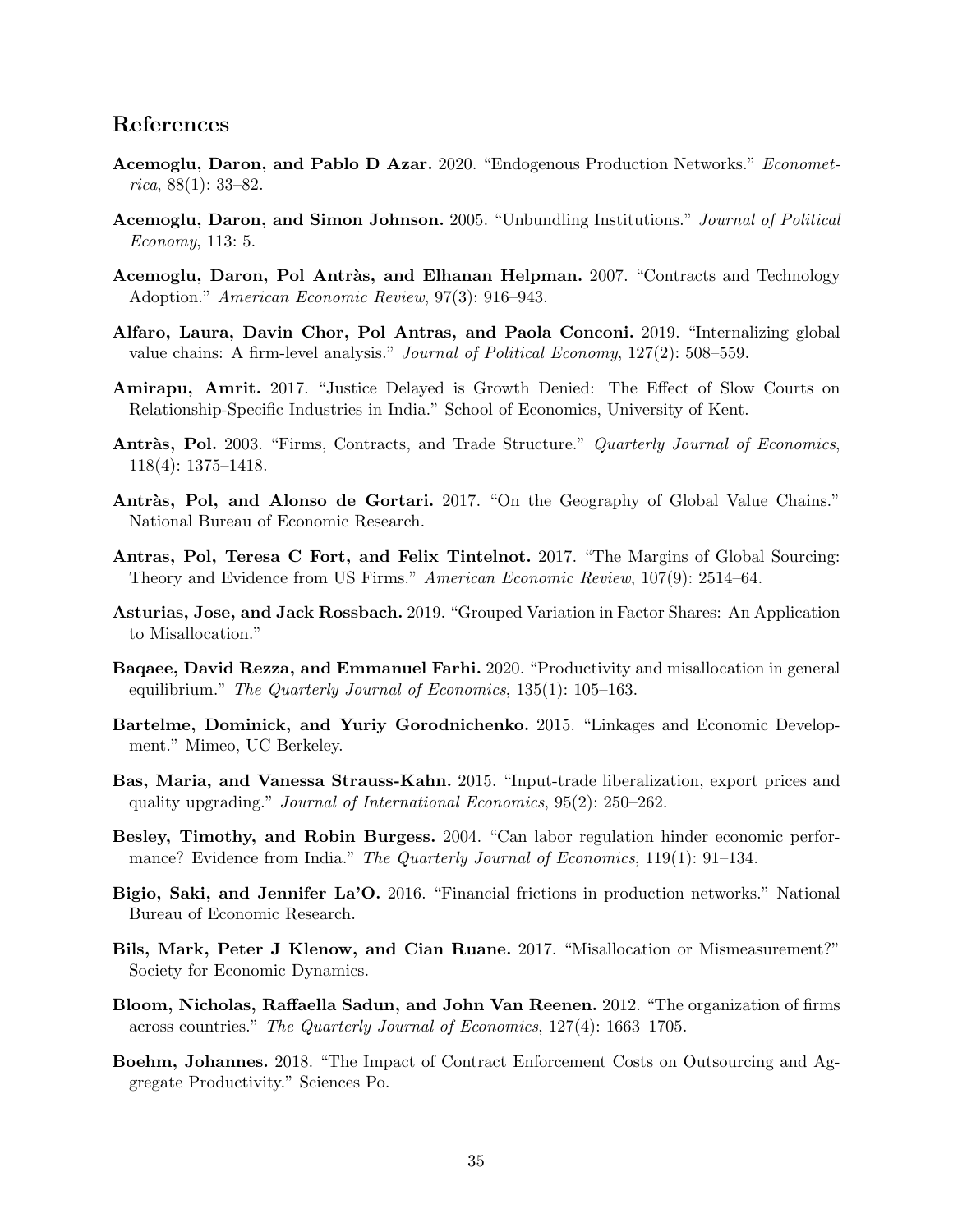- <span id="page-36-1"></span>Bonhomme, Stéphane, and Elena Manresa. 2015. "Grouped patterns of heterogeneity in panel data." Econometrica, 83(3): 1147–1184.
- <span id="page-36-15"></span>Buera, Francisco J, and Ezra Oberfield. 2020. "The Global Diffusion of Ideas." Econometrica, 88(1): 83–114.
- <span id="page-36-11"></span>Caliendo, Lorenzo, Fernando Parro, and Aleh Tsyvinski. 2017. "Distortions and the Structure of the World Economy." National Bureau of Economic Research.
- <span id="page-36-10"></span>Caprettini, Bruno, and Antonio Ciccone. 2015. "Turnover Taxes and Productivity: Evidence from a Brazilian Tax Reform."
- <span id="page-36-3"></span>Chaney, Thomas. 2014. "The network structure of international trade." The American Economic Review, 104(11): 3600–3634.
- <span id="page-36-13"></span>Chemin, Matthieu. 2012. "Does court speed shape economic activity? Evidence from a court reform in India." Journal of Law, Economics, and Organization, 28(3): 460–485.
- <span id="page-36-6"></span>Costinot, Arnaud, Jonathan Vogel, and Su Wang. 2012. "Global Supply Chains and Wage Inequality." American Economic Review, 102(3): 396–401.
- <span id="page-36-12"></span>Djankov, Simeon, Rafael La Porta, Florencio Lopez de Silanes, and Andrei Shleifer. 2003. "Courts." The Quarterly Journal of Economics, 118(2): 453–517.
- <span id="page-36-2"></span>Eaton, Jonathan, Samuel Kortum, and Francis Kramarz. 2015. "Firm-to-Firm Trade: Imports, Exports, and the Labor Market."
- <span id="page-36-9"></span>Fadinger, Harald, Christian Ghiglino, and Mariya Teteryatnikova. 2016. "Income differences and input-output structure."
- <span id="page-36-7"></span>Fally, Thibault, and Russell Hillberry. 2018. "A Coasian Model of International Production Chains." Journal of International Economics, 114: 299–315.
- <span id="page-36-4"></span>Goldberg, Pinelopi Koujianou, Amit Kumar Khandelwal, Nina Pavcnik, and Petia Topalova. 2010. "Imported intermediate inputs and domestic product growth: Evidence from India." The Quarterly Journal of Economics, 125(4): 1727–1767.
- <span id="page-36-5"></span>Grossman, Gene M., and Elhanan Helpman. 2002. "Integration versus Outsourcing in Industry Equilibrium." The Quarterly Journal of Economics, 117(1): 85–120.
- <span id="page-36-16"></span>Growiec, Jakub. 2013. "A Microfoundation for Normalized CES Production Functions with Factor-Augmenting Technical Change." Journal of Economic Dynamics and Control, 37(11): 2336–2350.
- <span id="page-36-14"></span>Hazra, Arnab Kumar, and Bibek Debroy. 2007. Judicial reforms in India: Issues and aspects. Academic Foundation.
- <span id="page-36-8"></span>Hopenhayn, Hugo A. 2014. "Firms, Misallocation, and Aggregate Productivity: A Review." Annual Review of Economics, 6(1): 735–770.
- <span id="page-36-0"></span>Houthakker, Hendrik. 1955. "The Pareto Distribution and the Cobb-Douglas Production Function in Activity Analysis." The Review of Economic Studies, 23(1): pp. 27–31.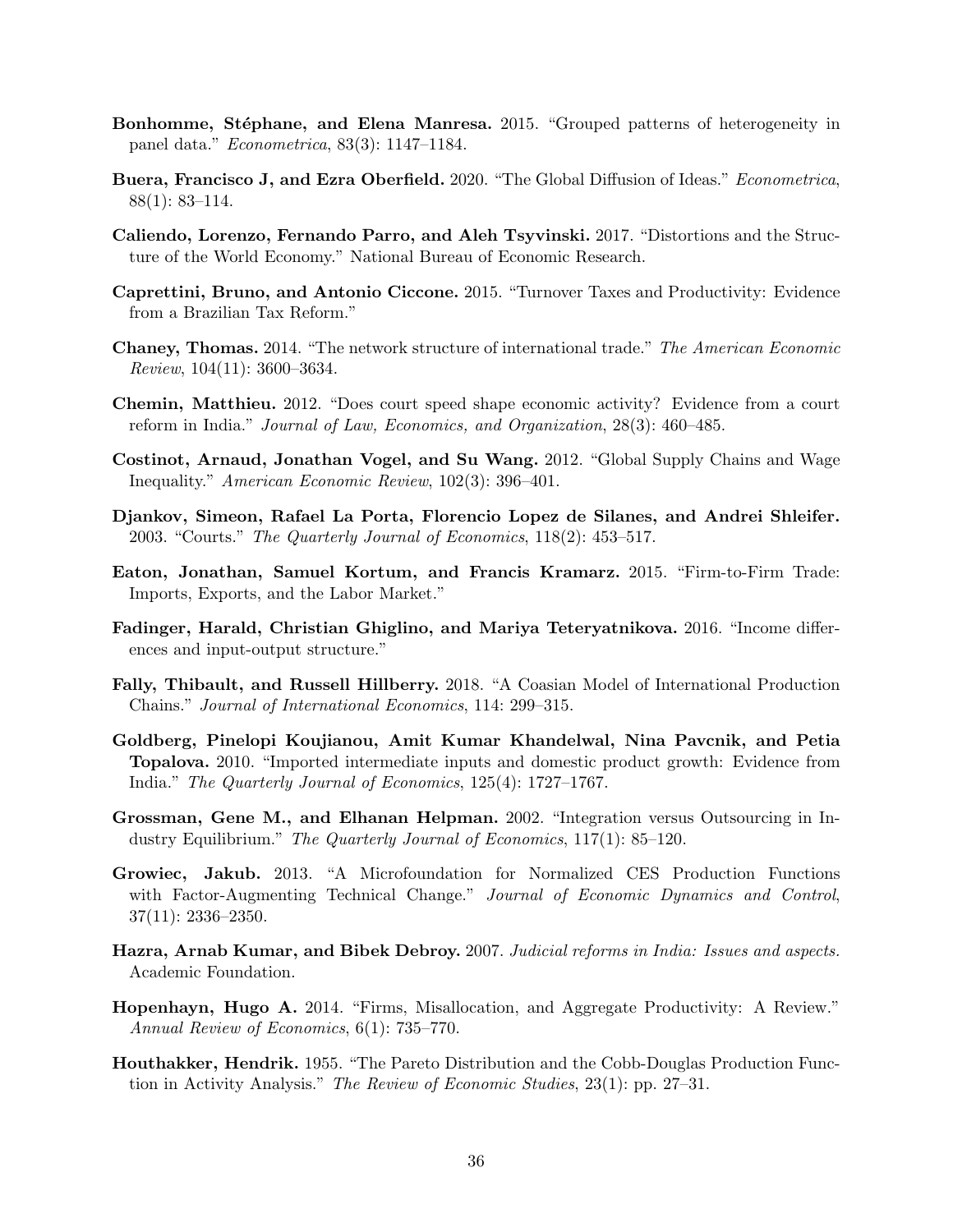- <span id="page-37-5"></span>Hsieh, Chang-Tai, and Peter J Klenow. 2009. "Misallocation and manufacturing TFP in China and India." The Quarterly Journal of Economics, 124(4): 1403–1448.
- <span id="page-37-13"></span>Iyer, Rajkamal, and Antoinette Schoar. 2008. "The Importance of Holdup in Contracting: Evidence from a Field Experiment."
- <span id="page-37-12"></span>Johnson, Simon, John McMillan, and Christopher Woodruff. 2002. "Courts and Relational Contracts." Journal of Law, Economics, and Organization, 18(1): 221–277.
- <span id="page-37-3"></span>Jones, Charles I. 2005. "The shape of production functions and the direction of technical change." The Quarterly Journal of Economics, 120(2): 517–549.
- <span id="page-37-6"></span>Jones, Charles I. 2013. "Input—Output Economics." Vol. 50, 419, Cambridge University Press.
- <span id="page-37-4"></span>Khandelwal, Amit, and Petia Topalova. 2011. "Trade liberalization and firm productivity: The case of india." Review of Economics and Statistics, 93(3): 995–1009.
- <span id="page-37-16"></span>Kortum, Samuel S. 1997. "Research, Patenting, and Technological Change." Econometrica, 65(6): 1389–1420.
- <span id="page-37-10"></span>Laeven, Luc, and Christopher Woodruff. 2007. "The quality of the legal system, firm ownership, and firm size." The Review of Economics and Statistics, 89(4): 601–614.
- <span id="page-37-17"></span>Lagos, Ricardo. 2006. "A Model of TFP." The Review of Economic Studies, 73(4): 983–1007.
- <span id="page-37-8"></span>La Porta, Rafael, Florencio Lopez de Silanes, Andrei Shleifer, and Robert W. Vishny. 1997. "Legal Determinants of External Finance." The Journal of Finance, 52(3): 1131–50.
- <span id="page-37-15"></span>Law Commission of India. 2014. "Report No. 245. Arrears and Backlog: Creating Additional Judicial (wo)manpower."
- <span id="page-37-9"></span>Levchenko, Andrei A. 2007. "Institutional quality and international trade." The Review of Economic Studies, 74(3): 791–819.
- <span id="page-37-1"></span>Lim, Kevin. 2017. "Firm-to-firm Trade in Sticky Production Networks."
- <span id="page-37-7"></span>Liu, Ernest. 2019. "Industrial Policies in Production Networks." The Quarterly Journal of Economics, 134(4): 1883–1948.
- <span id="page-37-2"></span>Lu, Dan, Asier Mariscal, and Luis Fernando Mejia. 2013. "Imports Switching and the Impact of Large Devaluation."
- <span id="page-37-18"></span>Mangin, Sephorah. 2017. "A Theory of Production, Matching, and Distribution." Journal of Economic Theory, 172: 376–409.
- <span id="page-37-0"></span>Moon, Hyungsik Roger, and Martin Weidner. 2015. "Linear regression for panel with unknown number of factors as interactive fixed effects." Econometrica, 83(4): 1543–1579.
- <span id="page-37-11"></span>Mukoyama, Toshihiko, and Latchezar Popov. 2019. "Industrialization and the evolution of enforcement institutions." Economic Theory, 1–44.
- <span id="page-37-14"></span>Narasappa, Harish, and Shruti Vidyasagar. 2016. State of the Indian Judiciary: A Report by Daksh. Eastern Book Company.